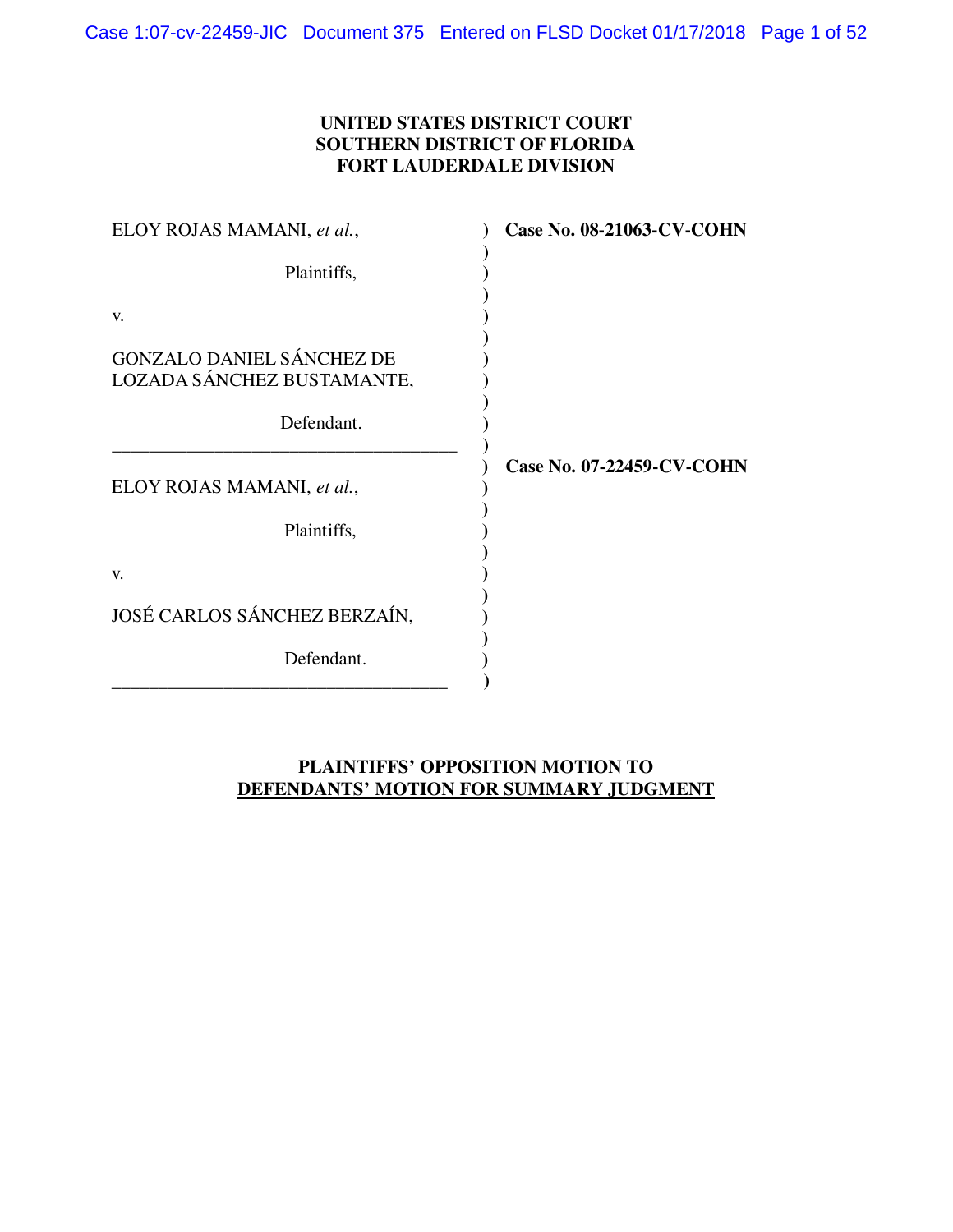# **TABLE OF CONTENTS**

# **Page**

| I.   |                 |                                                                                                                                     |                                                                                                                                                                                                          |     |
|------|-----------------|-------------------------------------------------------------------------------------------------------------------------------------|----------------------------------------------------------------------------------------------------------------------------------------------------------------------------------------------------------|-----|
| Π.   |                 |                                                                                                                                     |                                                                                                                                                                                                          |     |
| III. |                 |                                                                                                                                     |                                                                                                                                                                                                          |     |
|      | A.              | The record contains evidence sufficient to support a finding that<br>decedents' deaths constituted extrajudicial killings under the |                                                                                                                                                                                                          |     |
|      |                 | 1.                                                                                                                                  | The record evidence supports a finding that each of the                                                                                                                                                  |     |
|      |                 | 2.                                                                                                                                  | The circumstances of each death show that each<br>constituted an extrajudicial killing and was not the result                                                                                            |     |
|      |                 |                                                                                                                                     | a.                                                                                                                                                                                                       |     |
|      |                 |                                                                                                                                     | b.                                                                                                                                                                                                       |     |
|      |                 |                                                                                                                                     | $\mathbf{c}$ .                                                                                                                                                                                           |     |
|      |                 | 3.                                                                                                                                  | Defendants have offered no admissible evidence to                                                                                                                                                        |     |
|      | <b>B.</b>       |                                                                                                                                     | The record contains evidence sufficient to support a finding that<br>Defendants are liable for the deaths of Plaintiffs' family                                                                          |     |
|      |                 | 1.                                                                                                                                  | The record supports a finding that Defendants are liable                                                                                                                                                 |     |
|      |                 |                                                                                                                                     | The record supports a finding that Sánchez de Lozada is liable<br>a.<br>under the doctrine of command responsibility. 24                                                                                 |     |
|      |                 |                                                                                                                                     | Sánchez Berzaín is liable under the doctrine of command<br>b.                                                                                                                                            |     |
|      |                 | 2.                                                                                                                                  | The record supports a finding that Defendants are liable                                                                                                                                                 | .29 |
|      |                 | 3.                                                                                                                                  | The record supports a finding that Defendants are liable                                                                                                                                                 |     |
|      | $\mathcal{C}$ . |                                                                                                                                     | The record contains evidence sufficient to support a finding that<br>each of the killings constituted a wrongful death under Bolivian<br>law, the law that the Florida courts would apply to Plaintiffs' |     |
|      |                 | 1.                                                                                                                                  |                                                                                                                                                                                                          |     |
|      |                 | 2.                                                                                                                                  | Bolivian law does not preclude civil claims in this case. 33                                                                                                                                             |     |
|      |                 |                                                                                                                                     |                                                                                                                                                                                                          |     |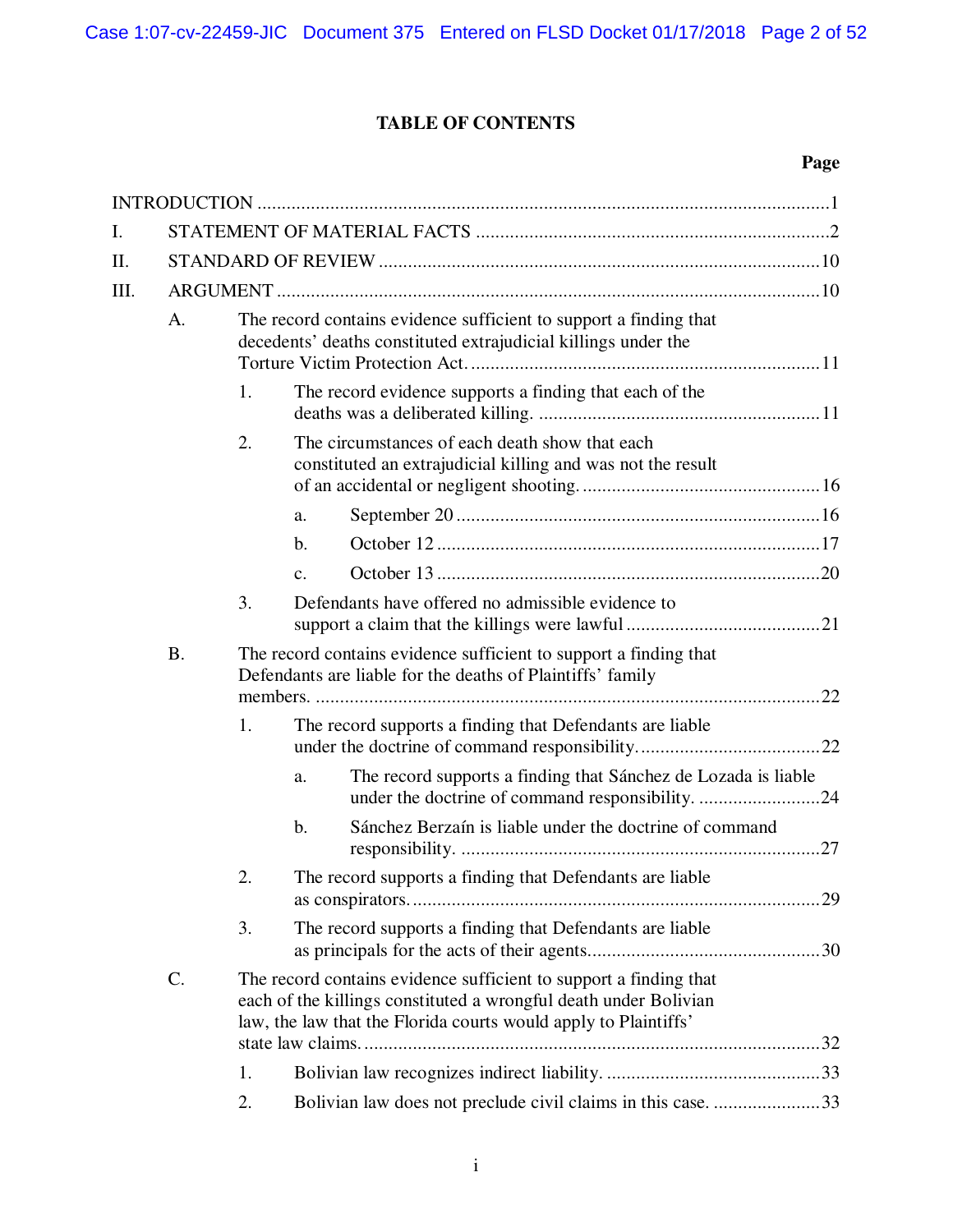| D. | None of the Plaintiffs' claims fail based on individual                                                                   |  |
|----|---------------------------------------------------------------------------------------------------------------------------|--|
|    | Plaintiff Sonia Espejo is a proper plaintiff with regard to<br>1.                                                         |  |
|    | 2.<br>All Plaintiffs received the benefits intended for the heirs<br>of deceased victims of the 2003 events and exhausted |  |
| Ε. | Plaintiffs' common law claims are not preempted and are not                                                               |  |
|    | Congress has not demonstrated a "clear and manifest"<br>1.<br>intent to preempt wrongful death claims through the         |  |
|    | 2.<br>Plaintiffs' wrongful death claims are not barred by the                                                             |  |
|    |                                                                                                                           |  |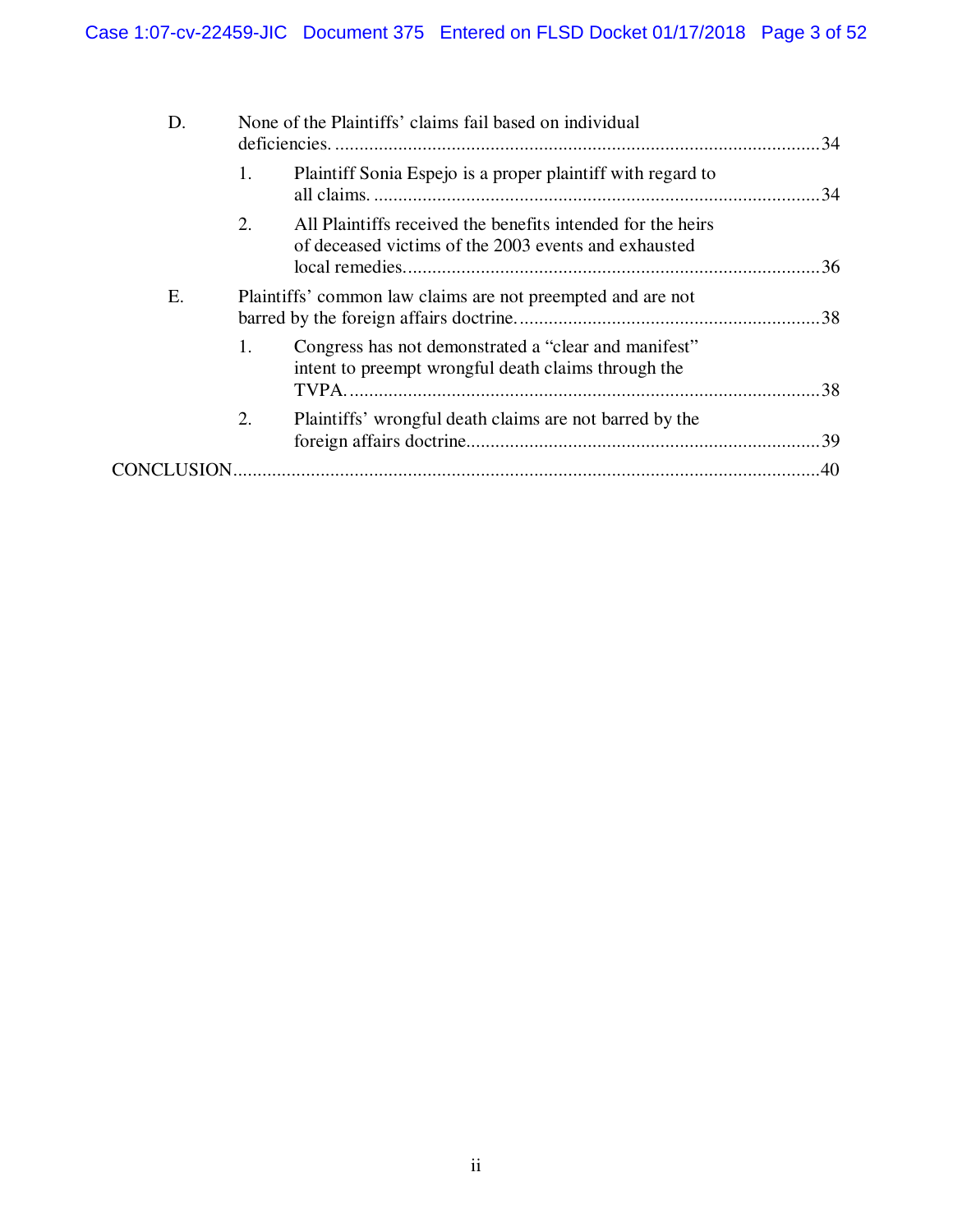Case 1:07-cv-22459-JIC Document 375 Entered on FLSD Docket 01/17/2018 Page 4 of 52

# **TABLE OF AUTHORITIES**

# **Page(s)**

# **Cases**

| Am. Ins. Ass'n v. Garamendi,                                                      |
|-----------------------------------------------------------------------------------|
| Anderson v. Liberty Lobby, Inc.,                                                  |
| Arias v. Dynacorp,                                                                |
| Baloco v. Drummond Co.,                                                           |
| Boyle v. United Techs. Corp.,                                                     |
| Cabello v. Fernandez-Larios,                                                      |
| Celotex Corp. v. Catrett,                                                         |
| Chavez v. Carranza,                                                               |
| In re Chiquita Brands Int'l Inc. Alien Tort Statute & S'holder Derivative Litig., |
| Clark v. Allen,                                                                   |
| Clark v. Coats & Clark, Inc.,                                                     |
| Commodities Future Trading Comm'n v. Gibraltar Monetary Corp. Inc.                |
| Cox v. Adm'r United States Steel & Carnegie,                                      |
| Doe v. Drummond Co.,                                                              |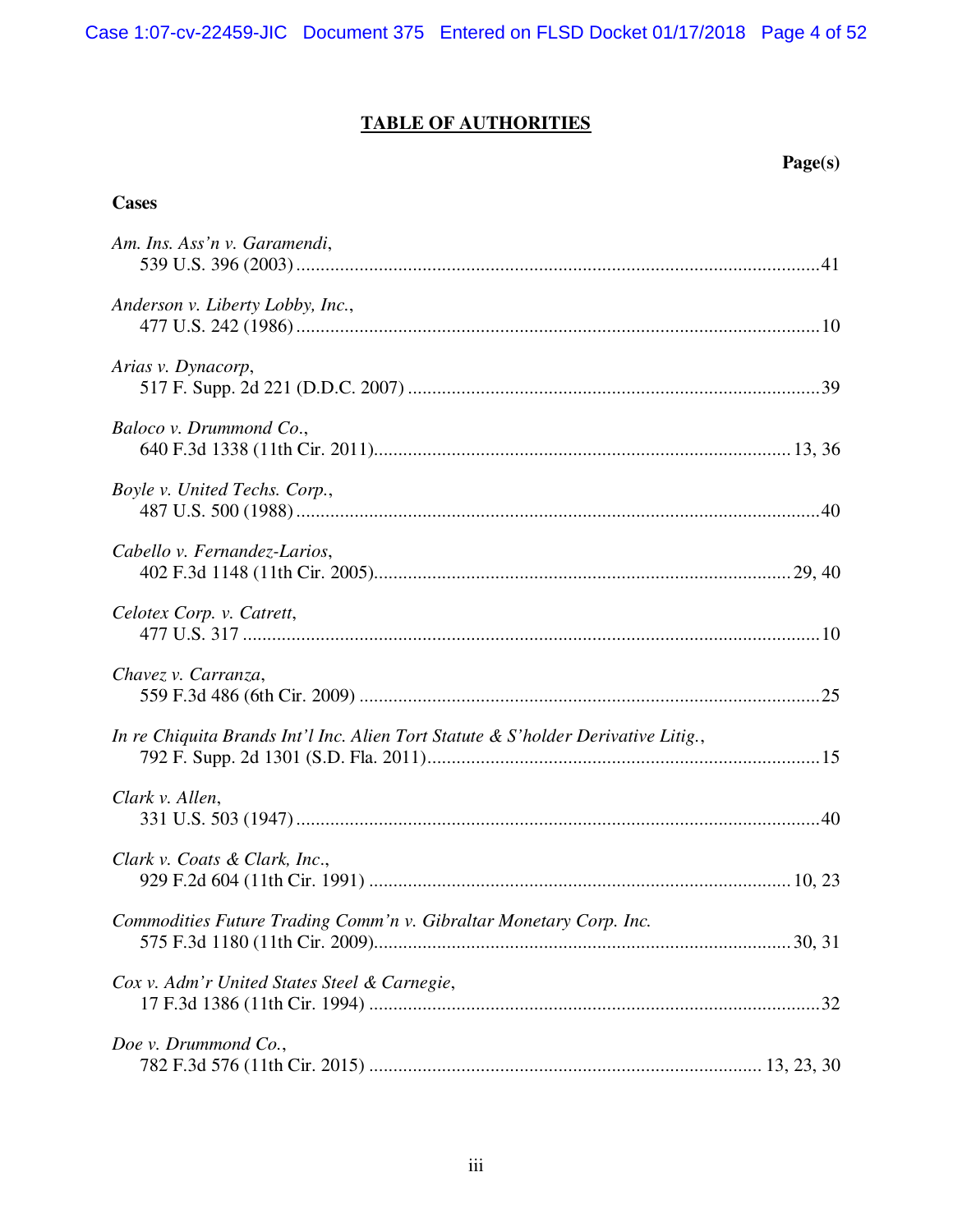| Doe v. Exxon Mobile Corp,<br>654 F.3d 11 (D.C. Cir. 2011), vacated on other grounds, 527 Fed. App'x 7 |
|-------------------------------------------------------------------------------------------------------|
| Doe v. $Q_i$ ,                                                                                        |
| Ford ex rel. Estate of Ford v. Garcia,                                                                |
| In re Estate of Marcos Human Rights Litig. (Hilao v. Marcos),                                         |
| Fitzpatrick v. City of Atlanta,                                                                       |
| Flanagan v. Islamic Rep. of Iran,                                                                     |
| Forti v. Suarez-Mason,                                                                                |
| GDG Acquisitions LLC v. Gov't of Belize,                                                              |
| Gul v. Turkey,                                                                                        |
| Jara v. Nunez,                                                                                        |
| Jaramillo v. Naranjo,                                                                                 |
| Jean v. Dorelien,                                                                                     |
| Johnson v. Lincoln Square Props., Inc.,                                                               |
| Jones v. Rath Packing Co.,                                                                            |
| Jovic v. L-3 Servs., Inc.,                                                                            |
| Kadic v. Karadzic,                                                                                    |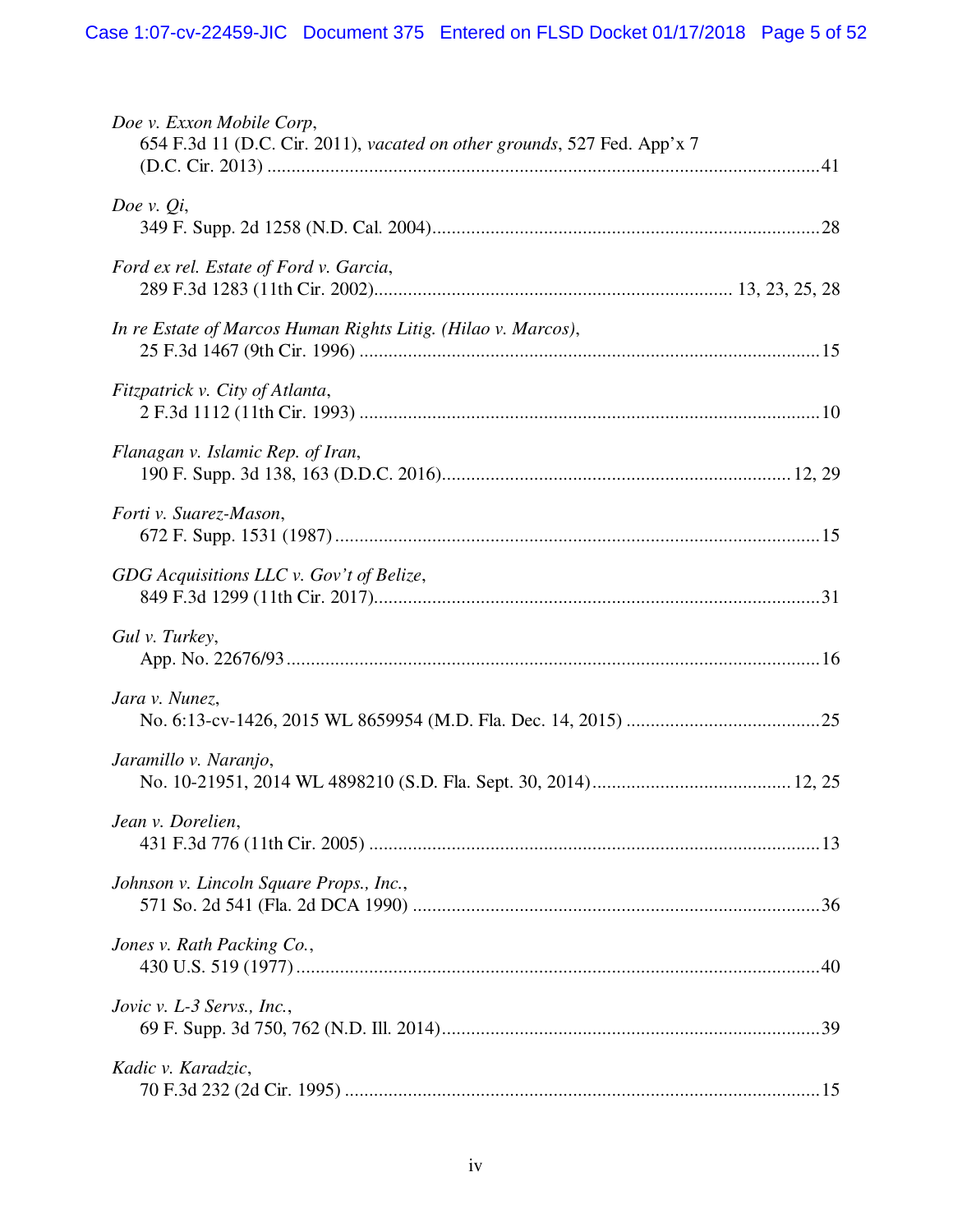| Mamani v. Berzaín,                                                                              |
|-------------------------------------------------------------------------------------------------|
| Mamani v. Berzain,                                                                              |
| Michel v. NYP Holdings, Inc.,                                                                   |
| Mushikiwabo v. Barayagwiza,                                                                     |
| Osorio v. State Farm Bank, F.S.B.,                                                              |
| Owens v. Republic of Sudan,                                                                     |
| Riegel v. Medtronic, Inc.,                                                                      |
| Strauss v. CBE Group, Inc.,                                                                     |
| Tachiona v. Mugabe,<br>234 F. Supp. 2d 401 (S.D.N.Y. 2002), rev'd on other grounds 386 F.3d 205 |
| Thuneibat v. Syrian Arab Republic,                                                              |
| Tolan v. Cotton,                                                                                |
| Velez v. Sanchez,                                                                               |
| Whetstone Candy Co. v. Kraft Foods, Inc.,                                                       |
| William v. AES Corp.,                                                                           |
| Xuncax v. Gramajo,                                                                              |
| In re Yamashita,                                                                                |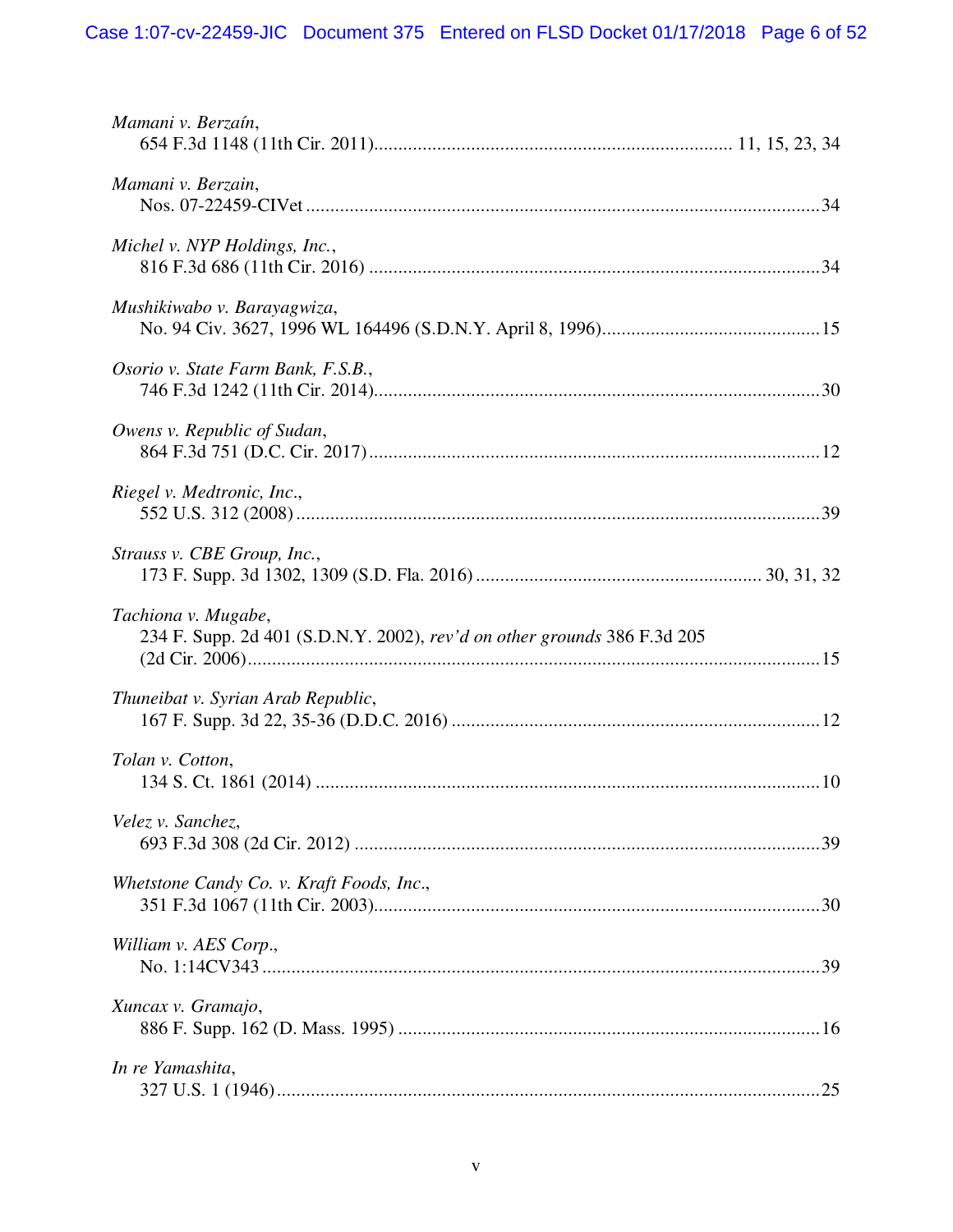| Yousuf v. Samantar,                                                     |  |
|-------------------------------------------------------------------------|--|
| Zschernig v. Miller,                                                    |  |
| <b>Statutes</b>                                                         |  |
|                                                                         |  |
|                                                                         |  |
|                                                                         |  |
|                                                                         |  |
|                                                                         |  |
|                                                                         |  |
| <b>Other Authorities</b>                                                |  |
|                                                                         |  |
|                                                                         |  |
|                                                                         |  |
| Red Cross, Commentary on the Additional Protocols of 8 June 1977 to the |  |
|                                                                         |  |
|                                                                         |  |
|                                                                         |  |
|                                                                         |  |
|                                                                         |  |
|                                                                         |  |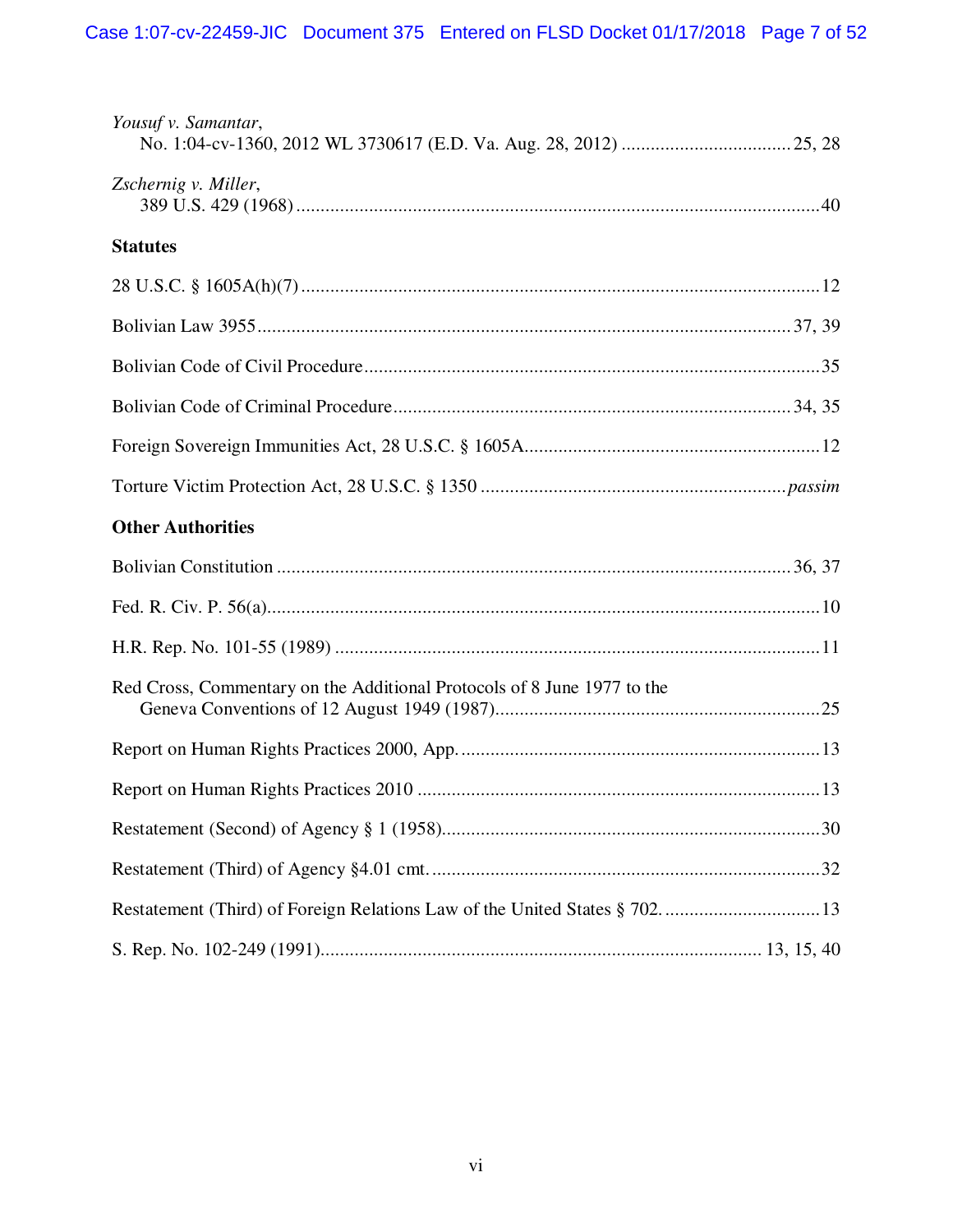#### **INTRODUCTION**

The record in this case contains ample evidence to support a finding that Defendants are liable for the extrajudicial killings of Plaintiffs' family members in Bolivia in September and October of 2003. As detailed below and in Plaintiffs' Counterstatement of Material Facts ("CSMF"), the record evidence is more than sufficient to raise genuine disputes as to all of the material facts.

Plaintiffs have presented evidence showing that, even before taking office in August 2002, Defendants Gonzalo Sánchez de Lozada and José Carlos Sánchez Berzaín agreed to use massive military force to quash public opposition to their programs, with the understanding that it would be necessary to kill as many as 3,000 people. This lethal plan was in sharp contrast to the Bolivian tradition of negotiation and political compromise whereby prior Bolivian governments had generally resolved protests. Defendants began to implement their plan as soon as they took office, altering the military legal framework to authorize the use of military force against civilian protesters.

Defendants put their plan into motion in September and October 2003. They oversaw military operations in which military officers under their command responded to civilian protests by repeatedly ordering troops to shoot at unarmed civilians, including numerous orders to "shoot at anything that moved" and to fire into houses, at individuals in windows, and into crowds of people. On different days, in different regions of Bolivia, without any lawful justification, the military implemented the Defendants' plan as soldiers intentionally took aim at unarmed civilians who were fleeing or hiding in fear for their lives, killing dozens of civilians and injuring hundreds more. One soldier was killed when he refused to fire at civilians, others were threatened with death when they hesitated to shoot, and others were withdrawn from duty and replaced with troops who would obey the order to shoot unarmed civilians.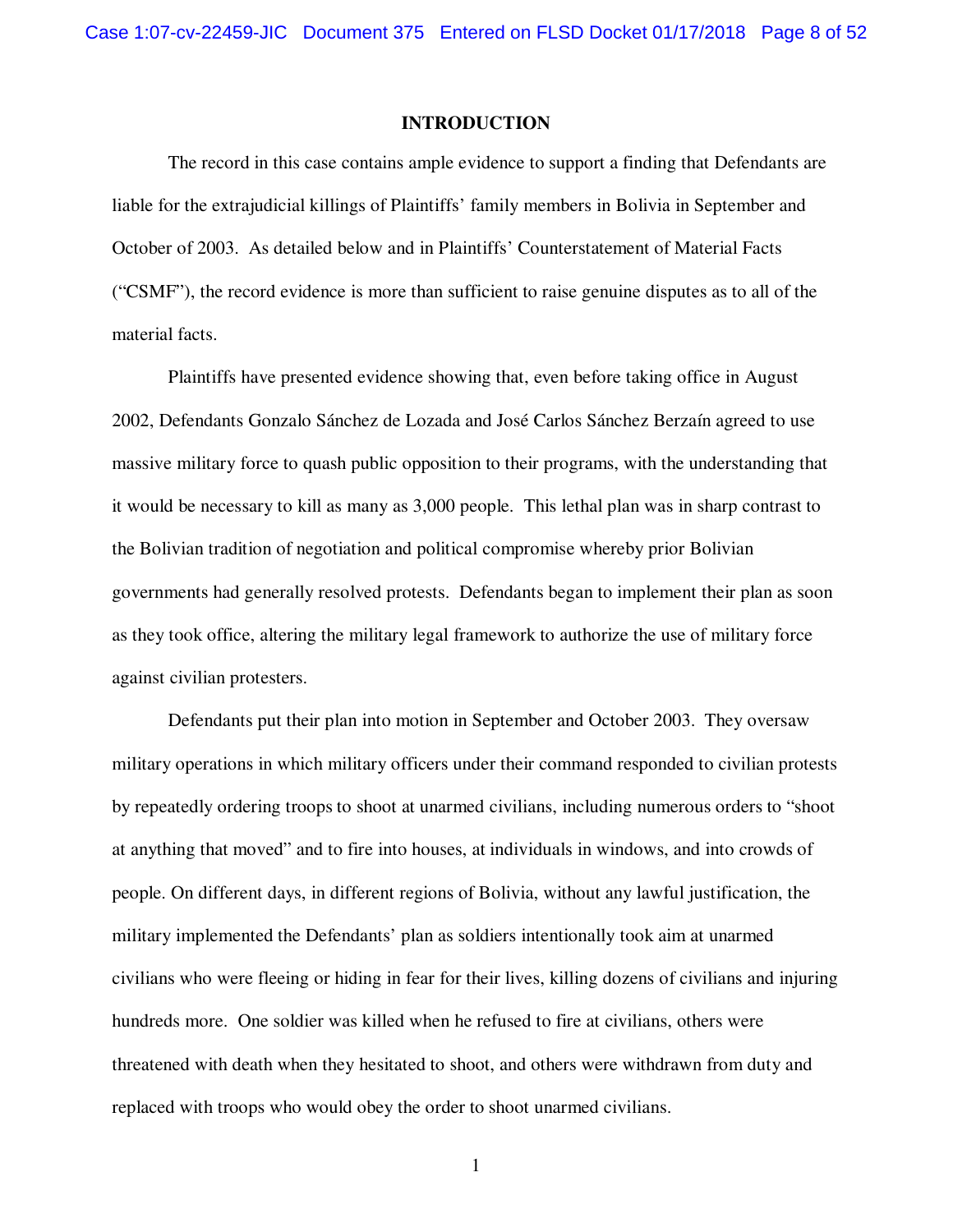Reports of military shootings of civilians were in the media and multiple people urged Defendants to engage in dialogue and stop the military violence. However, Defendants refused to negotiate or change course and continued to deploy massive military force in civilian communities. They failed to investigate civilian deaths, to punish those responsible, or to prevent future shootings that resulted in many more deaths.

Plaintiffs, the relatives of eight of the civilians killed as a result of Defendants' actions, have submitted evidence sufficient to overcome this motion for summary judgment. The evidence indicates that none of the eight decedents had been involved in protests or posed a threat of any kind at the time of their deaths. Four were killed inside their own homes. Four were killed as they tried to hide from soldiers who were shooting at them. None was armed or posed a threat to soldiers, and no threat justified the indiscriminate shooting at civilians.

Defendants' argument to the contrary contains two fundamental errors. First, Defendants ignore Plaintiffs' evidence, including all of Plaintiffs' third-party fact witnesses, none of whom were deposed by Defendants. Second, Defendants rely on a host of inadmissible evidence. They offer not a single eyewitness to refute Plaintiffs' evidence of indiscriminate military shooting that caused dozens of civilian deaths. Defendants' motion for summary judgment should be denied.

#### **I. STATEMENT OF MATERIAL FACTS**

Defendants came to power in 2002 with a pre-conceived plan to use military force to kill civilians in order to quash public opposition to their economic programs. *See* CSMF ¶ 197. In August 2002, shortly before taking office, they discussed the need to change the Bolivian government's historical practice of negotiating and compromising when faced with civilian protests against unpopular policies. *See* CSMF ¶ 197; *see also id.* ¶¶ 198-199 (discussing Bolivian history of protest and negotiation). Defendants explicitly agreed on an alternative to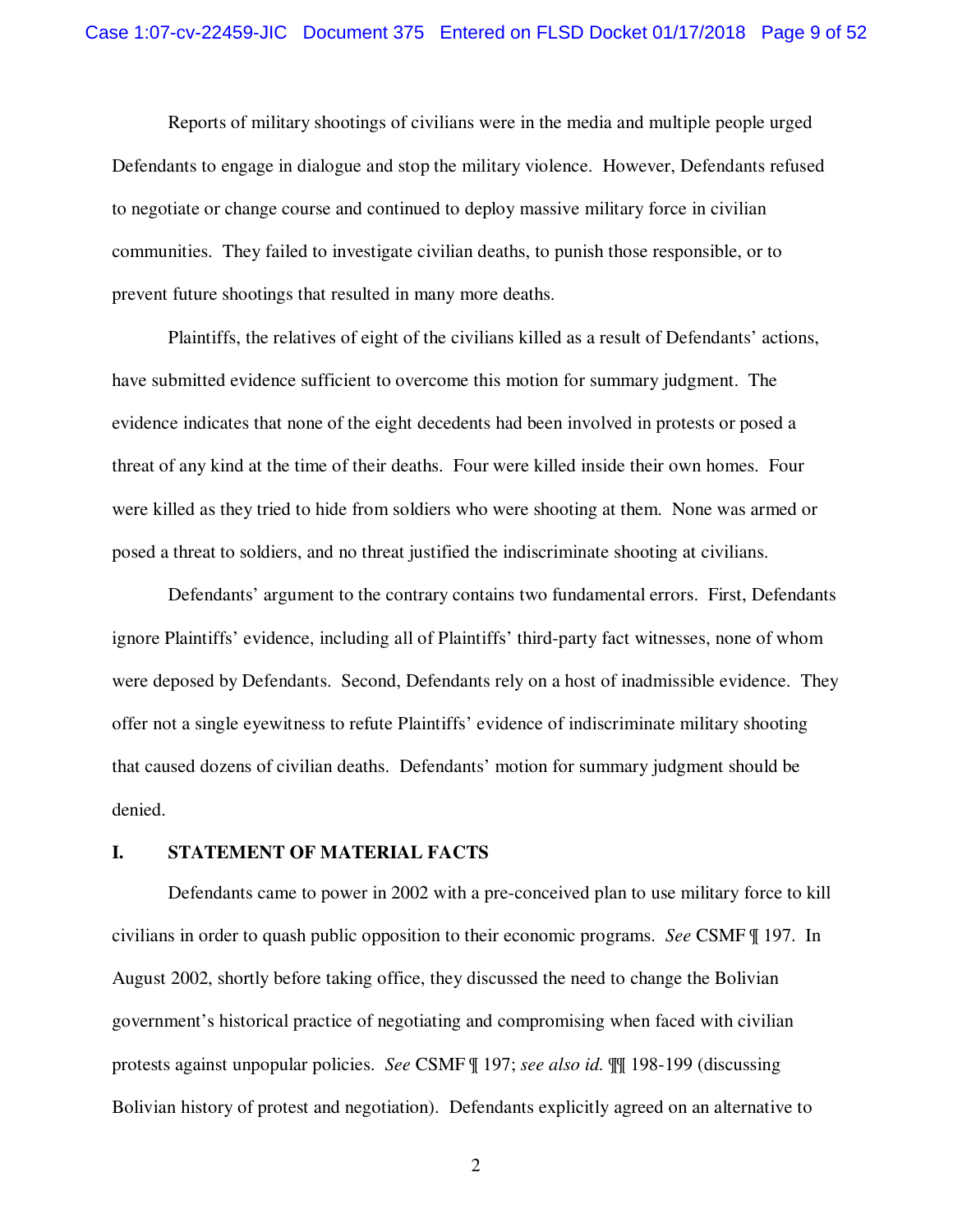negotiations and compromise: they would use massive military force against civilians, not to combat an armed insurgency, but rather as an unlawful means to deter civilian opposition to their policies. *See* CSMF ¶¶ 197, 200. They also agreed that they would need to kill as many as 3,000 people to achieve their goals. *See* CSMF ¶ 197.

Defendants' plan set the strategic objectives for the military—suppress popular protest by using lethal force against the civilian population—which were implemented through orders passed down the chain of command and translated into military operations on the ground in each location where decedents were killed. *See* CSMF ¶¶ 204, 207, 213-219, 230, 236-246, 249-256, 258, 260-261, 266-268, 271, 273-279, 281-285, 287-299, 301-302, 304-308, 311-322, 324-327, 333, 335. Defendants authorized the use of military force against civilian protests and called for the application of doctrines of armed conflict to civilian protesters. *See* CSMF ¶¶ 204, 206-207, 213-216, 236, 240-242, 270-271, 273-274, 276-278, 300-301, 318-319. They issued a plan (the "Republic Plan") that authorized the application of maximum combat force against civilian protests. *See* CSMF ¶¶ 204, 207. Through these military regulations, they designated civilian protests as subversion, labeled protesters the enemy, and authorized the military to attack civilians as if they were enemy combatants. *See* CSMF ¶¶ 204, 206-207.

In response to protests in January and February 2003, Defendants rejected peaceful resolutions. *See* CSMF ¶¶ 208-211. In the midst of the February confrontations between police and the military, after five people had been reported killed, the mayor of La Paz approached Sánchez Berzaín in an effort to avoid further deaths. *See* CSMF ¶ 209. Sánchez Berzaín responded to the mayor's concerns by saying, "Mayor, if there are five dead, then it doesn't matter if there are fifty more, as long as we solve the problem." CSMF  $\parallel$  209.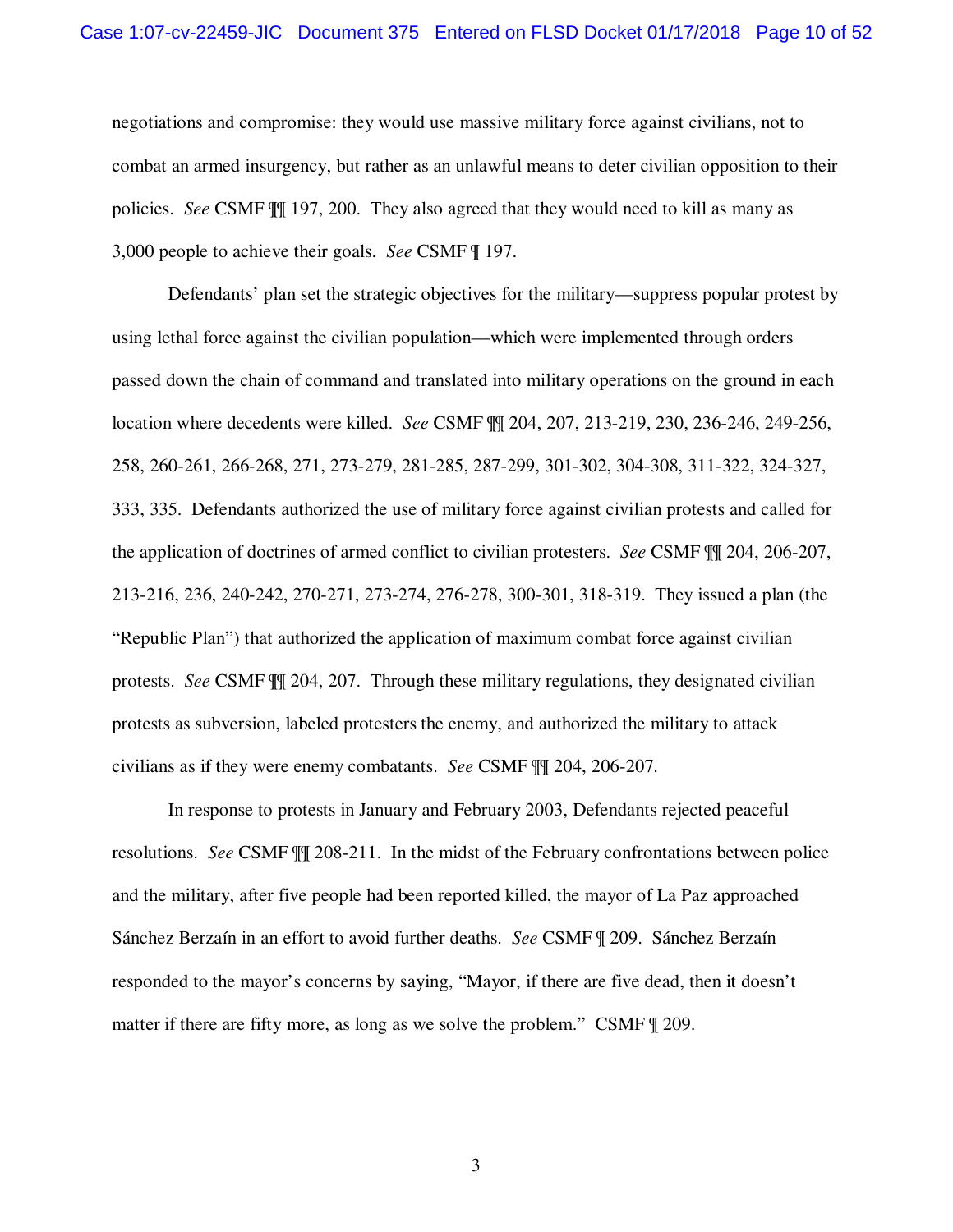In March 2003, Sánchez de Lozada was warned that the continued reliance on hardliners such as Sánchez Berzaín and the use of military force against protesters would lead to civilian deaths and a "massacre," and Sánchez de Lozada was urged to remove Sánchez Berzaín from any position of power within his administration. CSMF ¶ 211. As they had discussed before taking office, *see* CSMF ¶¶ 197, 201, Defendants transferred troops from across the country who they thought would be more willing to kill civilians, *see* CSMF ¶ 333.

In early September 2003, in response to hunger strikes, marches, and other peaceful protests against Defendants' policies, the Armed Forces declared a "Red Alert" and implemented the "Republic Plan," which called for the deployment of "maximum combat power." CSMF ¶¶ 207, 222-223, 225- 226. As a result, multiple military units began to patrol the country, bearing weapons of war and prepared to use military force against civilian protesters and the communities in which the protests were occurring. *See* CSMF ¶ 227. At that time, and throughout the period of the killings that followed, Defendants falsely labeled peaceful civilian protesters as armed insurgents as a pretext to use military force against them. *See* CSMF ¶¶ 224, 240, 258, 278, 331.

Widespread civilian protests continued in September 2003. *See* CSMF ¶ 222. A large group of peasant leaders began a hunger strike in El Alto while protesters blocked roads. *See* CSMF ¶¶ 222-223. On September 11, the mayor of La Paz arranged a meeting between two government ministers and the peasant leaders, at which the peasant leaders agreed to begin a formal dialogue with the government aimed at resolving the ongoing disputes. *See* CSMF ¶ 225. That night, however, Sánchez de Lozada rejected the offer and refused to authorize the dialogue. *See* CSMF ¶ 225.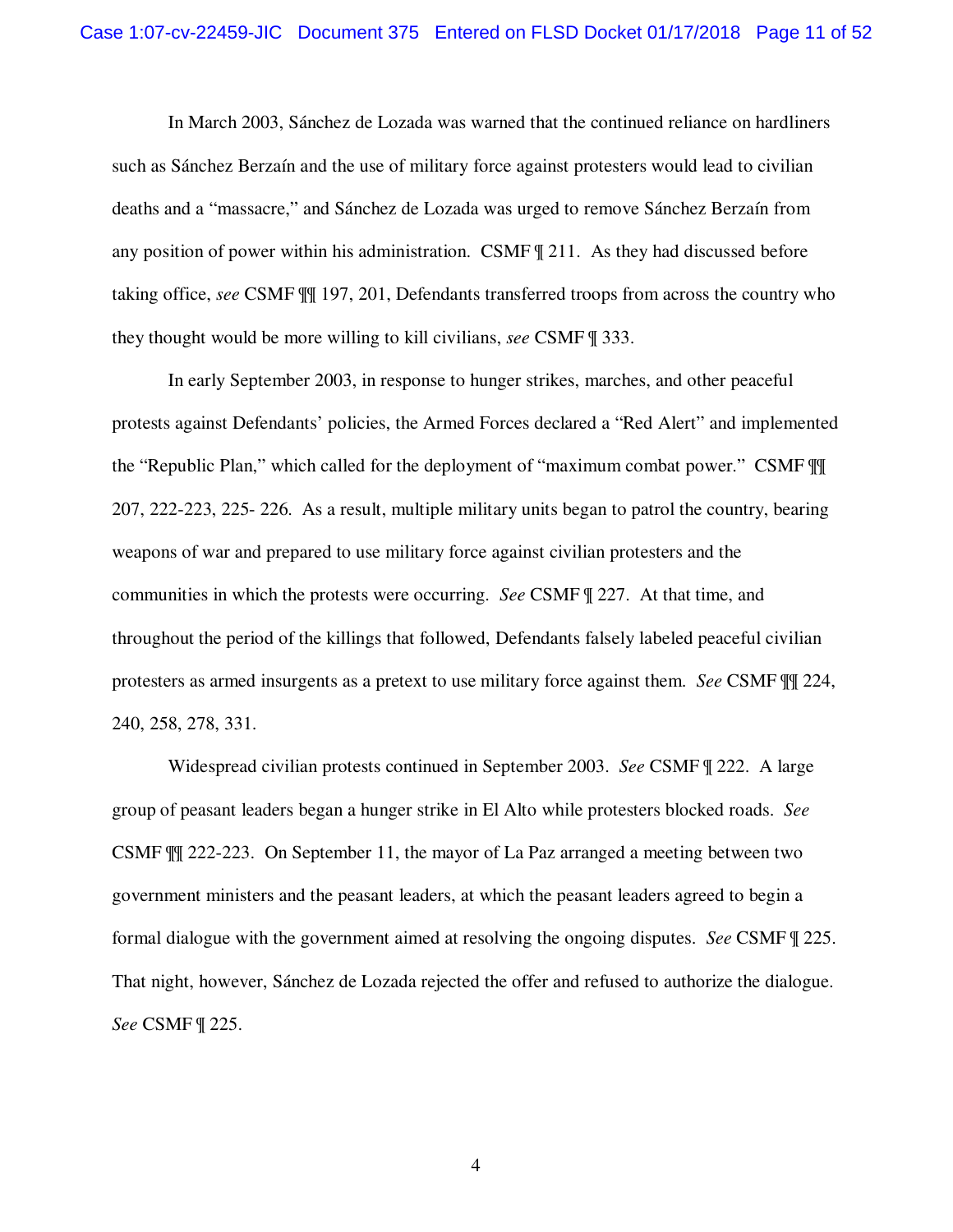On September 20, 2003, the first killing at issue in this lawsuit occurred. Speaking with Sánchez de Lozada by telephone throughout the day, Sánchez Berzaín commanded and oversaw a military excursion to the town of Sorata, a tourist site. *See* CSMF ¶¶ 228, 232, 237. The road to La Paz was blocked by protestors. *See* CSMF ¶ 229. Although Defendants insist that tourists in Sorata were in danger and needed to be rescued, *see* Def. Mem. 5, multiple eyewitnesses report that food and other supplies were available, the atmosphere was calm, people were able to leave by walking around the roadblocks, and, prior to the arrival of the military, local leaders had negotiated an agreement to allow those who wanted to leave to do so. *See* CSMF ¶¶ 229-230, 234.

On September 20, over the objections of the Commander in Chief of the military, Sánchez Berzaín demanded that a military helicopter transport him to Sorata. *See* CSMF ¶ 233. When he arrived, he was told that local community leaders had made arrangements to permit tourists in Sorata to travel safely through the roadblocks so that they could return to La Paz. *See* CSMF ¶ 233. Sánchez Berzaín angrily rejected the plan, saying that his orders from the government were to proceed with the military convoy. *See* CSMF ¶ 233. When a community leader pressed him to consider other options, Sánchez Berzaín said, "Fucking Indians, I'm going to shoot you. Leave me to do my work." CSMF ¶ 235. Sánchez de Lozada rejected consideration of a plan to send the convoy to La Paz via an alternate route, saying "the state will never back down." CSMF ¶ 237.

A convoy of buses and military vehicles left Sorata. *See* CSMF ¶ 238. Shortly afterwards, soldiers in the helicopter, with Sánchez Berzaín aboard, were seen shooting at civilians on the ground. *See* CSMF ¶ 244. Although the convoy was not under attack, *see*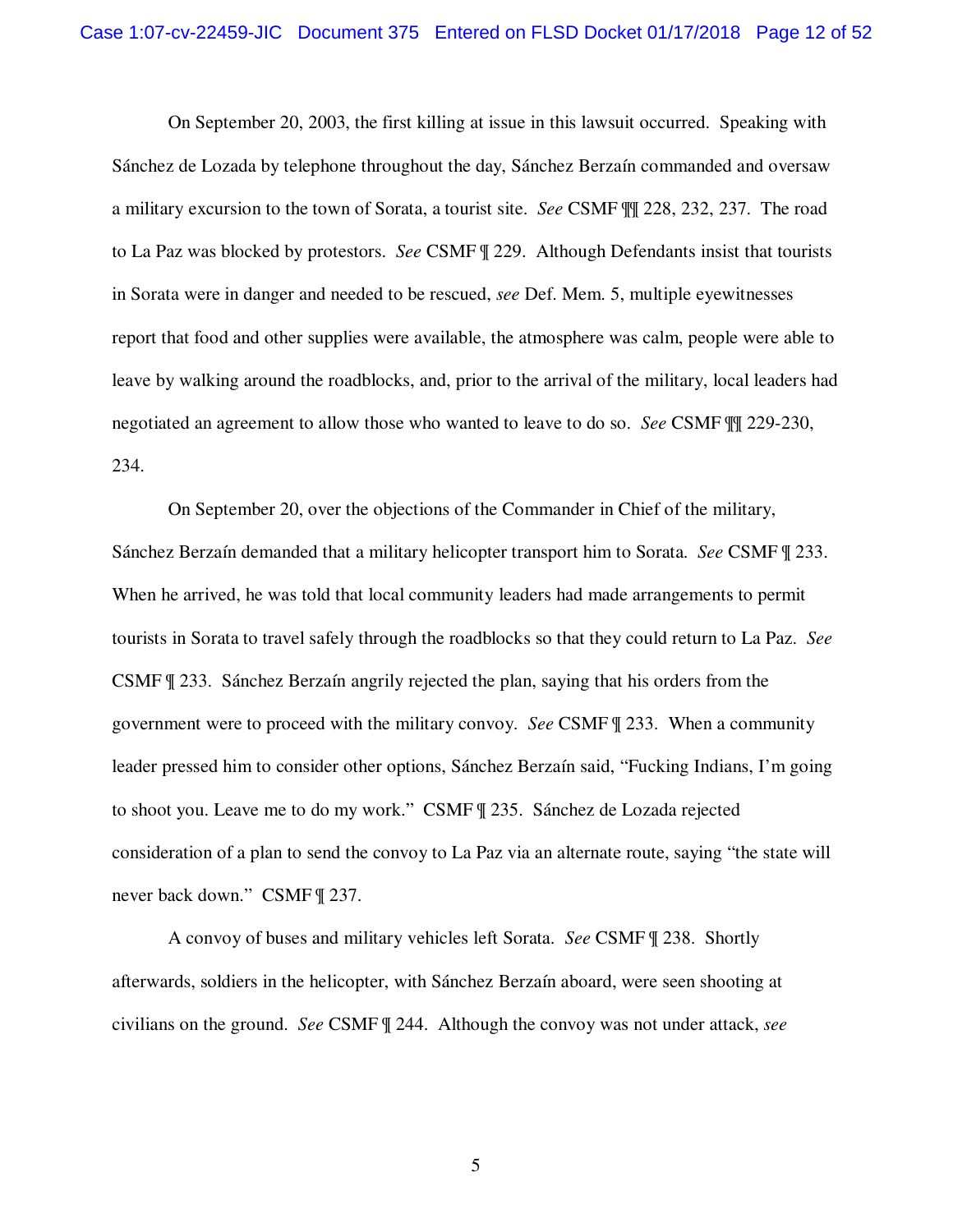CSMF ¶ 245, the military shot at unarmed civilians in the hills above the road, *see* CSMF ¶¶ 243-246.

A soldier was killed by unknown assailants in Warisata, a small town on the road between Sorata and La Paz. See CSMF  $\parallel$  256.<sup>1</sup> After speaking to Sánchez Berzaín, Sánchez de Lozada gave an order to take Warisata. *See* CSMF ¶ 240. Although Defendants had no evidence that a guerilla group was operating in Bolivia, *see* CSMF ¶ 331, they claimed falsely that a "guerrilla group" had attacked security forces, *see* CSMF ¶ 240. In Warisata, officers ordered soldiers to shoot indiscriminately at civilians, "to shoot at anything that moves," and to shoot at civilians standing at windows, and said, "If you see a fly, shoot!" CSMF ¶¶ 250, 254. Officers and soldiers, including Special Forces, shot at houses and into windows. *See* CSMF ¶ 254. Shortly afterward, and as part of the Defendants' military operation, eight-year-old Marlene Nancy Rojas Ramos was killed by a soldier as she moved in front of a window in her home, far from the site of any protests. *See* CSMF ¶ 255.

Sánchez de Lozada took full responsibility for the military's actions that day and falsely blamed the violence on "guerillas." CSMF  $\mathbb{II}$  240, 299, 333. The military killings of civilians were widely reported in the Bolivian media. *See* CSMF ¶ 318. In response, Defendants did not order a change in their plans, an investigation of the killings, or instruct the military to protect civilian lives in future operations. *See* CSMF ¶¶ 258-259, 265-266, 269-271, 273-278.

Over the next few weeks, Defendants rebuffed repeated efforts by colleagues and community leaders who sought a peaceful resolution and expressed concern about civilian bloodshed. *See* CSMF ¶¶ 265, 269-270. Instead, Defendants expanded military operations

<sup>&</sup>lt;sup>1</sup> Although Defendants insist that armed civilians shot at the police and soldiers, they offer no admissible evidence to support those assertions, and Plaintiffs' witnesses state that they saw no armed civilians in Warisata that day. *See* CSMF ¶ 328.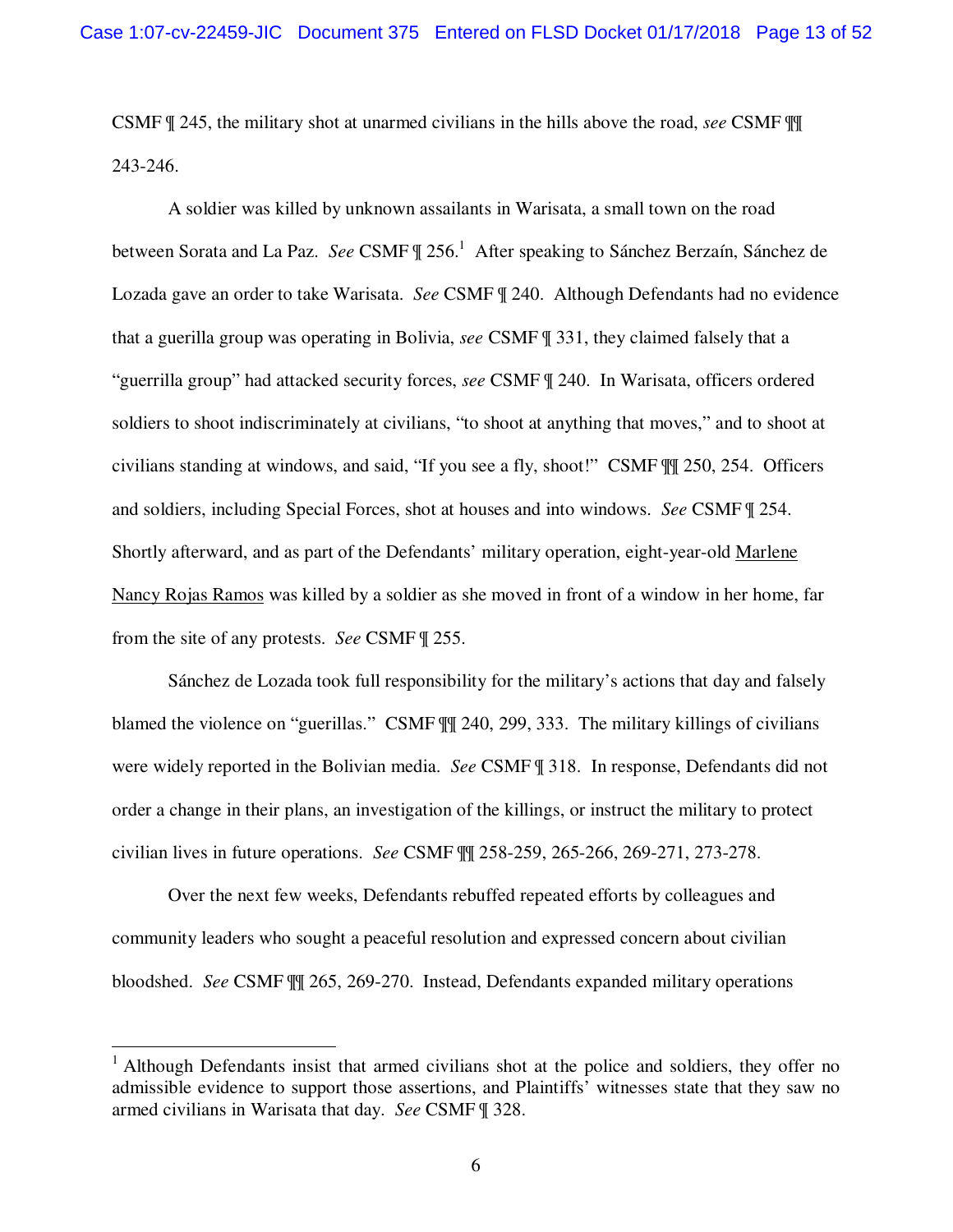against civilians and authorized the use of counter-insurgency tactics. *See* CSMF ¶¶ 258, 266- 268, 271, 273-278. In the weeks following September 20, new soldiers and weapons arrived at the barracks in El Alto, and soldiers were ordered to provide security at the Senkata gas plant. *See* CSMF ¶¶ 260-261. Beginning in early October, military personnel patrolled the streets of El Alto, and planes flew low over the city. *See* CSMF ¶ 266. On October 10, the military was put in charge of security in El Alto and the police were withdrawn. *See* CSMF ¶ 271. On October 11, Sánchez de Lozada declared a national state of emergency and placed Defendant Sánchez Berzaín in charge of the operation to transport gas out of El Alto. *See* CSMF ¶ 274.

On the evening of October 11, representatives of the Catholic Church and several civil society organizations met with Sánchez de Lozada to urge him to end the killings and use dialogue, not military force, to respond to political protests. *See* CSMF ¶ 269. Sánchez de Lozada refused to reconsider his violent approach, and reaffirmed his commitment to employ military force, and threatened to "shoot all the violent people of El Alto." CSMF  $\parallel$  272.

On October 12, dozens of civilians were killed in El Alto when the military, operating under Defendants' orders, shot indiscriminately at unarmed civilians and snipers targeted civilians in residential neighborhoods, including those who were hiding and fleeing. *See* CSMF ¶¶ 281-285, 287-289, 291-294, 296-298. On that day, Defendants mounted a military operation to escort gas tankers to La Paz, *see* CSMF ¶¶ 273, 277, 281, despite warnings that transporting the gas would be dangerous and that the amount the tankers could carry would make no impact on the fuel shortages in La Paz, *see* CSMF ¶¶ 272, 276. The Ministry of Defense, headed by Sánchez Berzaín, was placed in charge of the operation. *See* CSMF ¶ 277. Military commanders under Defendants' control authorized counter-insurgency operations against the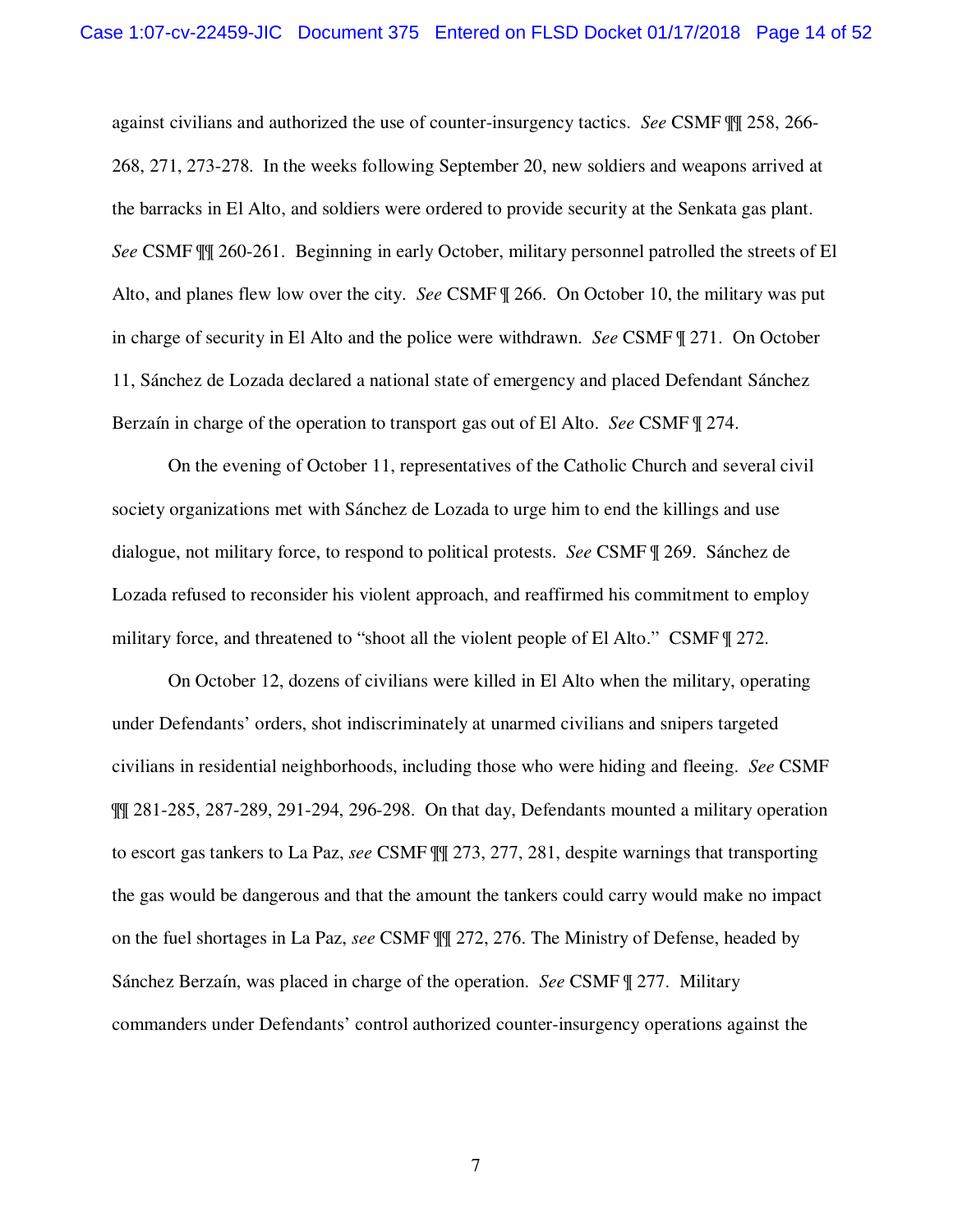civilian population. *See* CSMF ¶ 278. None of these orders contained any instruction to minimize civilian casualties or protect civilian lives. *See* CSMF ¶¶ 278, 319.

Throughout the day, without any justification, soldiers shot into houses and into crowds of fleeing civilians in multiple locations in El Alto. *See* CSMF ¶¶ 282, 284, 288-289, 291, 293, 296-297. More than twenty injured individuals were transported from a single for treatment on October 12, and by October 14, sixteen dead bodies were in the chapel. *See* CSMF ¶ 292. One soldier who refused to shoot at unarmed civilians was himself shot and killed by an officer, and others shot at civilians only after they were threatened with death. *See* CSMF ¶ 294. Soldiers who refused to shoot at unarmed civilians were removed and replaced by soldiers who agreed to follow the deadly orders. *See* CSMF ¶ 285. Multiple eyewitnesses at the scenes of the deaths saw no civilians with firearms. *See* CSMF ¶ 329.

Four of Plaintiffs' relatives were killed by the military on that day, none of whom was involved in demonstrations or posed any threat to the military. As a group of officers chased fleeing, unarmed civilians and targeted them "the way sharpshooters target people," CSMF ¶ 284, Lucio Santos Gandarillas Ayala was shot and killed when he peeked out from behind a kiosk where he had been hiding, *id.* Teodosia Morales Mamani was shot through a wall in an apartment, after soldiers in the street below had threatened to shoot her and her relatives when they looked out the window. *See* CSMF ¶¶ 289-290. As soldiers marched down the street brandishing their weapons, they shot into home of Marcelino Carvajal Lucero, killing him. *See* CSMF ¶ 296. Roxana Apaza Cutipa was shot in the head as she peeked over a wall on the roof of her home, as soldiers drove and marched through the streets shooting at unarmed civilians. *See* CSMF ¶¶ 297-298.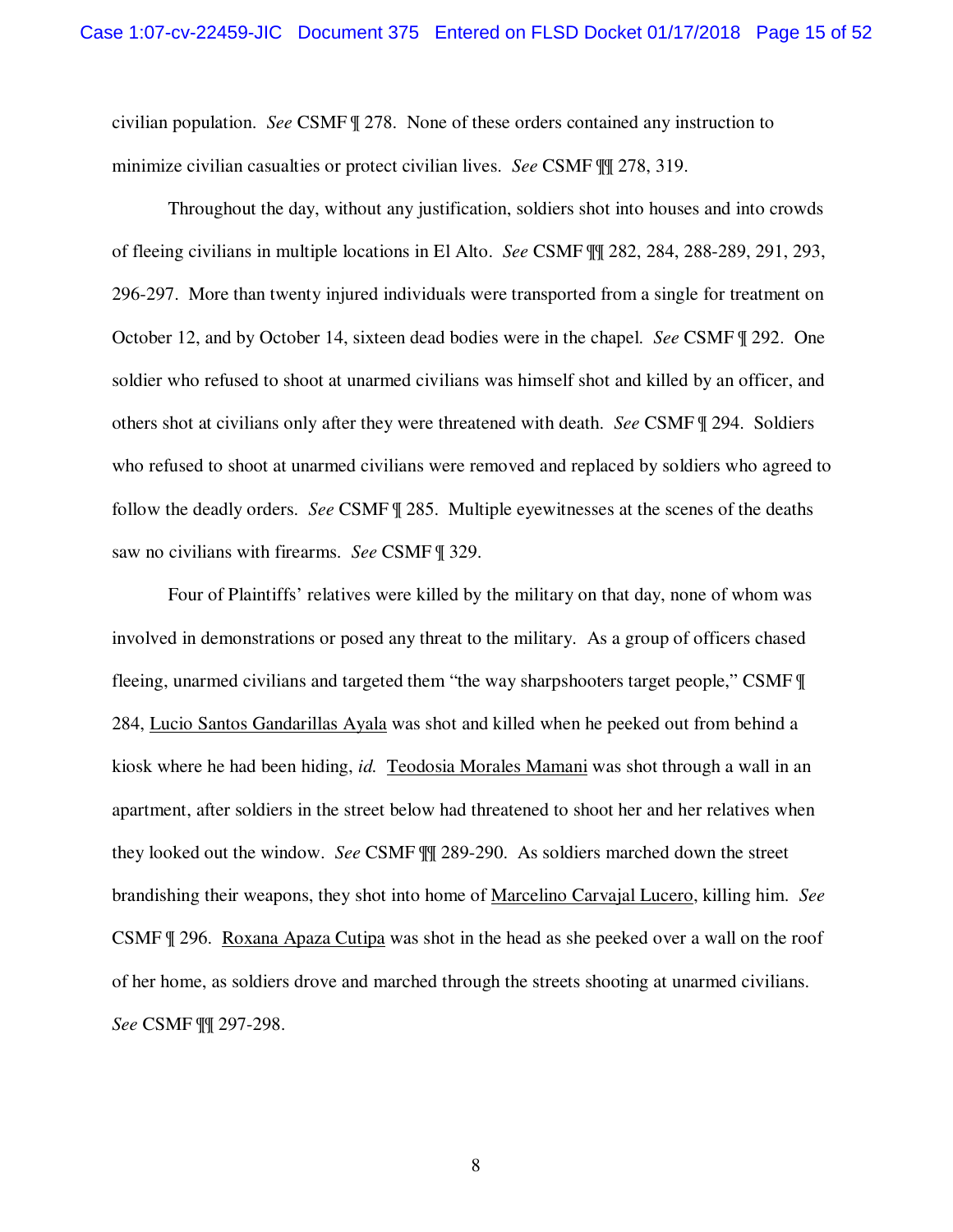Despite the bloody events of October 12, Defendants remained committed to their plan to use military force to overcome and deter protests. *See* CSMF ¶¶ 300-301. On October 13, military units south of La Paz, who were ostensibly tasked with clearing roadblocks, shot at fleeing and hiding civilians in multiple locations. *See* CSMF ¶¶ 302, 304-306, 308, 310-312, 313-314. As on prior days, officers ordered soldiers to shoot at civilians who were fleeing and hiding, including orders to shoot at "[w]hatever head you see" and to ignore injured civilians. CSMF ¶¶ 304, 306-307. Soldiers stood in the open and shot, indicating that they were not under fire or otherwise endangered by the civilians they were attacking. *See* CSMF ¶ 305. Multiple eyewitnesses at the scenes of the deaths saw no civilians with firearms. *See* CSMF ¶ 330.

Three of Plaintiffs' relatives were among the civilians killed by the military on that day. Jacinto Bernabé Roque was killed on a hilltop as he tried to hide behind tall straw plants. *See* CSMF ¶¶ 308, 310, 312. Arturo Mamani Mamani was shot and killed on an adjacent hill as he also attempted to hide from the gunfire. *See* CSMF ¶¶ 308, 311. Raul Ramón Huanca Márquez was shot as he ran for cover and attempted to hide; eyewitnesses were unable to come to his aid because the soldiers continued to shoot. *See* CSMF ¶ 314.

Top government officials again criticized the mounting civilian death toll. *See* CSMF ¶ 334. Top military officers stressed that the military, in accordance with the constitutional order, had complied with orders from Sánchez de Lozada. *See* CSMF ¶ 335.

Tens of thousands of people joined peaceful marches in Bolivia to protest the killings and demand the resignation of Sánchez de Lozada. *See* CSMF ¶ 334. Prominent civil leaders and people from across the social strata started a hunger strike demanding that Sánchez de Lozada resign because of the civilian death toll. *See* CSMF ¶ 334.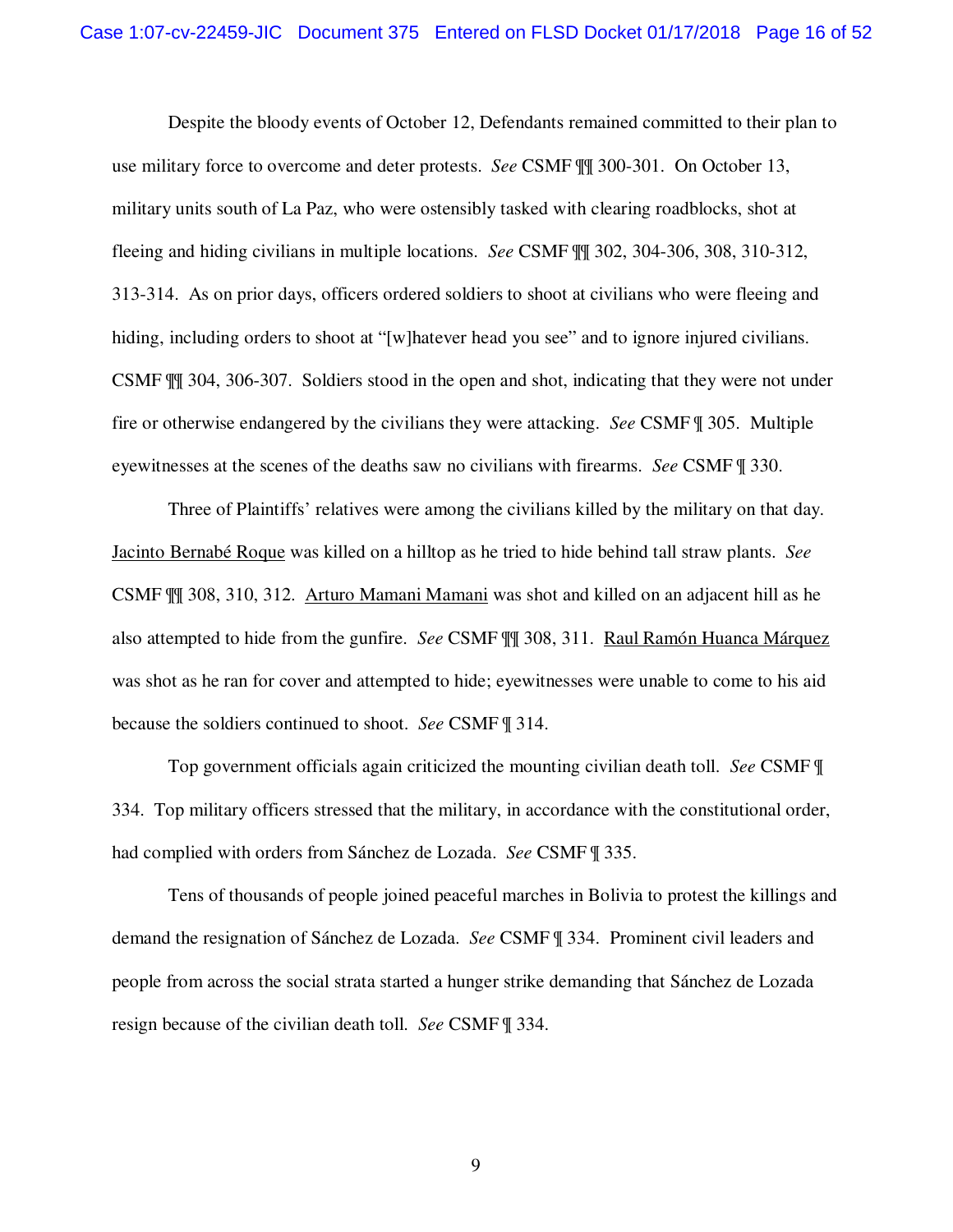On October 17, Sánchez de Lozada resigned and the Defendants left the country. *See* CSMF ¶ 334.

#### **II. STANDARD OF REVIEW**

Summary judgment is only warranted "if the movant shows that there is no genuine dispute as to any material fact and the movant is entitled to judgment as a matter of law." Fed. R. Civ. P. 56(a). In making the determination, "all justifiable inferences are to be drawn in [the non-movant's] favor." *Tolan v. Cotton*, 134 S. Ct. 1861, 1863 (2014) (quoting *Anderson v. Liberty Lobby, Inc.*, 477 U.S. 242, 255 (1986)). The movant may argue that "there is an absence of evidence to support the nonmoving party's case," *Celotex Corp. v. Catrett*, 477 U.S. 317, 325 (1986), but "it is never enough simply to state that the non-moving party cannot meet its burden at trial," *Clark v. Coats & Clark, Inc*., 929 F.2d 604, 608 (11th Cir. 1991). If the non-moving party provides more than a mere "scintilla of evidence" demonstrating that "the jury could reasonably find for the plaintiff," it will defeat the motion. *Anderson*, 477 U.S. at 252. This can be done by pointing out where the record "contains supporting evidence . . . which was 'overlooked or ignored' by the moving party." *Fitzpatrick v. City of Atlanta*, 2 F.3d 1112, 1116 (11th Cir. 1993) (citing *Celotex*, 477 U.S. at 332 (Brennan, J., dissenting)).

#### **III. ARGUMENT**

Defendants have "overlooked or ignored" the ample evidence in the record from which a reasonable jury could find both that the killings of Plaintiffs' relatives constituted extrajudicial killings as defined by the TVPA and that the Defendants are legally liable for those killings. The evidence also supports a finding that the killings constituted wrongful deaths under Bolivian law—the law that the Florida courts would apply to Plaintiffs' state law claims. Defendants' additional arguments are equally without merit.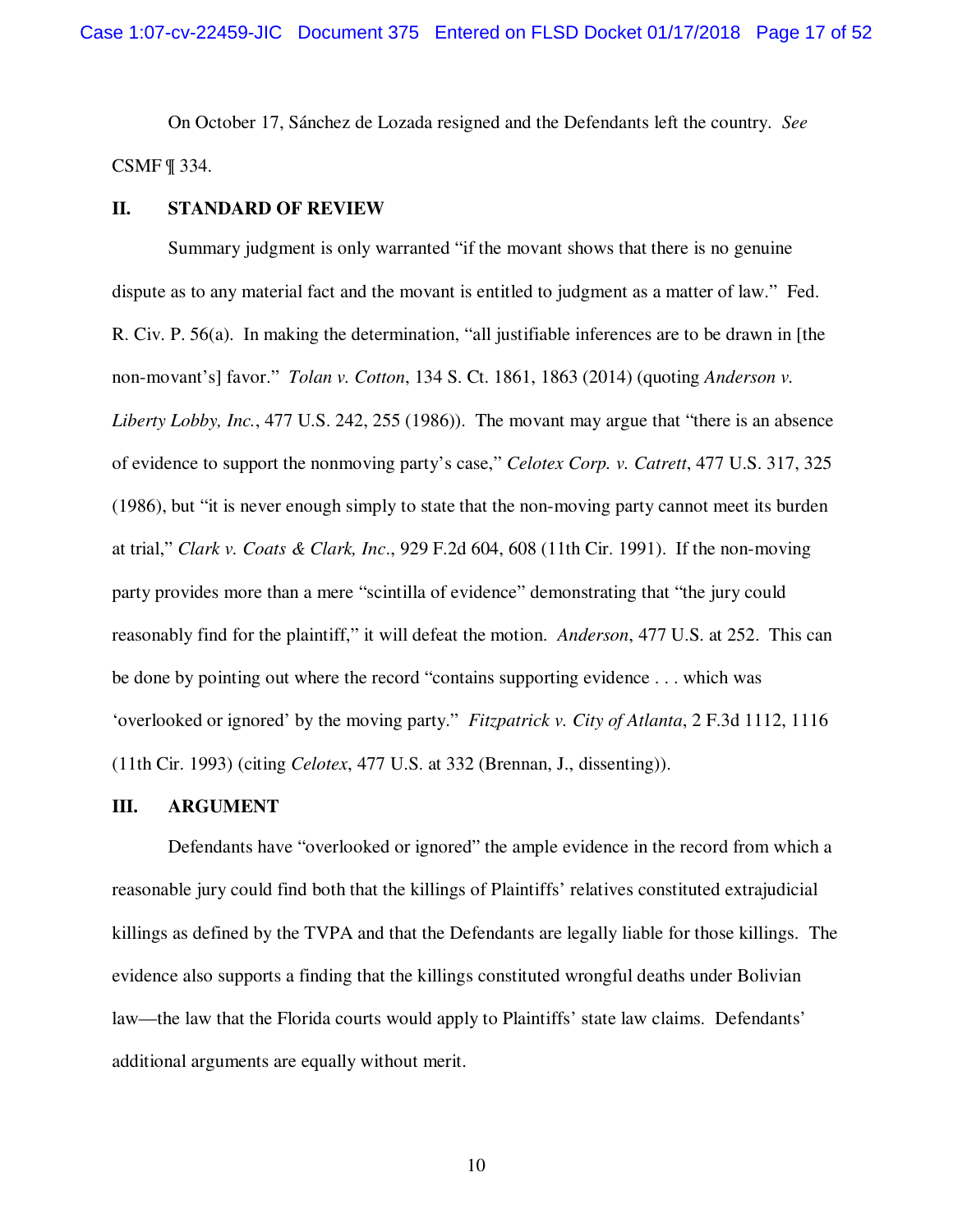# **A. The record contains evidence sufficient to support a finding that decedents' deaths constituted extrajudicial killings under the Torture Victim Protection Act.**

The Torture Victim Protection Act of 1991 ("TVPA"), P.L. 102-256, 106 Stat. 73 (Jan. 3,

1992) (codified at at 28 U.S.C. § 1350 (note)) defines an extrajudicial killing as:

a deliberated killing not authorized by a previous judgment pronounced by a regularly constituted court affording all the judicial guarantees which are recognized as indispensable by civilized peoples. Such term, however, does not include any such killing that, under international law, is lawfully carried out under the authority of a foreign nation.

The Eleventh Circuit has stated that a "deliberated" killing is one that is "undertaken with

studied consideration and purpose." *Mamani v. Berzaín*, 654 F.3d 1148, 1155 (11th Cir. 2011).<sup>2</sup>

The record evidence supports a finding that each of the deaths at issue here was deliberated,

either by the Defendants who set the deadly plan in motion and/or by the individual soldiers who

followed orders to shoot indiscriminately at civilians and fired the shots that killed the decedents.

# **1. The record evidence supports a finding that each of the deaths was a deliberated killing.**

Defendants deliberately conceived and implemented a plan to use military force to kill unarmed civilians in order to suppress civilian protests and deter opposition to their policies. The deliberated nature of the killings is evident when Defendants' actions are considered in their entirety: a prior plan with the explicit goal of killing civilians, *see* CSMF ¶ 197; changes in Bolivian law and military doctrine to define civilians as subversive enemies who could be targeted by military force, *see* CSMF ¶¶ 204-207; a decision to employ the military in civilian communities rather than the police, who were trained to respond to protests with nonlethal force,

<sup>&</sup>lt;sup>2</sup> The House Report to an earlier version of the TVPA states that the word "deliberated" was included in the definition "to exclude killings that lack the requisite extrajudicial intent, such as those caused by a police officer's authorized use of deadly force." TVPA House Report, H.R. Rep. No. 101-55, at 4 (1989). By implication, a police officer's unauthorized use of deadly force would satisfy the "deliberated" requirement.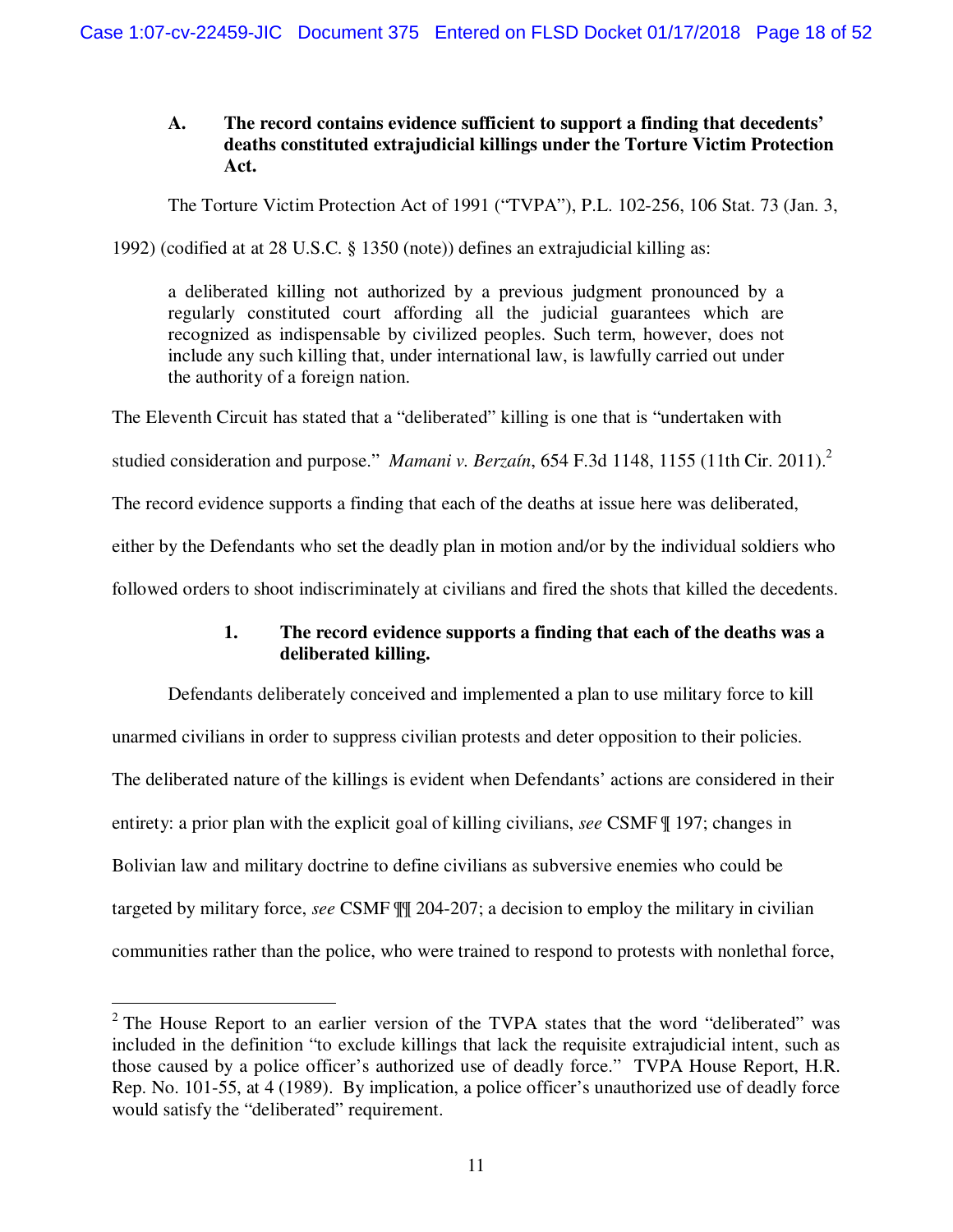*see* CSMF ¶¶ 207, 216, 226-227, 241, 271; refusal to engage in negotiations and compromise, approaches commonly used by prior governments to resolve disputes with civilian protesters, *see* CSMF ¶¶ 198-201, 208, 209, 211, 223, 225, 231-235, 265, 269-270, 300; implementation of Defendants' plan by officers who deployed troops in civilian neighborhoods and ordered soldiers to shoot at anything that moved, into houses and at unarmed civilians trying to flee, *see* CSMF ¶¶ 243-246, 250, 252-254, 279-298, 301, 304-307, 311-317, 321-322; and Defendants' failure to investigate the killings, or to issue orders to military subordinates to take care to avoid civilian casualties, CSMF ¶¶ 249, 278, 319-320.

These facts support a finding that civilian deaths, including the deaths of Plaintiffs' relatives, were the expected, desired consequence of the plan put in motion by Defendants. This evidence that the deaths of Plaintiffs' relatives resulted from implementation of Defendants' plan is sufficient to support a finding that the killings were deliberate; it is not necessary that the plan identify particular persons as the targets. *See Owens v. Republic of Sudan*, 864 F.3d 751, 762, 769-70 (D.C. Cir. 2017) (deaths resulting from truck bombings constituted extrajudicial killings, $3$ even though perpetrators had not targeted specific people for death); *Flanagan v. Islamic Rep. of Iran*, 190 F. Supp. 3d 138, 163 (D.D.C. 2016) (terrorist bombing that did not target specific people constituted extrajudicial killing because "the coordination and planning required to carry them out indicate that they were 'deliberated'"); *Thuneibat v. Syrian Arab Republic*, 167 F. Supp. 3d 22, 35-36 (D.D.C. 2016) (suicide bombings that did not target particular victims constituted extrajudicial killings); *Jaramillo v. Naranjo*, No. 10-cv-21951, 2014 WL 4898210, at \*13 (S.D. Fla. Sept. 30, 2014) (evidence that defendant's organization targeted members of a

<sup>&</sup>lt;sup>3</sup> Some of the claims in *Owens, Flanagan* and *Thuneibat* were decided under the Foreign Sovereign Immunities Act, 28 U.S.C. § 1605A, which explicitly adopts the TVPA definition of extrajudicial killing, *see* 28 U.S.C. § 1605A(h)(7) ("Extrajudicial killing" has "the meaning given . . . in section 3 of the Torture Victim Protection Act of 1991.").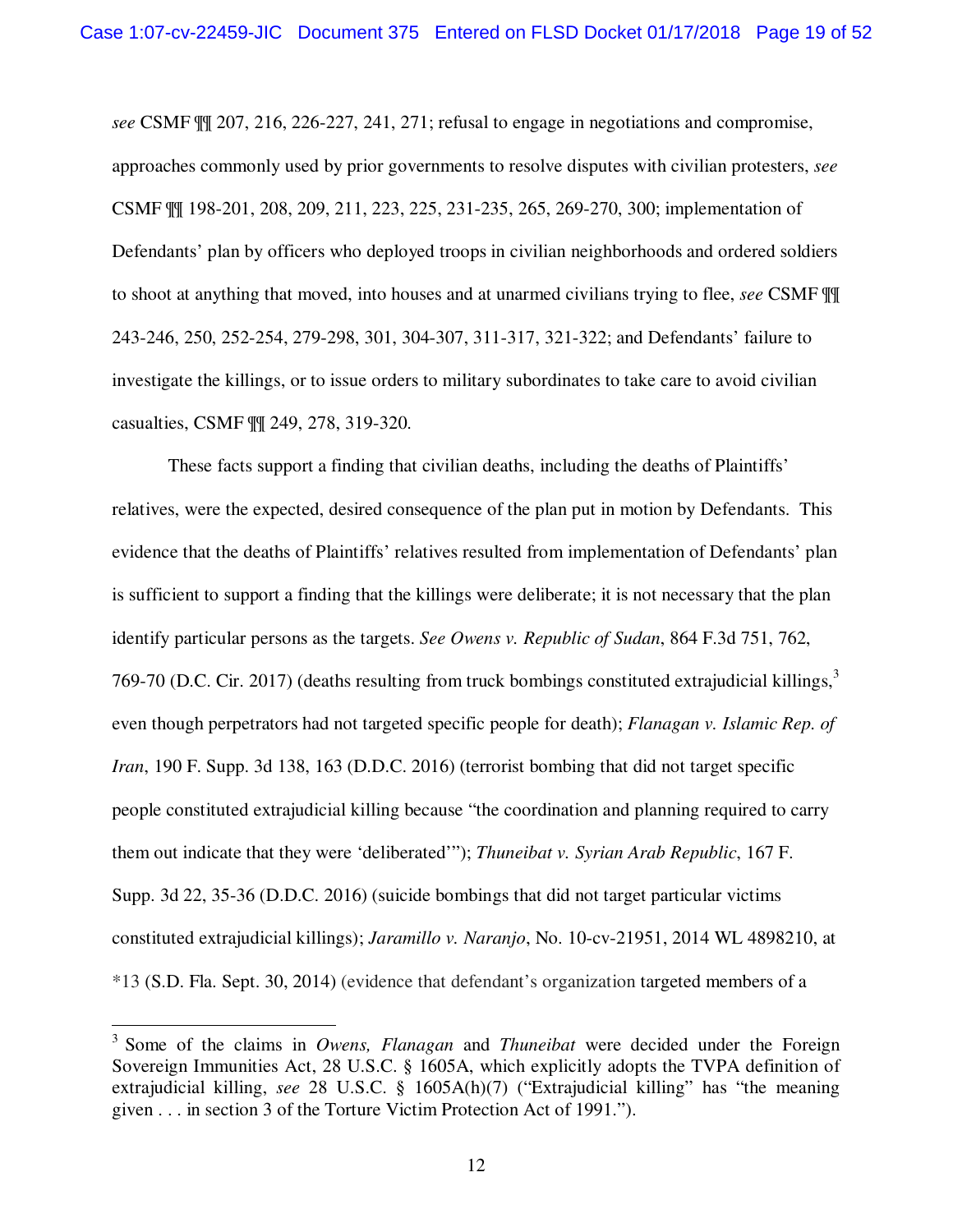particular political group and that decedent was a member of that group sufficient to satisfy TVPA's "deliberated" requirement).

In addition, the international law definition of extrajudicial killing, which informs interpretation of the  $TVPA$ ,  $4$  contains no requirement that the perpetrator identify a particular target<sup>5</sup> and includes indiscriminate attacks using lethal force.<sup>6</sup> Prohibited extrajudicial killings include those that occur when security forces fire on civilians, regardless of whether the forces targeted a particular person.<sup>7</sup> The U.S. government has recognized that killings of bystanders by security forces constitute extrajudicial killings under international law.<sup>8</sup>

 $\overline{a}$ 

<sup>&</sup>lt;sup>4</sup> The legislative history of the TVPA states that the statute "incorporates into U.S. law the definition of extrajudicial killing found in customary international law." TVPA Senate Report, S. Rep. No. 102-249, at 6 (1991). The Eleventh Circuit has turned to international law to interpret the TVPA when the statute "implicitly or explicitly incorporate[s]" international law principles. *Doe v. Drummond Co.*, 782 F.3d 576, 606 (11th Cir. 2015); *Ford ex rel. Estate of Ford v. Garcia*, 289 F.3d 1283, 1289 (11th Cir. 2002).

The Circuit has frequently relied on the legislative history of the TVPA. *See, e.g.*, *Doe v. Drummond Co*., 782 F.3d at 602, 606-07; *Baloco v. Drummond Co*., 640 F.3d 1338, 1347, 1348- 49 (11th Cir. 2011); *Jean v. Dorelien*, 431 F.3d 776, 781-82 (11th Cir. 2005).

<sup>5</sup> *See Restatement (Third) of Foreign Relations Law of the United States* § 702 cmt. f ("[I]t is a violation of international law for a state to kill an individual other than as lawful punishment pursuant to conviction in accordance with due process of law, or as necessary under exigent circumstances, for example by police officials in line of duty in defense of themselves or of other innocent persons, or to prevent serious crime.").

<sup>6</sup> *See* Nils Melzer, *Targeted Killing in International Law* 3-5 (2008); International Commission of Jurists, *Enforced Disappearance and Extrajudicial Execution: Investigation and Sanction* 66 (2015); U.N. High Commissioner for Human Rights, *Human Rights and Law Enforcement: A Trainer's Guide on Human Rights*, at 15, U.N. Doc. HR/P/PT/5/Add.2 (2002)).

<sup>7</sup> *See, e.g*., *Umetaliev v. Kyrgyzstan*, Comm. No. 1275/2004, U.N. Doc. CCPR/C/94/D/1275/2004 (Oct. 30, 2008) (U.N. Human Rights Committee found Kyrgyzstan responsible for extrajudicial killing when government militia opened fire on civilians engaged in political demonstration, killing petitioner).

<sup>8</sup> *See, e.g*., Bureau of Democracy, Human Rights and Labor, U.S. Dep't of State, *Country Report on Human Rights Practices* 2000, App. A (Feb. 23, 2001) (noting that extrajudicial killings are "killings committed by police or security forces in operations. . . that result[] in the death of persons without due process of law (for example . . . killing of bystanders)"); Bureau of Democracy, Human Rights and Labor, U.S. Dep't of State, *Country Report on Human Rights Practices* 2010, Peru at 2 (2011) (noting the unlawful killings of protesters).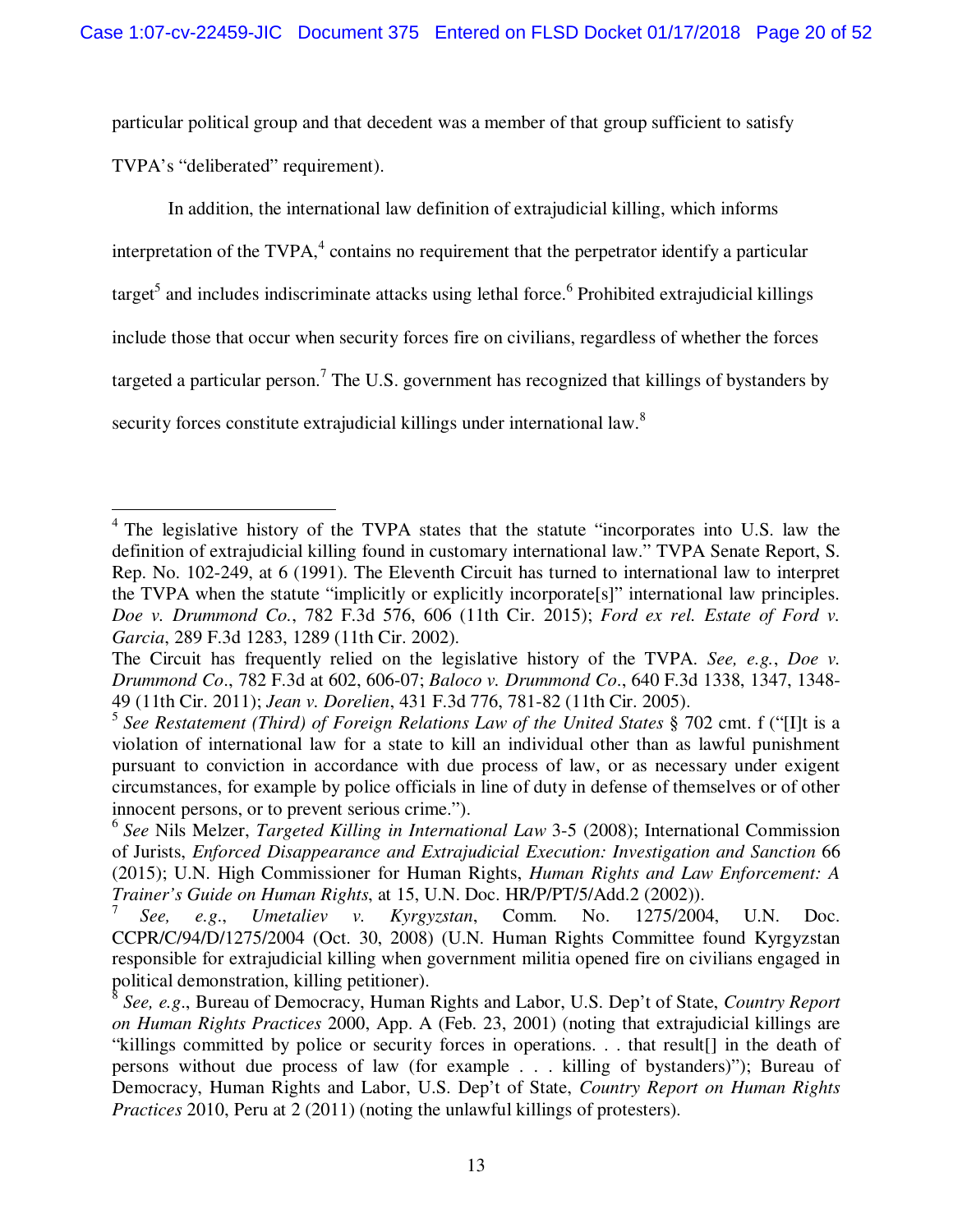Defendants argue that Plaintiffs cannot show that each of the killings was "deliberated" in the absence of evidence identifying the shooter and detailing his state of mind at the time of the killing. Def. Mem.  $19.9$  That is nonsense. Assessing liability for an extrajudicial killing when a person is shot and killed by soldiers aiming at unarmed civilians does not require identifying the specific shooter. As an initial matter, in denying Defendants' Motion to Dismiss, this Court held that Plaintiffs had stated a claim for extrajudicial killings without any allegations as to the identity of individual shooters. *Mamani*, 21 F. Supp. 3d 1375. Other courts have agreed. *See, e.g.*, *In re Chiquita Brands Int'l, Inc.*, 792 F. Supp. 2d 1301, 1354–55 (S.D. Fla. 2011) (allowing TVPA claims where paramilitary group killed civilians, without identifying killer). Superior officers have routinely been held liable under the TVPA for the acts of subordinates regardless of whether the subordinates can be identified. *Kadic v. Karadzic*, 70 F.3d 232 (2d Cir. 1995) (permitting TVPA claims without any allegations as to the identity of the specific perpetrators); *Tachiona v. Mugabe,* 234 F. Supp. 2d 401, 420-423 (S.D.N.Y. 2002), *rev'd on other grounds*  386 F.3d 205 (2d Cir. 2004) (holding that killing members of opposing political party to suppress opposition constituted extrajudicial killing, without identifying killers); *Mushikiwabo v. Barayagwiza*, No. 94-cv-3627, 1996 WL 164496 (S.D.N.Y. April 9, 1996) (finding defendant liable for violations committed according to plan adopted with his coconspirators, without identifying who actually committed acts). In those cases, as in this, the circumstances

 $\overline{a}$ 

<sup>&</sup>lt;sup>9</sup> Defendants mistakenly suggest that Plaintiffs must affirmatively prove the state of mind of each shooter, based on the Eleventh Circuit's observation that some of the shooters may have had personal motivations. Def. Mem. 19, citing *Mamani*, 654 F.3d at 1155. The Eleventh Circuit decision, however, was based on an early version of the Complaint that did not plausibly allege that the killings were the intentional outcome of a prior plan formulated by the Defendants. This Court found that the now-operative Second Amended Complaint plausibly alleged that the killings were part of a plan, not based on personal vendettas. *Mamani v. Berzain*, 21 F. Supp. 3d 1353, 1374-75 (S.D. Fla. 2014). Plaintiffs now submit ample evidence to support that allegation. Personal animus of individual soldiers cannot explain the pattern of shootings.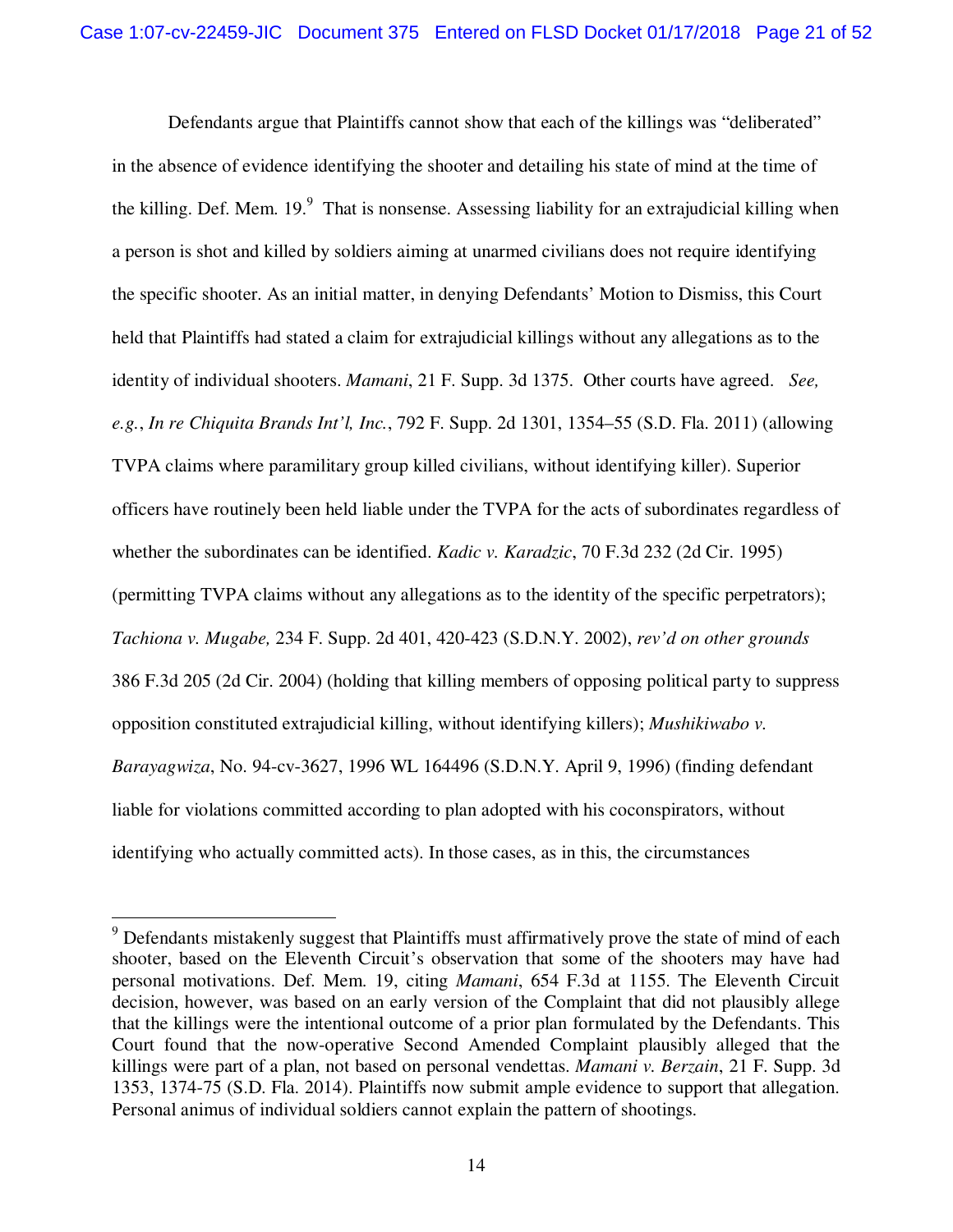surrounding killings committed by unidentified shooters are sufficient to support a finding of extrajudicial killing under the TVPA.

Moreover, the TVPA legislative history, which relies on *Forti v. Suarez-Mason* as a model for TVPA liability, makes clear that a superior can be held liable for acts of his unnamed subordinates. TVPA Senate Report, S. Rep. No. 102-249, at 9 (1991) (citing *Forti v. Suarez-Mason*, 672 F. Supp. 1531, 1537-38 (N.D. Cal. 1987)). In *Forti*, the plaintiffs alleged only that they had been abducted by military and police officials acting under the defendant's command. The plaintiffs did not identify by name the individual subordinates who detained or tortured them or killed their young relative. *Forti*, 672 F. Supp. at 1537-38.

Defendants suggest that Plaintiffs cannot show that members of the Bolivian Armed Forces committed the killings. Def. Mem. 18. However, the evidence of military responsibility for the killings is plentiful. Eyewitness testimony about the facts surrounding each death and the behavior of the troops in the vicinity at the time of each death; evidence that officers ordered soldiers to shoot at civilians at the times and places of decedents' deaths and that soldiers followed these order; and testimony about the absence of firearms in the hands of anyone except the military, are sufficient to support a finding that each of the decedents was killed by a soldier.

As noted above, international law informs the interpretation of extrajudicial killing in the TVPA. Under international law, killings by government agents are regularly labeled as extrajudicial killings without any evidence as to which soldiers fired the lethal shots. Applying the international law definition, federal courts have repeatedly held superior officials liable for killings by unidentified members of their security forces. *See, e.g.*, *In re Estate of Marcos Human Rights Litig. (Hilao v. Marcos)*, 25 F.3d 1467 (9th Cir. 1996) (head of state liable for killings by Philippine security forces); *Xuncax v. Gramajo*, 886 F. Supp. 162, 172-73 (D. Mass.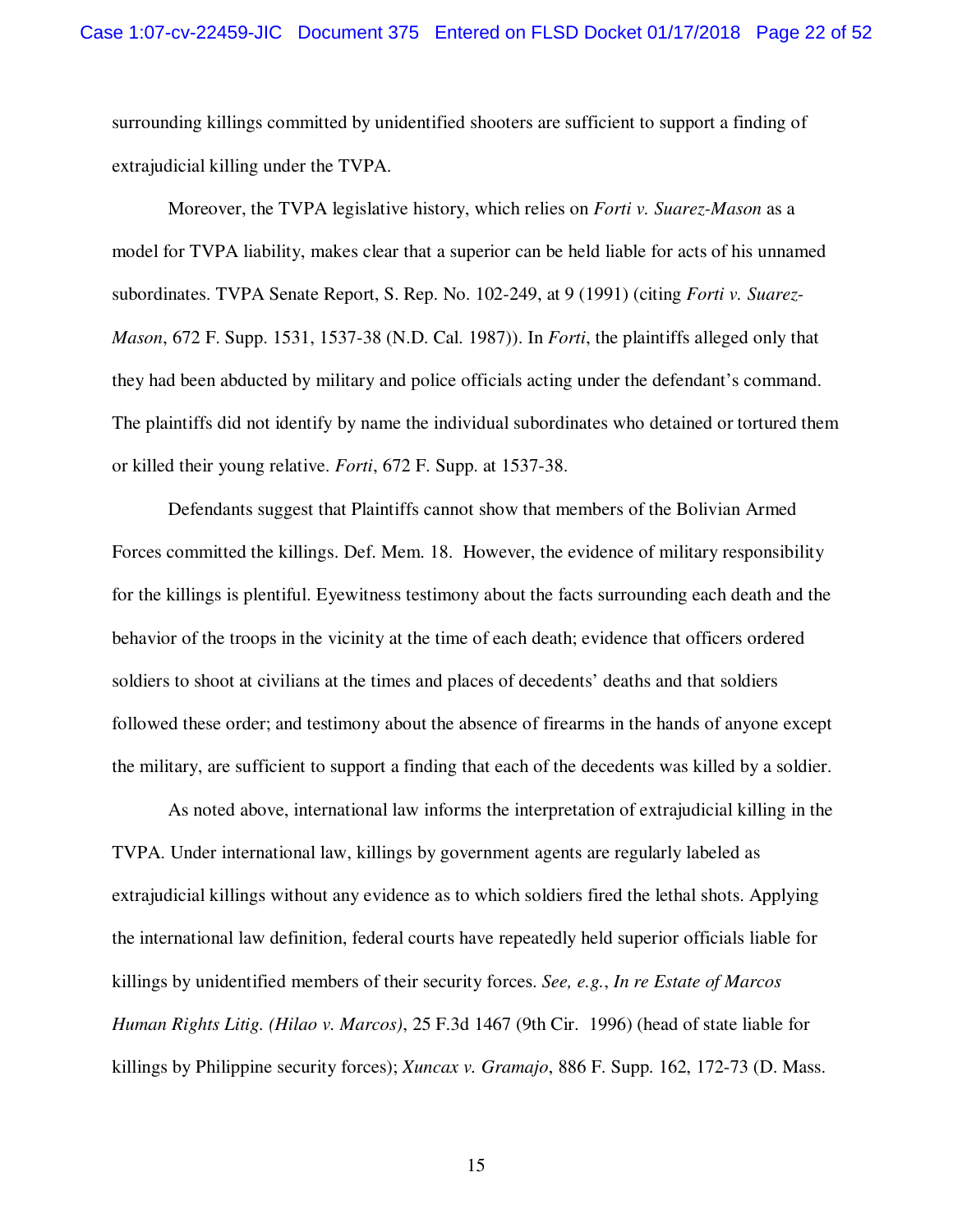1995) (Minister of Defense who directed "indiscriminate campaign of terror against civilians" liable for extrajudicial killings). International jurisprudence similarly holds that killings by unidentified security personnel violate customary international law. *See, e.g*., *Gul v. Turkey*, App. No. 22676/93, Eur. Ct. H.R. (Dec. 14, 2000) (holding government liable when unnamed security forces shot through closed door and killed civilian); *see also Case of the "Caracazo" v. Venezuela*, Inter-Am. Ct. H.R. (ser. C) No. 58 (Nov. 11, 1999) (indiscriminate shootings of civilians constituted extrajudicial killings).

# **2. The circumstances of each death show that each constituted an extrajudicial killing and was not the result of an accidental or negligent shooting.**

Eyewitness evidence about the decedents' deaths and the actions of troops in each

location at the time of the deaths, including testimony of soldiers involved in the military

operations who received orders to shoot at civilians, are sufficient to create a genuine dispute

about whether each of the killings constituted an extrajudicial killing.<sup>10</sup>

#### **a. September 20**

<u>.</u>

As the military convoy made its way from Sorata to Warisata, the military shot

indiscriminately at civilians along the route. *See* CMSF ¶¶ 243-246. Defendant Sánchez

<sup>&</sup>lt;sup>10</sup> Defendants pull out of context their assertion that Plaintiffs' counsel conceded in oral argument in 2008 that Plaintiffs must show that there were "no armed protesters in the area of the decedents' deaths." Def. Mem. at 18. At oral argument, Judge Jordan pushed Plaintiffs' counsel to consider a hypothetical in which 100 people in a group of 400 protesters fired at soldiers, triggering "a hale of bullets coming from both sides" and the deaths of 25 of the nonviolent protesters. *Mamani, et al., v. Sanchez Berzaín*, Case No. 08-21063-CV-AJ, Trans. of Hrg. on Mot. to Dismiss at 53:8-17 (S.D.Fla. Oct. 24, 2008). Plaintiffs' counsel then agreed that the 25 non-violent decedents would not have a viable claim. Counsel did not concede that the presence of a single armed protester would defeat Plaintiffs' claims.

Even if Defendants' characterization of the standard were correct, the record contains no admissible evidence that any protester shot at the soldiers in the areas of the decedents' deaths, that they were caught in cross-fire, or that there were any armed protesters at all in those areas. Plaintiffs offer testimony from multiple witnesses who said that civilians were not armed and that no one was shooting at the soldiers. That evidence would permit a reasonable jury to conclude that there were no armed protesters in the areas of decedents' deaths.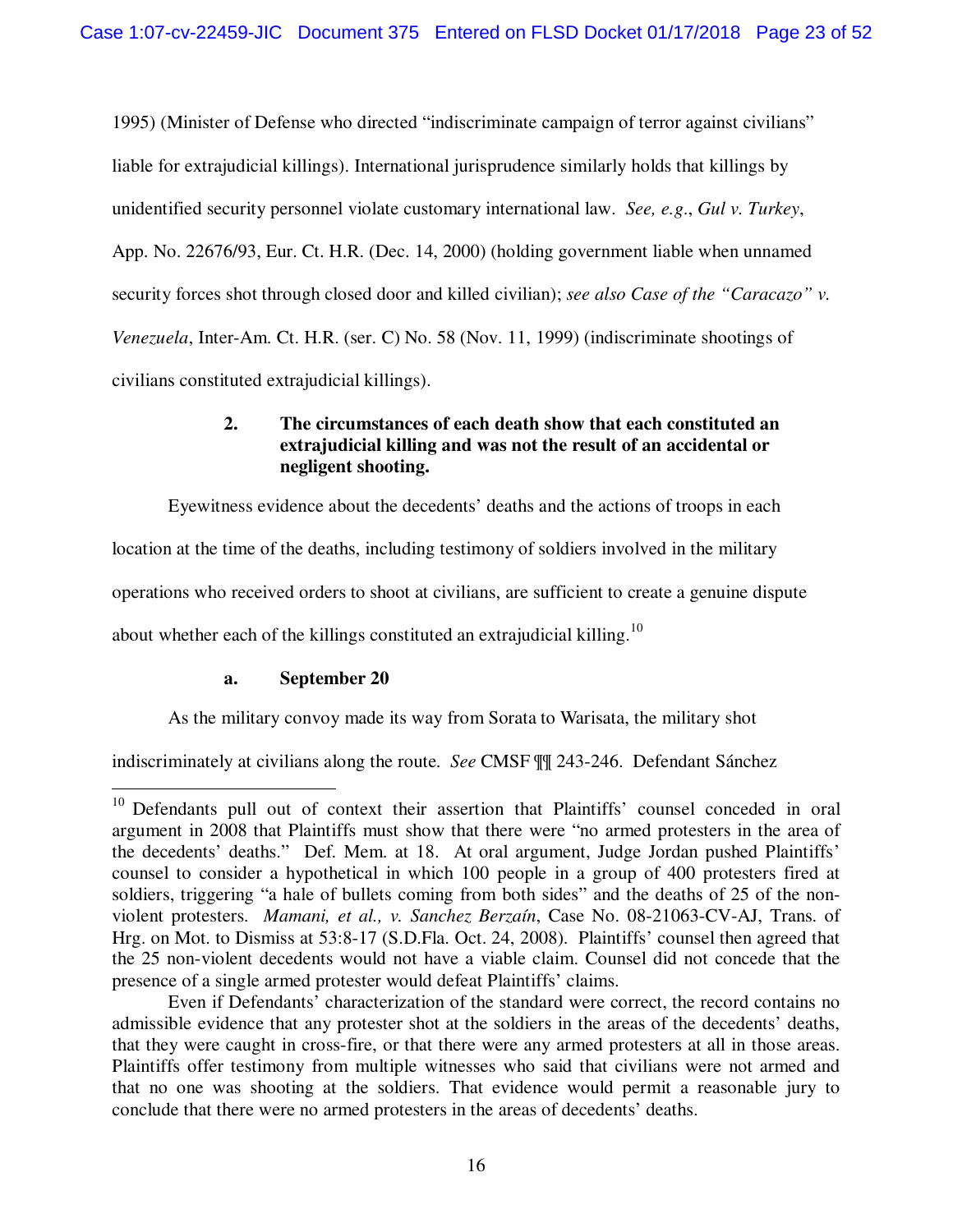Berzaín was in a helicopter near the convoy while soldiers in the helicopter shot at civilians who were fleeing into the hills. *See* CMSF ¶ 244. Soldiers on the ground also shot at civilians in the hills who posed no threat to them or to the caravan. *See* CMSF ¶¶ 242-246.

Marlene Nancy Rojas Ramos: After receiving the order to assault Warisata, troops moved through the town shooting without legal justification at villagers and at houses, including through doors and windows. *See* CSMF ¶¶ 243, 250, 252, 254. Officers ordered soldiers to shoot at people, "to shoot at anything that moves," and to shoot at civilians in windows who posed no threat, saying, "If you see a fly, shoot!" CSMF ¶¶ 250, 254. No one was shooting at the soldiers during this time. *See* CSMF ¶¶ 253, 328. Special Forces armed with specialized guns who were "like Rambo" and "ready to kill" moved through town, shooting into houses. *See* CSMF ¶ 252. The troops approached the home of eight-year-old Marlene, who was upstairs in a bedroom with her mother and her newborn sister. *See* CSMF ¶ 255. When she moved to look out a window, Marlene was fatally struck by a single shot from a soldier. *Id.* She was hit by a 7.62 caliber bullet—a bullet used by the Bolivian military. *Id.* No other bullet hit her house that day. *Id.* At least two other civilians were killed by soldiers in Warisata during that military operation. *See* CSMF ¶ 256.

#### **b. October 12**

As unarmed protesters blocked highways and roads throughout El Alto, officers gave orders to troops to open fire without warning and troops chased and shot civilians who were trying to flee and hide. *See* CSMF ¶¶ 281-282, 284, 288, 291. One soldier was executed by an officer when he refused to comply with the order to shoot at unarmed civilians. *See* CSMF ¶ 294. Some soldiers shot at civilians only after officers threatened to kill them if they did not, and others were withdrawn and replaced with soldiers who were willing to comply with the order. *See* CSMF ¶¶ 285, 294. Soldiers threatened to kill civilians and shouted racial insults at the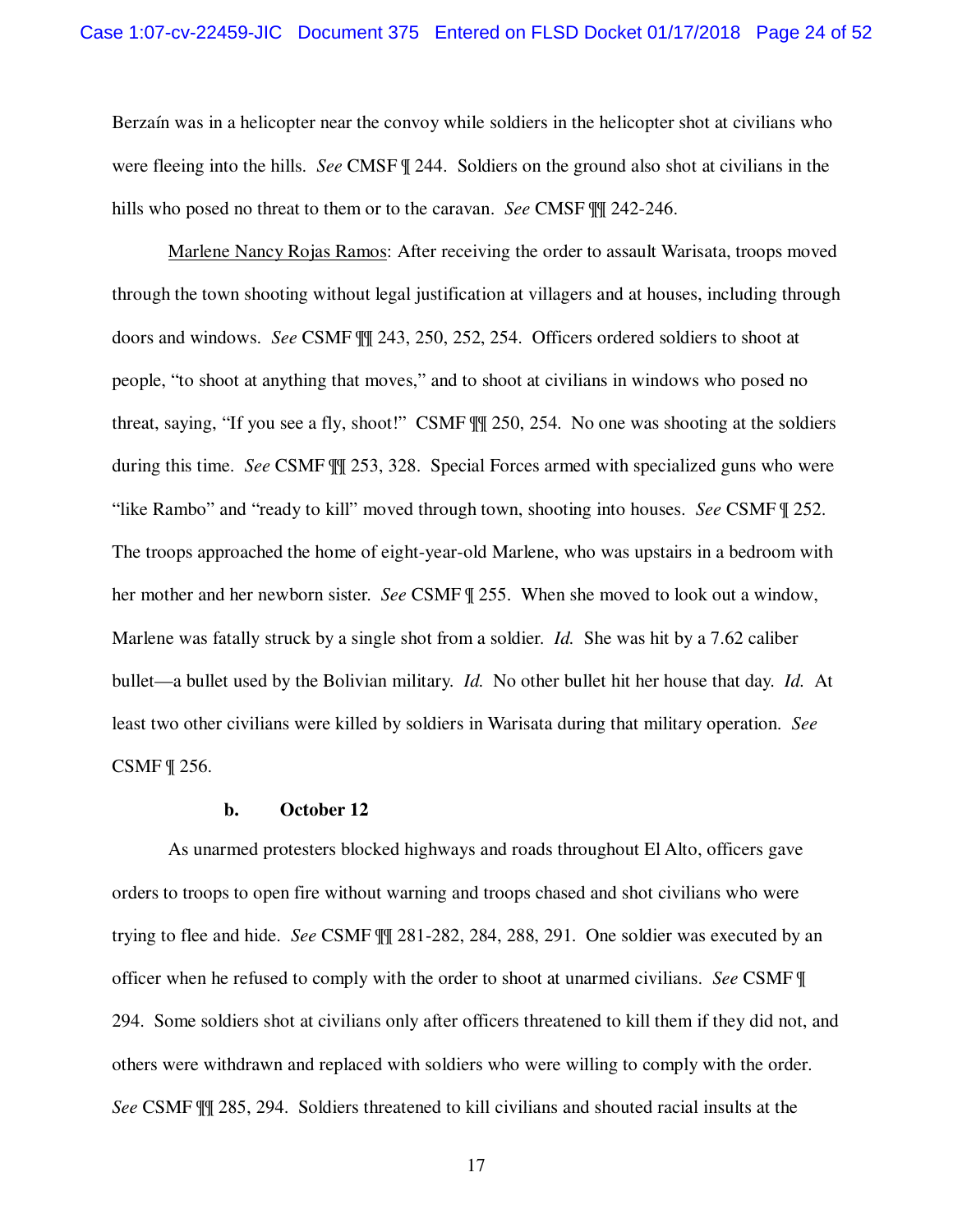indigenous population of El Alto. *See* CSMF ¶¶ 293, 295. Troops were operating in two areas – Río Seco and Juan Pablo Avenue II. The record contains no admissible evidence that civilians were armed with firearms or that the soldiers faced any threat that might justify the use of lethal force against unarmed civilians.

Lucio Santos Gandarillas Ayala left his home in the Río Seco area that morning to borrow cooking oil. *See* CSMF ¶ 284. Later that day, Luis Alfredo Castaño Romero, an eyewitness to Mr. Gandarillas' killing, saw civilians fleeing as multiple soldiers shot at them, including machine gun bursts aimed at fleeing people. *See id.* He saw no civilians with firearms. *See* CSMF ¶¶ 284, 329. Mr. Castaño saw soldiers line up in formation and aim their guns at civilians "the way sharpshooters target people." CSMF ¶ 284. He saw a man look out from behind a kiosk where he had been hiding, heard a single gunshot fired without any warning, and saw the man hit by a bullet. *See id.* That man was Mr. Gandarillas. *See id.*<sup>11</sup> Others civilians pulled him back behind the kiosk, but he died later that day. *See id.*

Teodosia Morales Mamani, who was pregnant at the time, was inside an apartment with relatives when hundreds of soldiers armed with machine guns and rifles marched past on Juan Pablo II Avenue while civilians fled. *See* CSMF ¶¶ 287-289. The military fired at fleeing civilians, with bursts of gunfire and single shots; the gunfire was intense at times. *See* CSMF ¶ 288. Soldiers raised their weapons and pointed them at windows. *See* CSMF ¶ 289. When a relative of Ms. Morales Mamani opened the window and looked outside, three soldiers pointed their guns at him, threatened to shoot, while yelling threats at her. *Id.* Ms. Morales Mamani tried to leave to return to her own home, but came back upstairs, very upset, and said that she had seen a soldier shoot a civilian. *See id.* The family members moved away from the windows.

<u>.</u>

 $11$  Mr. Castaño himself was shot in the leg shortly after he saw Mr. Gandarillas shot and his leg was later amputated. *See* CSMF ¶ 315.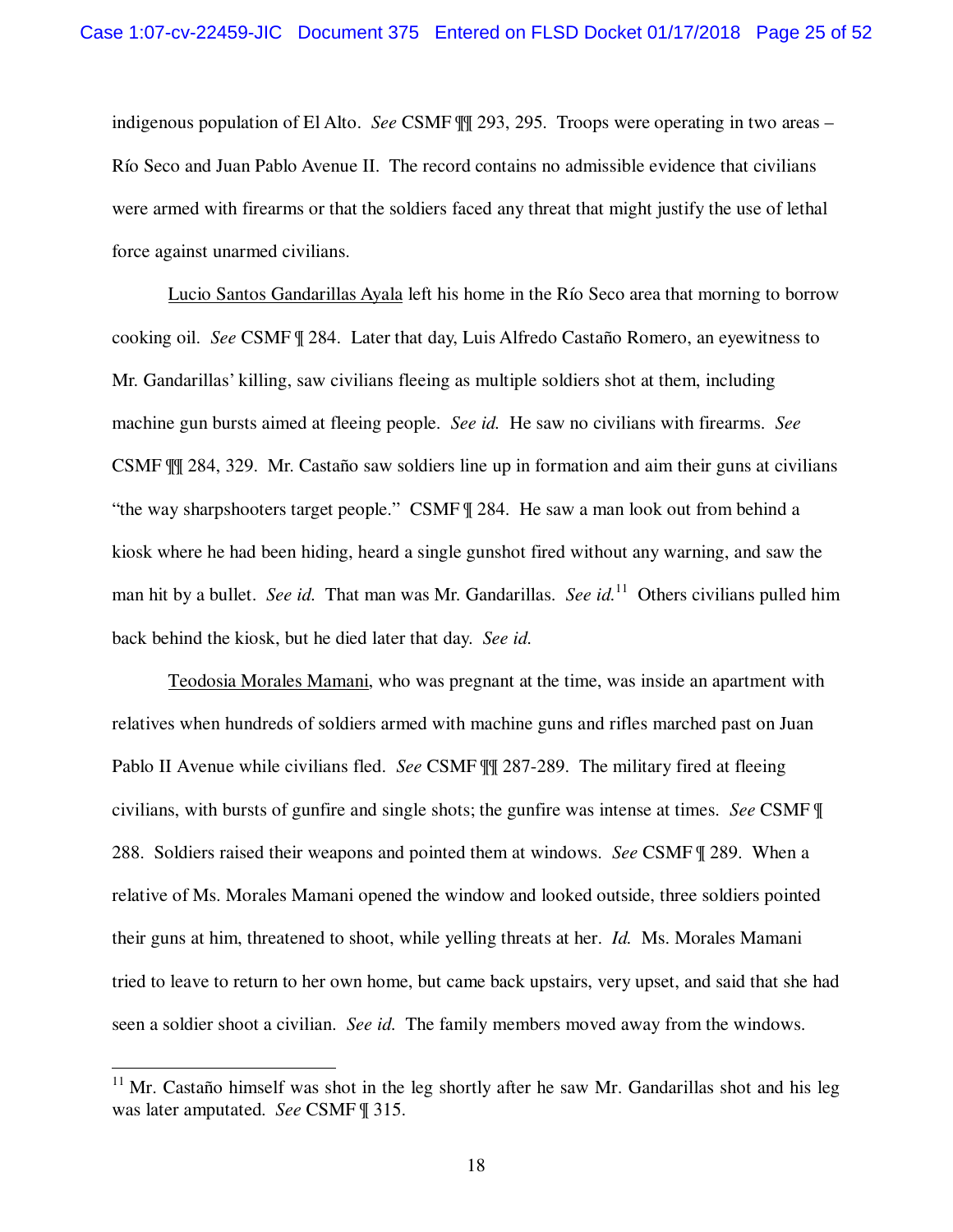*See id.* Moments later, a soldier fired a single shot through a wall near the windows, hitting Ms. Morales Mamani. *See id.* She and her unborn child died the next day. *See* CSMF ¶ 290.

Marcelino Carvajal Lucero was shot by the Bolivian military in his home on Juan Pablo II Avenue that evening. *See* CSMF ¶ 296. Witnesses saw soldiers marching down Juan Pablo II Avenue and shooting at civilians, *see* CSMF ¶¶ 296, 110, and passing in trucks, shooting in all directions, *see* CSMF ¶ 296. Shortly before he was shot, his wife, Plaintiff Juana Valencia de Carvajal, saw military vehicles on the street and soldiers pointing their guns at houses even though they were not under fire. *See* CSMF ¶¶ 109, 111. No witnesses saw armed civilians or any civilian acting in a violent fashion, and, at the time of the shooting, there were no protesters on the street. *See* CSMF ¶ 296. As Mr. Carvajal Lucero bent to close a window on the second floor of the building, he was shot by a soldier and hit by a bullet that passed through him and left a bullet hole in the wall. *See id.* Another bullet also came through the window, and left a second bullet hole very close to the first, suggesting that both shots were targeted. *See* CSMF ¶ 298.

Roxana Apaza Cutipa went up to the rooftop terrace of her home with her younger brother and cousins after hearing sounds of firecrackers or gunshots nearby. *See* CSMF ¶ 297. She looked over the wall around the terrace toward Juan Pablo II Avenue to see what was happening. *See id.* She was the tallest of those on the roof and the only one whose entire head was visible over the wall. *See* CSMF ¶ 297. Her younger brother, Guzmán Apaza Cutipa, saw tanks and military trucks on Juan Pablo II Avenue, with soldiers on the trucks shooting to all sides. *See id.* Mr. Apaza Cutipa did not see any civilians with guns. *See* CSMF ¶ 297. As Ms. Apaza Cutipa peered over the terrace, with just her head above the wall, she was fatally struck with a bullet in the head and killed. *See id.* Two other bullets left holes close together on the terrace, and the close proximity of the shots suggest that they were fired by a sniper. *See* CSMF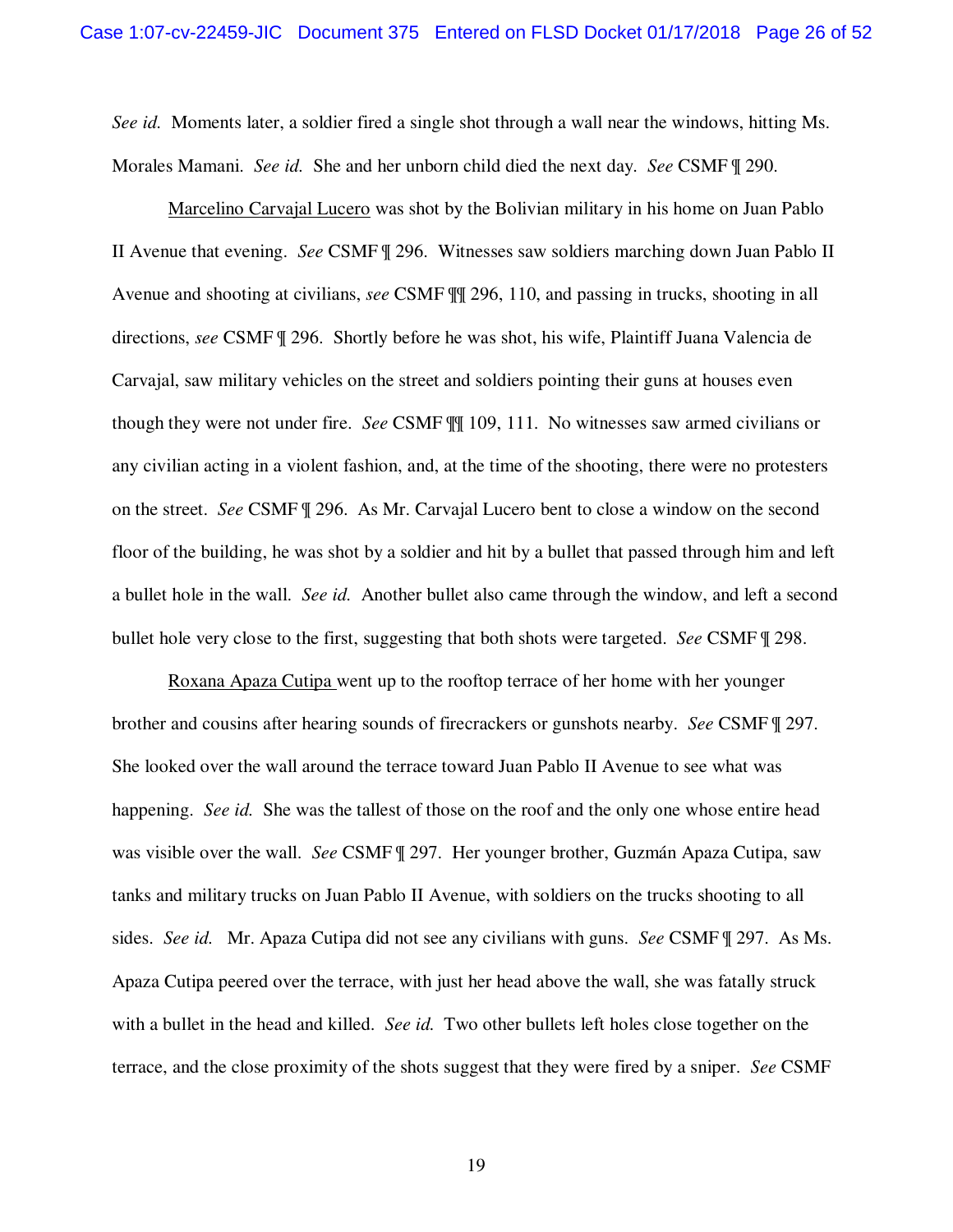¶ 298. Mr. Apaza Cutipa heard the sound of the shot come from Juan Pablo II Avenue. *See* CSMF ¶ 297.

#### **c. October 13**

Despite the mounting number of civilian deaths, Defendants took no steps to protect civilians. They issued no orders instructing the military of its obligation to protect civilian lives. Military units deployed in the Southern Zone of La Paz to break up roadblocks and prevent marchers from moving to La Paz received repeated orders to shoot indiscriminately at fleeing and hiding civilians, which they did, mirroring prior operations in Warisata and El Alto. *See* CSMF ¶¶ 301, 304, 313. Protestors at a roadblock at Lake Animas were confronted by soldiers who opened fire on civilians without warning or provocation. *See* CSMF ¶¶ 302, 304-05. The soldiers captured and tortured other civilians. *See* CSMF ¶ 307. Soldiers were ordered to "shoot anything that move[d]," regardless of whether their target posed any threat; told "[w]hatever head you see, you need to shoot"; and ordered to ignore wounded civilians in need of medical attention. CSMF ¶¶ 304, 306-307. A helicopter arrived and replenished the soldiers' stock of lethal ammunition. *See* CSMF ¶ 306. Civilians attempting to flee or hide from the soldiers including all of the decedents—were unarmed and posed no threat to the soldiers. *See* CSMF ¶¶ 302, 305, 308-312. Soldiers stood in full view, firing at civilians, making clear that they were not under attack and were in no way threatened by the civilians they were targeting. *See* CSMF ¶ 305.

Arturo Mamani Mamani left his home that morning to walk toward his family's farm in the mountains. *See* CSMF ¶ 309. As he climbed into the hills, military trucks and soldiers passed on the road below, with the soldiers firing their weapons indiscriminately. *See* CSMF ¶¶ 302, 304-306, 312. There were no blockades or protesters in the hills, and no armed civilians. *See* CSMF ¶¶ 304-306. As described above, soldiers standing in full view fired up into the hills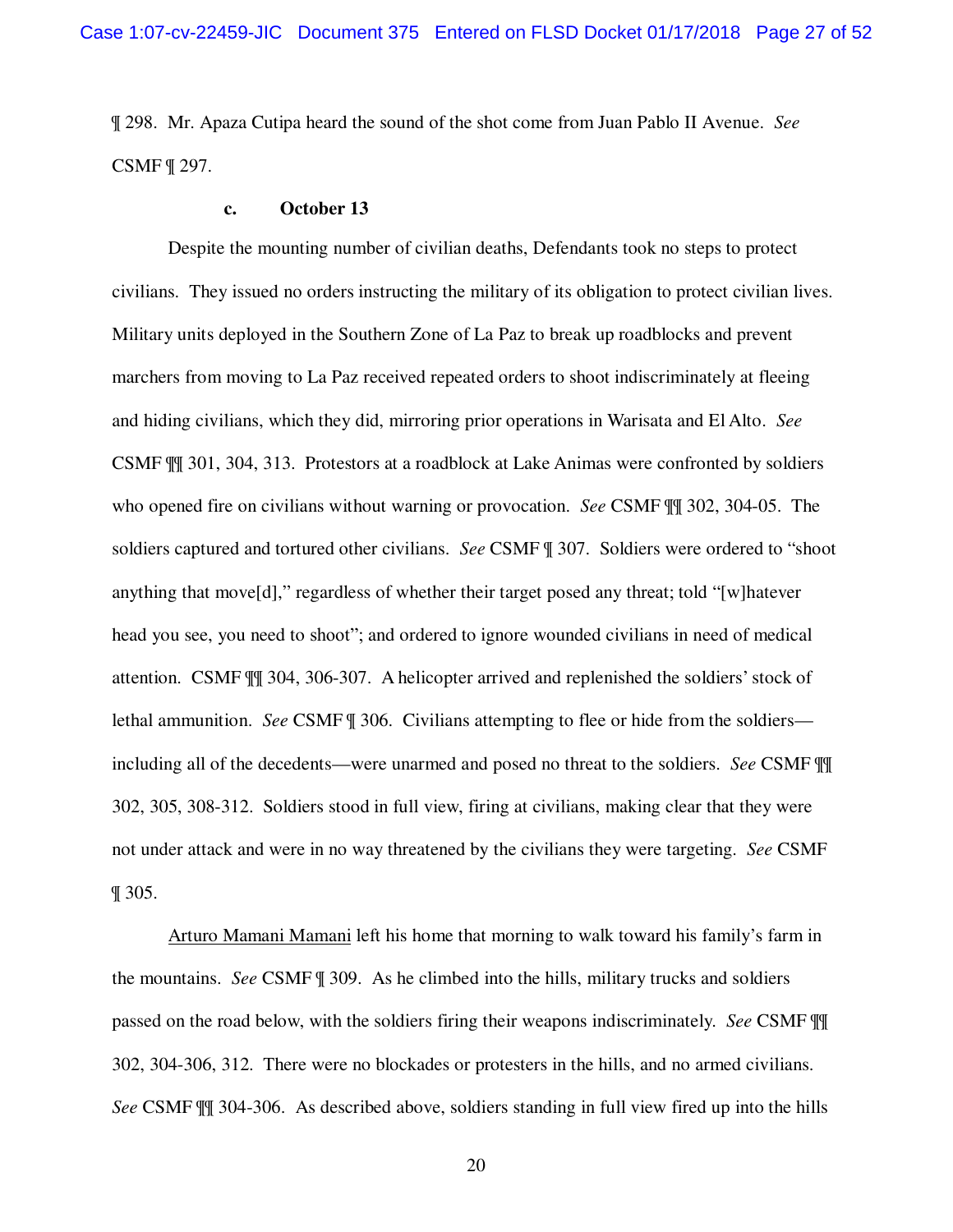where civilians had fled to escape the soldiers' gunfire. Mr. Mamani Mamani's son, Plaintiff Gonzalo Mamani Aguilar, watched from another hilltop as the military shot his father while he was lying down, attempting to hide from the soldiers. *See* CSMF ¶ 311. Mr. Mamani Mamani died as his neighbors attempted to carry him to a clinic to receive medical care. *See* CSMF ¶ 311.

Jacinto Bernabé Roque had also left his home that morning. When the shooting started, he and Gonzalo Mamani Aguilar tried to hide behind tall straw plants, in an effort to protect themselves from the soldiers shooting at them and at other civilians in the hills. *See* CSMF ¶ 310. Every time they moved, the soldiers shot at them; they could see bullets landing around them. *See* CSMF ¶ 312. Mr. Mamani Aguilar saw soldiers firing in their direction from the Ánimas Valley and was splattered with blood when Mr. Bernabé Roque was shot in front of him. *See* CSMF ¶ 312.

Raúl Ramón Huanca Márquez left home that morning in Ovejuyo to go to a store. *See* CSMF ¶ 314. As soldiers left the Ánimas valley in military trucks, travelling through Ovejuyo to return to their barracks, officers repeatedly ordered them to shoot at civilians, including to shoot at those looking out windows. *See* CSMF ¶ 313. When soldiers started to shoot indiscriminately at unarmed civilians, Mr. Huanca Márquez tried to hide but was shot in the abdomen. *See* CSMF ¶ 314. An eyewitness to the shooting was unable to go to his assistance because the soldiers continued shooting at other civilians. *See id.* Neither Mr. Huanca Márquez nor the other civilians in his vicinity were armed or threatening the soldiers. *See id.*

#### **3. Defendants have offered no admissible evidence to support a claim that the killings were lawful**

Defendants rely entirely on inadmissible documents and hearsay to support their claim that armed civilians were shooting at the Bolivian military, and draw from that assertion the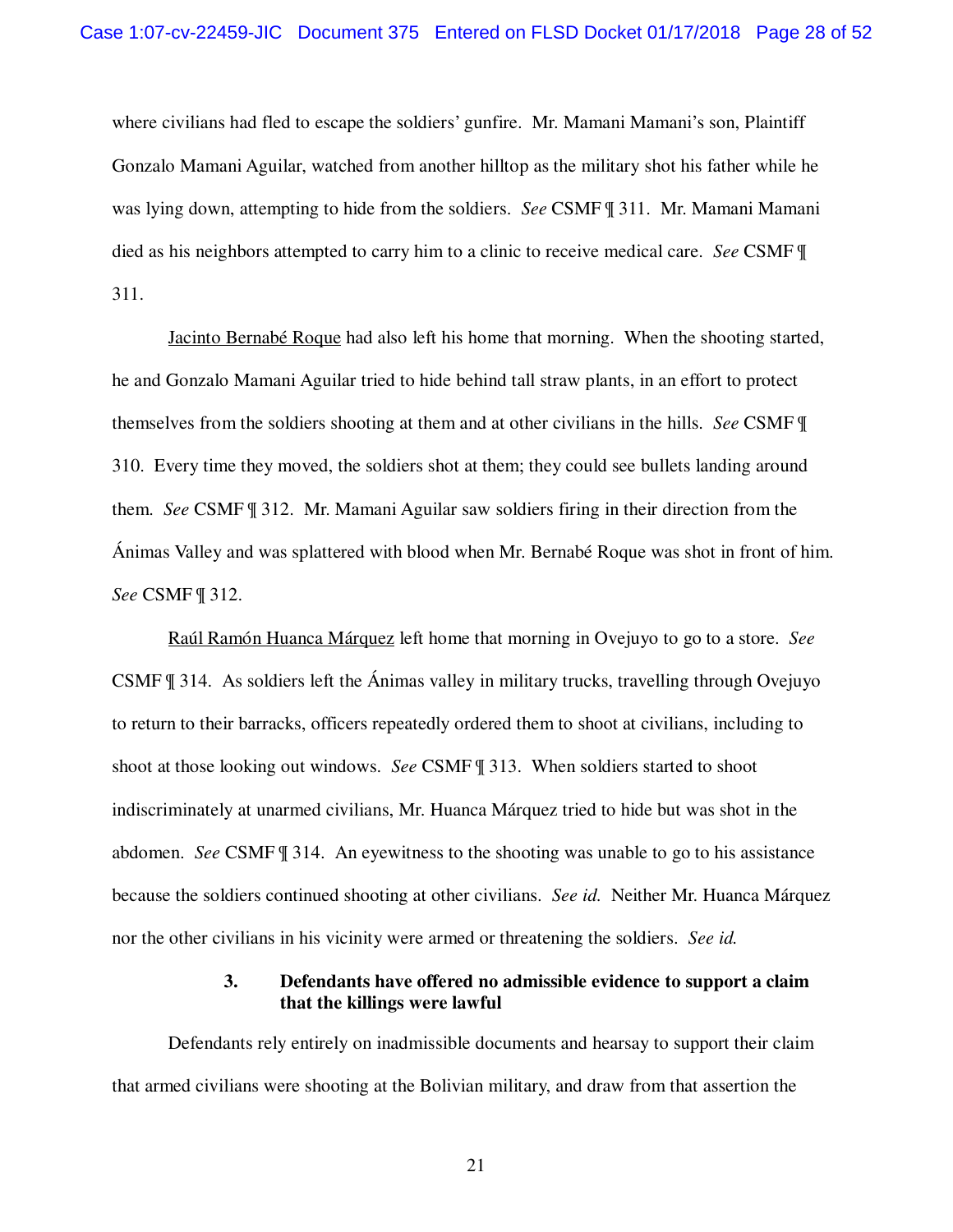erroneous conclusion that the military was lawfully entitled to shoot back. Defendants have no evidence from eyewitnesses to any of the events that they recount. In contrast, Plaintiffs offer firsthand accounts from multiple witnesses who, at multiple times and in multiple places: (1) saw no armed civilians, (2) saw soldiers shooting at unarmed civilians without taking cover, indicating that they were not concerned about being shot at themselves, and (3) heard officers ordering soldiers to shoot at unarmed civilians, without any lawful justification.

Moreover, even if Defendants could offer evidence to indicate that any civilian had shot any soldier in September and October 2003, an isolated shot would not render lawful the military's indiscriminate shooting of unarmed civilians at other times and places over multiple weeks. That is, even if, for example, Defendants had admissible evidence that the soldier who was killed in Warisata was shot by a civilian (which they do not), that killing would not have justified the intentional shooting of civilians throughout Warisata at later times and in different places, including the shooting of Marlene Rojas Ramos.

Plaintiffs have raised a genuine dispute as to whether their family members' deaths constitute extrajudicial killings.

#### **B. The record contains evidence sufficient to support a finding that Defendants are liable for the deaths of Plaintiffs' family members.**

#### **1. The record supports a finding that Defendants are liable under the doctrine of command responsibility.**

Defendants acknowledge that the command responsibility doctrine applies to TVPA claims. Def. Mem. 25-26.Command responsibility holds superiors liable for the actions of their subordinates. *Ford*, 289 F.3d at 1289. This Court has identified the applicable elements of command responsibility, relying on settled Eleventh Circuit doctrine:

[A] commander [is] liable for acts of his subordinates, even where the commander did not order those acts, when certain elements are met. Those elements are (1) the existence of a superior-subordinate relationship between the commander and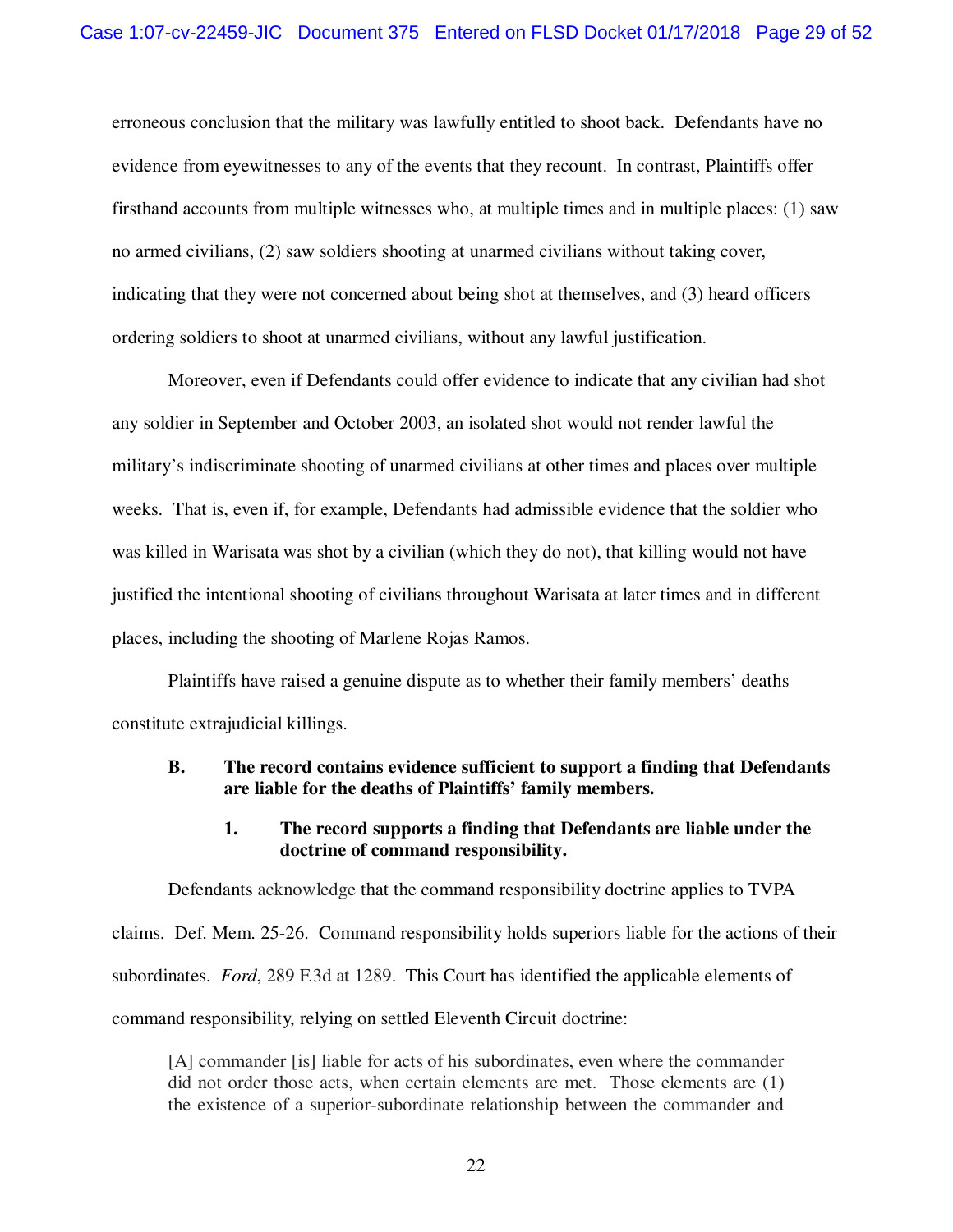the perpetrator of the crime; (2) that the commander knew or should have known, owing to the circumstances at the time, that his subordinates had committed, were committing, or planned to commit acts violative of the law of war; and (3) that the commander failed to prevent the commission of the crimes, or failed to punish the subordinates after the commission of the crimes.

*Mamani*, 21 F. Supp. 3d at 1375-36 (internal quotation marks and citation omitted).

Defendants focus on the first element of command responsibility, arguing that there is no evidence of the required "superior-subordinate relationship.<sup>12</sup> Def. Mem. at 26. Defendants concede that Plaintiffs can satisfy that prong of the standard by proving that Defendants had "effective control" over the military,  $^{13}$  including the ability to "prevent or punish criminal" conduct" and to "control the guilty troops." *Id*. at 27 (quoting *Ford*, 289 F.3d at 1290, 1291). They err, however, in equating effective control with operational control on the ground and ignoring evidence of the *de facto* control assumed by Sánchez Berzaín. Defendants also ignore the evidence that, after Defendants had agreed to the basic plan to use military force to kill and intimidate civilians, the actions of the military—all the way down the chain of command to the field officers—closely followed their plan. The alignment between actions on the ground and Defendants' original plan supports an inference that they had "effective control" over their military forces. In total, this evidence is sufficient to defeat summary judgment on this issue.

 $\overline{a}$ 

 $12$  In a footnote, Defendants argue again that command responsibility is inapplicable to civilian leaders outside of armed conflict. Def. Mem at 26 n.6. This argument has been rejected by the Eleventh Circuit, *Doe v. Drummond*, 782 F.3d 576, 609-610 (11th Cir. 2015) (noting that the doctrine applied outside of "acts of military officials or the context of war."); *see also Mamani*, 21 F. Supp. 3d at 1376 (holding that command responsibility applies in peacetime as well as war, and applies to Defendants as the highest commanders of the Bolivian military).

<sup>&</sup>lt;sup>13</sup> Defendants' reliance on the Eleventh Circuit's 2011 decision, with its rejection of "strict" liability . . . for national leaders at the top of the long chain of command," is, once again, misplaced. Def. Mem. 26 (quoting *Mamani,* 654 F.3d at 1154). The facts before this Court, which support a finding of command responsibility and are supported by admissible evidence, were not even alleged in the complaint considered by the Circuit.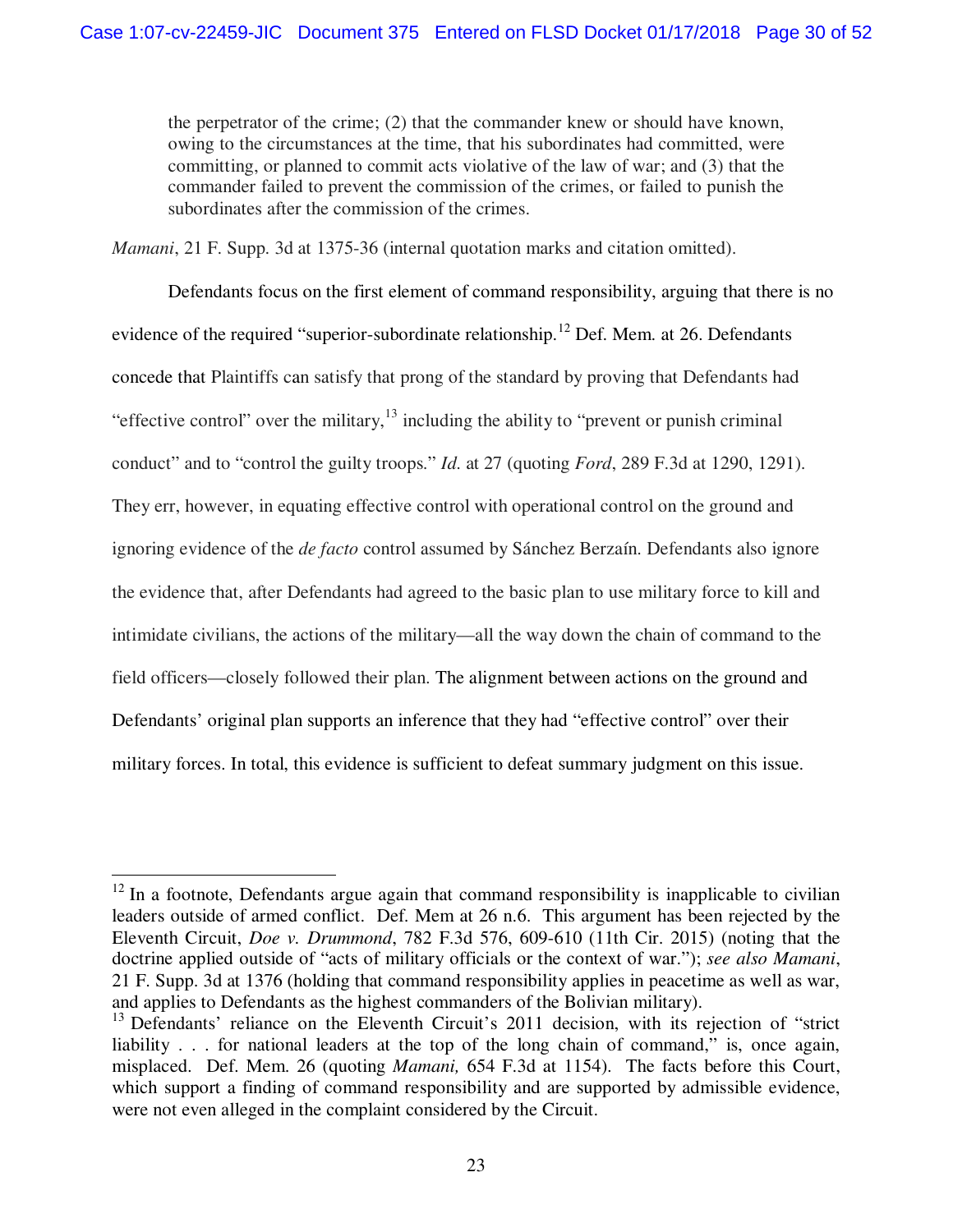#### **a. The record supports a finding that Sánchez de Lozada is liable under the doctrine of command responsibility.**

Defendants acknowledge, as they must, that Sánchez de Lozada, as President, was the Captain General of the Armed Forces, the highest legal title in the Bolivian military. Def. Mem. 27. This *de jure* authority over the military is prima facie evidence of ''effective control." *Ford,*  289 F.3d at 1291. Defendants err in suggesting that the presence of an "operational" commander below Sánchez de Lozada, who issued "technical-operational" orders to the military forces, somehow demonstrates that Sánchez de Lozada lacked "effective control." Def. Mem. 27-28. A commander who has lawful authority to issue orders to intermediary officers who then implement (operationalize) those orders has effective control. The legislative history of the TVPA confirms this intent to hold liable "anyone with higher authority who authorized, tolerated or knowingly ignored" unlawful executions. S. Rep. No. 102-249, at 9 (1991).

Indeed, Defendants concede that Sánchez de Lozada had sufficient control to satisfy the command responsibility standard by stating that "the President provides general orders to the Commander in Chief, who then issues operational orders as the highest decision-making operational commander." Def. Mem. 27. The admitted ability to issue "general orders" to the military's highest-ranking operational officer, by itself, is sufficient evidence from which a reasonable jury could conclude that the President had effective control over the Armed Forces.

Prior cases confirm that whether a commander's orders are transmitted directly to the troops or via an intermediary is irrelevant to TVPA liability. *See, e.g.*, *Chavez v. Carranza*, 559 F.3d 486, 499 (6th Cir. 2009) (upholding jury verdict against Vice-Minister of Defense because command responsibility applies to "anyone with higher authority," not just direct supervisors) (quoting TVPA Senate Report, S. Rep. No. 102-249, at 9 (1991)); *Jara v. Nunez*, No. 13-cv-1426, 2015 WL 8659954, at \*3 (M.D. Fla. Dec. 14, 2015) (finding command responsibility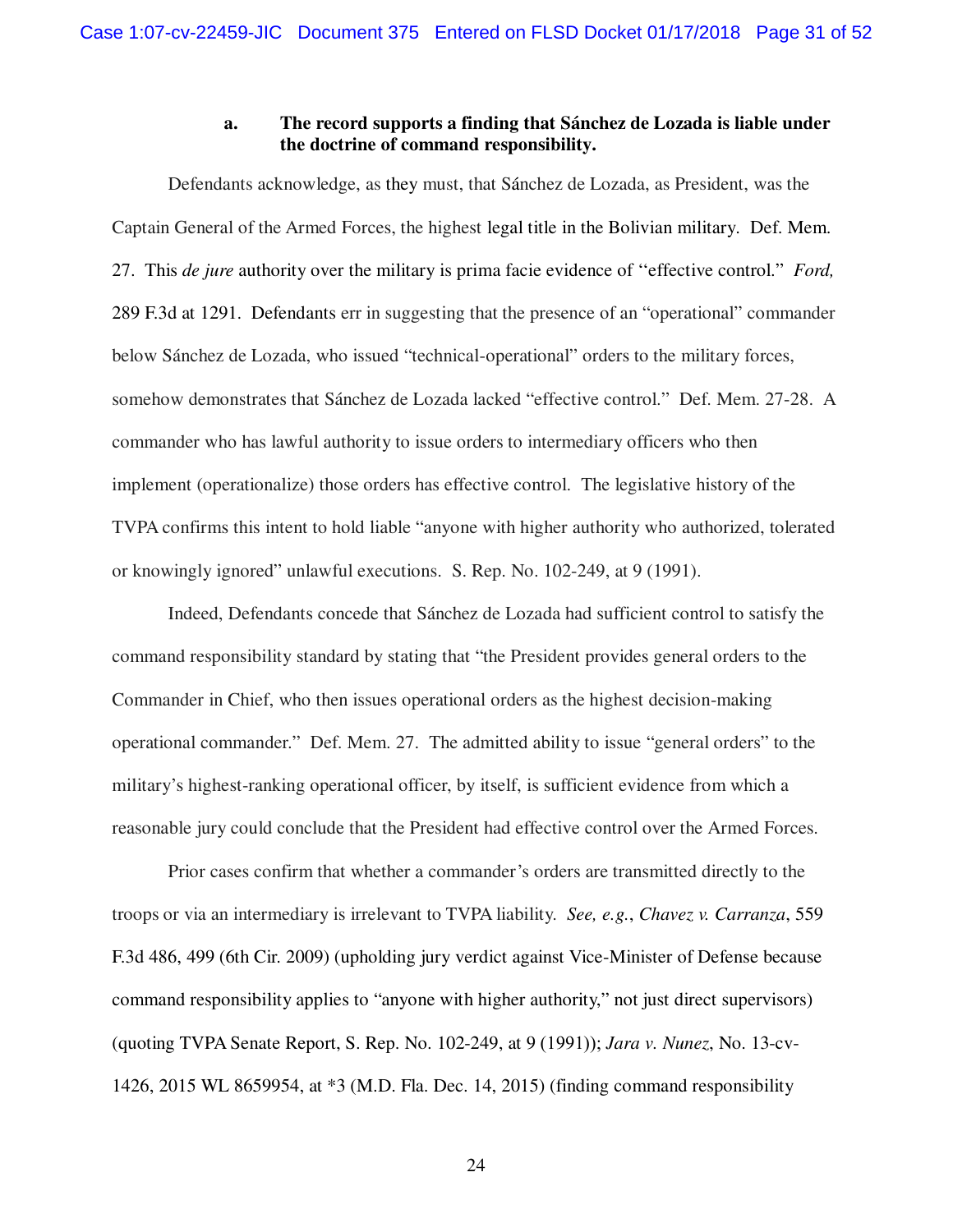adequately pled when pleading alleged that soldiers implemented a high level plan of "imprisonment, torture and execution"); *Jaramillo*, 2014 WL 4898210, \*13; *Yousuf v. Samantar*, No. 04-cv-1360, 2012 WL 3730617, at \*12-\*13 (E.D. Va. Aug. 28, 2012) (finding claim of command responsibility survived summary judgment where defendant was "higher ranking person" who gave orders to the commanders of unit that committing killings).

Defendants attempt to refute this conclusion by distorting the *Ford* test for effective control. Where *Ford* holds that effective control requires "actual ability to control the guilty troops," Defendants add an extra requirement, stating that *Ford* requires "'actual ability to control the [alleged] guilty troops' *on the ground*." Def. Mem. at 28 (emphasis added). *Ford*  does not state that control must be implemented "*on the ground*." Such a requirement would eviscerate the command responsibility doctrine, which aims to hold responsible those at any level of the military command structure who authorize criminal acts or fail to prevent or punish them. *See In re Yamashita*, 327 U.S. 1 (1946) (affirming propriety of military commission to consider whether army general was liable for widespread torture and killings by soldiers); *see also* Int'l Comm. of the Red Cross, *Commentary on the Additional Protocols of 8 June 1977 to the Geneva Conventions of 12 August 1949* at 1022, ¶3561 (1987) ("*Every* commander *at every level* has a duty to react by initiating 'such steps as are necessary to prevent such violations.'") (emphasis added).

In addition to Sánchez de Lozada's position as the ultimate commander of the Bolivian Armed Forces and his admitted authority to issue "high-level general orders," the record contains ample evidence to support a finding that he had the practical ability to control his subordinates, including orders that were followed by the military, *see* CSMF ¶¶ 204-208, 213-219, 225-226, 232-233, 236-237, 239-242, 257-259, 265, 269-270, 272, 273-279, 299-300, 318-220, 324, 333,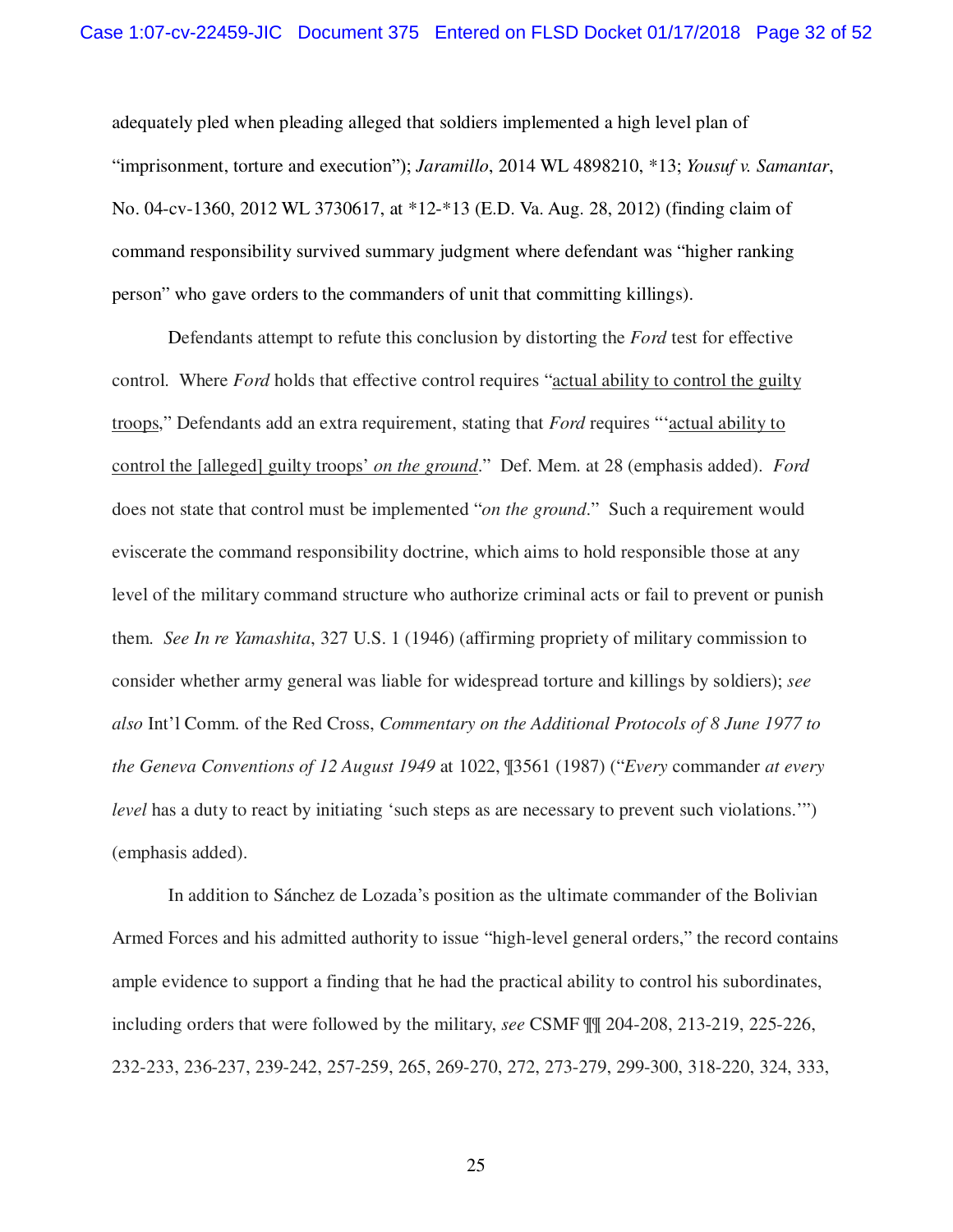336; statements affirming that the military were following the orders of the President, *see* CSMF ¶¶ 220, 230, 236-237, 240, 242, 271-272, 274-275, 299, 319, 333, 335; and confirmation from Defendants' military witnesses that the President was the ultimate authority and that the lawful lines of authority were in effect in 2003, *see* CSMF ¶¶ 204, 207, 213, 219, 220, 226, 242. In addition, the totality of the evidence supports a finding that the Bolivian military was implementing the plan that Defendants had concocted before even taking office, strongly suggesting that the military was acting under Defendants' command.

Although the record contains evidence from which a reasonable jury could conclude that Sánchez de Lozada *ordered* the military to commit extrajudicial killings, including those that took the lives of Plaintiffs' relatives, Plaintiffs need not prove direct orders. Rather, it would be sufficient to show that Sánchez de Lozada knew or should have known about the extrajudicial killings and, having the power to do so, failed to prevent or punish them. The record contains sufficient evidence to support those findings: civilian killings by the military were widely reported in the media, *see* CSMF ¶ 318, multiple people inside and outside government discussed the killings with Sánchez de Lozada and urged him to change paths, *see* CSMF ¶¶ 211, 265, 269-270, 272, 300, 334, and he made no effort to investigate, punish, or stop the killings, *see* CSMF ¶¶ 219, 278, 300, 318-319. <sup>14</sup> Of crucial significance, there is no evidence to suggest that Sánchez de Lozada at any point made any effort to instruct the forces under his command to avoid civilian casualties. *See* CSMF ¶¶ 204, 207, 278, 319. The evidence indicates the opposite

<u>.</u>

 $14$  Contrary to Defendant's claim that he had no power to order an investigation, he acknowledged at his 2015 deposition that he had the power to order investigations of civilian deaths. *See* CSMF ¶¶ 184, 219. Nothing in the sources cited by Defendants undercuts this admission or otherwise supports their statement that neither Defendant had the authority to order an investigation. *Id.*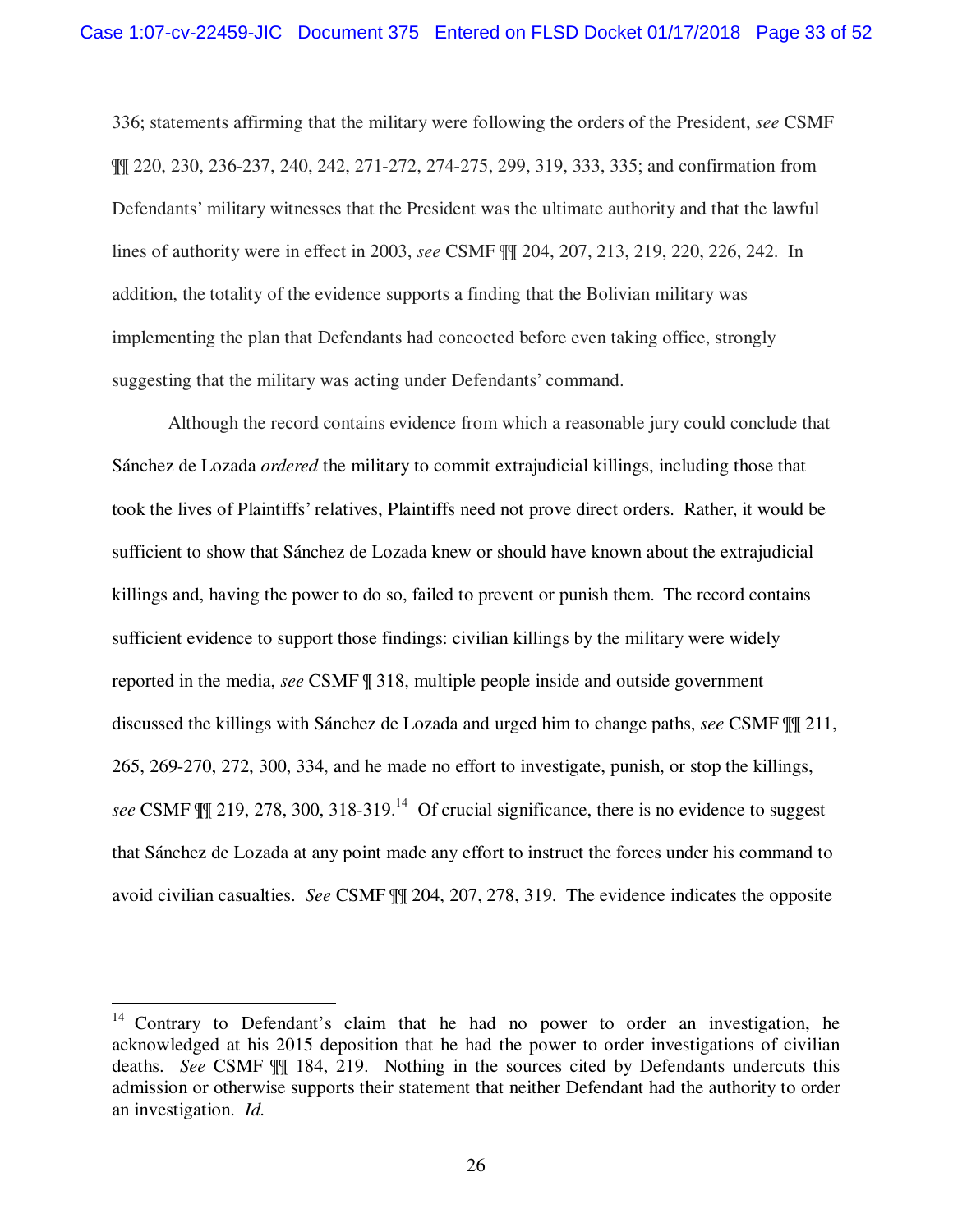–that the August 2002 plan to suppress civilian opposition was carried out through the chain of command that Sánchez de Lozada ultimately controlled.

#### **b. Sánchez Berzaín is liable under the doctrine of command responsibility.**

Defendants' challenge to the command responsibility of Sánchez Berzaín is based solely on the claim that the Minister of Defense's *de jure* role in the military was only administrative. Def. Mem. at 29. They ignore the military law that provides that the Minister of Defense has the *de jure* authority to "plan, organize, direct and supervise Civil Defense in the National Territory." CSMF ¶ 214. Moreover, the record contains evidence that Sánchez Berzaín assumed operational control and had effective command of military operations.

On September 20, Sánchez Berzaín planned and personally supervised a military operation to remove tourists from Sorata, resulting in several deaths and injuries, including the death of Marlene Rojas Ramos. *See* CSMF ¶¶ 230-241, 243-244. Sánchez Berzaín rejected an agreement that would have enabled the tourists to leave without bloodshed and threatened to shoot those who argued for the non-military resolution, saying "Fucking Indians, I'm going to shoot you. Leave me to do my work." CSMF ¶¶ 231-235. He was in a helicopter flying near the convoy as soldiers in the helicopter shot at civilians on the ground. *See* CSMF ¶ 244. While on the phone with Sánchez de Lozada, they together drafted the order for the military to assault Warisata that led to the civilian deaths; the order included the knowingly false claim that the convoy had been attacked by a guerrilla group. *See* CSMF ¶ 240.

Sánchez Berzaín had direct authority from Sánchez de Lozada to oversee the military operation in El Alto on October 12, including the military convoy that transported fuel from El Alto to La Paz, leading to dozens of deaths. *See* CSMF ¶ 274. He met with gas station owners and military leaders to plan the convoy, and, when told that the proposed convoy would be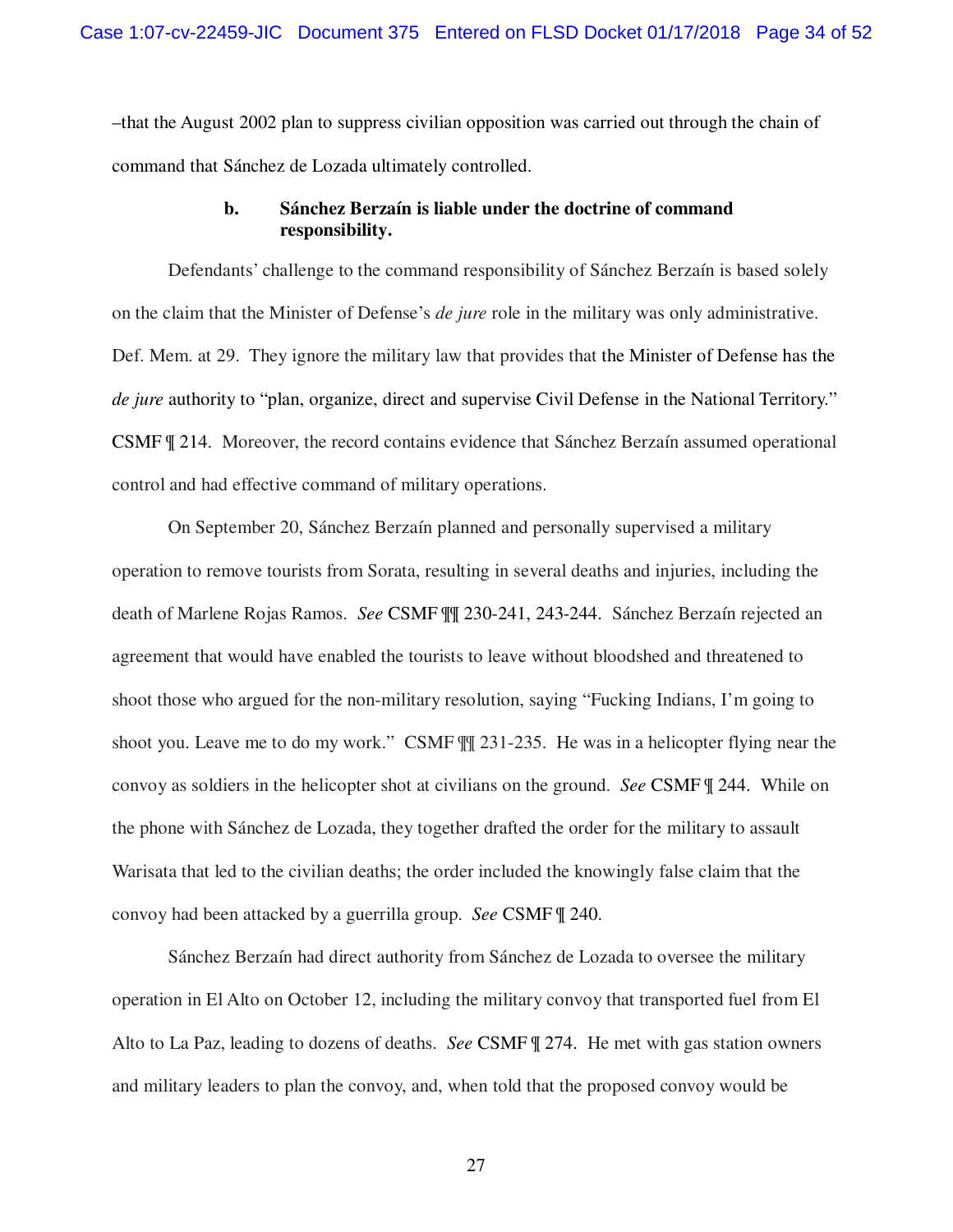dangerous and many could die, said "There will be deaths, but there will be gas." CSMF ¶¶ 275- 277. The military decree authorizing the transport of fuel placed his ministry, the Ministry of Defense, in charge of its implementation. *See* CSMF ¶ 274. Four of the decedents in this case were killed in El Alto on that day.

As Defendants and case law have emphasized, it is not only title but a person's "*actual ability to control*" the subordinate which determines effective control. Def. Memo at 27; *see Ford*, 289 F.3d at 1290-91 (collecting international decisions involving "a superior without *de jure* command [who] was accused of having *de facto* command over the guilty troops); *id*. at 1297–98 (Barkett, J., concurring) ("A *de facto* superior is an official who exercises powers of control over subordinates that are substantially similar to those exercised by *de jure* authorities." (internal quotations marks omitted)); *Yousuf*, 2012 WL 3730617 at \*13 (finding liability via command responsibility because defendant was "functional head" of military); *Doe v. Qi*, 349 F. Supp. 2d 1258, 1331-32 (N.D. Cal. 2004) (superior-subordinate relationship was established where a defendant "played a major policy-making and supervisory role in the policies and practices that were carried out") (internal quotation marks omitted).

Viewed as a whole, these facts about Sánchez Berzaín's *de jure* and *de facto* military role are sufficient to raise a genuine issue as to whether he had the ability to control the troops who fired at unarmed civilians on September 20, October 12, and October 13, and, therefore, the ability to prevent or punish those crimes.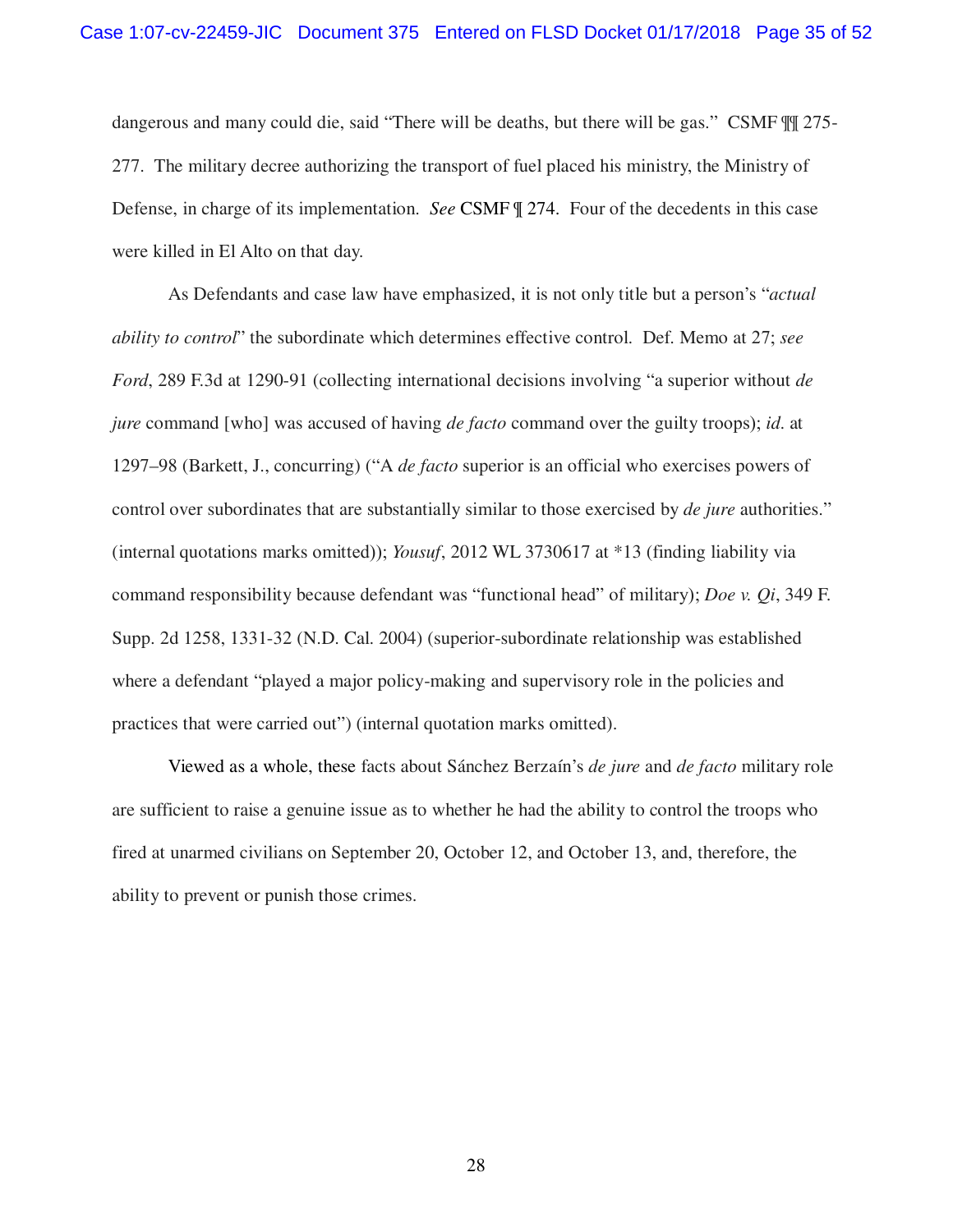# **2. The record supports a finding that Defendants are liable as conspirators.**

Defendants do not dispute the application of conspiracy liability to the TVPA. Def. Mem. at  $31-32$ <sup>15</sup> Their defense rests on their refusal to acknowledge that an eyewitness heard them agree to kill civilians as part of a plan to deter protests. *See* Def. Mem. 32 (stating that "there is no evidence of an agreement to commit the alleged wrongful acts."). This testimony is sufficient to raise a genuine dispute about the first two prongs of conspiracy liability: that Defendants agreed to commit a wrongful act and joined the conspiracy knowing of the goals of the conspiracy and intending to help accomplish it. The third prong—wrongful acts committed by a conspirator and in furtherance of the conspiracy—is satisfied by evidence that Defendants took steps to implement their plan, by changing the rules governing military involvement in civilian protests and unleashing a campaign of military violence against civilians. Having entered into an agreement to use military force to kill civilians, each Defendant is liable for injuries caused by foreseeable acts taken pursuant to or in furtherance of the conspiracy. *Halberstam*, 705 F.2d at 481; *see Cabello*, 402 F.3d at 1159-60 (defendant held liable because killing of prisoner was foreseeable consequence of the conspirators' agreement); *In re Chiquita Brands Int'l, Inc.*, 190 F. Supp. 3d 1100, 1120 (S.D. Fla. 2016) (conspiracy liability pled when it was "foreseeable to these Defendants that civilians would be tortured and killed" as a result of their agreement).

Here, given the evidence that that the Defendants conspired to kill civilians as a means to deter opposition to their policies, took steps to further their conspiracy by issuing orders and sending the military to carry out their plan, praised the troops who had killed civilians, and made

<sup>&</sup>lt;sup>15</sup> Conspiracy liability requires showing that " $(1)$  two or more persons agreed to commit a wrongful act, (2) [the defendant] joined the conspiracy knowing of at least one of the goals of the conspiracy and intending to help accomplish it, and (3) one or more of the violations was committed by someone who was a member of the conspiracy and acted in furtherance of the conspiracy." *Cabello v. Fernandez-Larios*, 402 F.3d 1148, 1159 (11th Cir. 2005) (citing *Halberstam v. Welch*, 705 F.2d 472, 481, 487 (D.C. Cir. 1983)).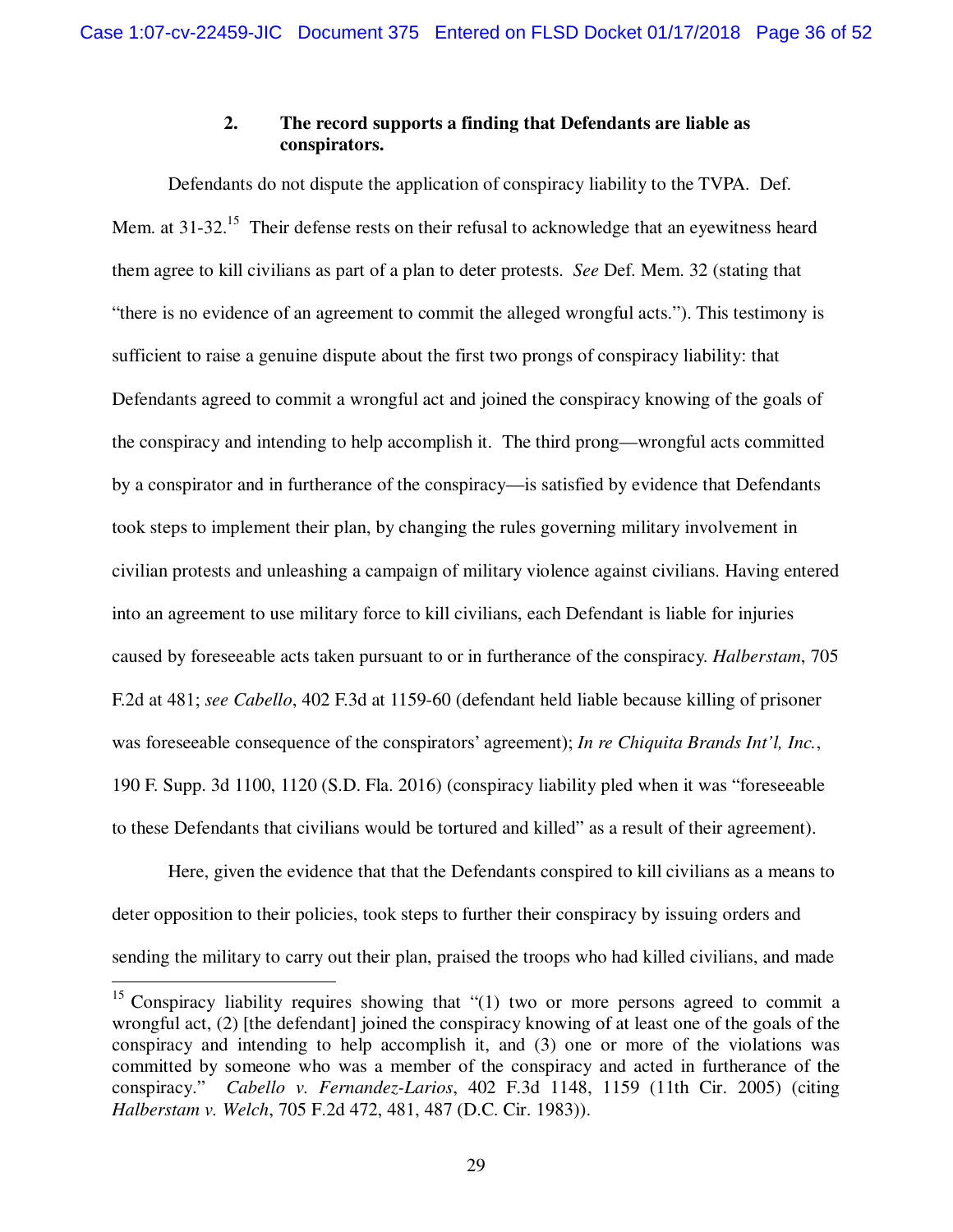no attempt to investigate or stop the killings, a reasonable jury could find<sup>16</sup> that Plaintiffs' relatives were killed in furtherance of Defendants' conspiracy.

## **3. The record supports a finding that Defendants are liable as principals for the acts of their agents.**

Defendants do not deny that agency liability is applicable to a claim under the TVPA. *See Doe v. Drummond Co.*, 782 F.3d at 607 (11th Cir. 2015). Here, Defendants are liable for the killings carried out by their agents—military actors who were under their formal and actual command.<sup>17</sup> The first element of agency, consent, need not be explicit—it can be given "by implication from the conduct of the parties." *Osorio v. State Farm Bank, F.S.B.*, 746 F.3d 1242, 1253 (11th Cir. 2014). The second element, control, may be met "where the principal exercised 'substantial control' over the agent's actions, ratified the agent's conduct, or made representations that the agent acts with authority." *Strauss v. CBE Group, Inc.*, 173 F. Supp. 3d 1302, 1309 (S.D. Fla. 2016) (citation omitted).

Defendants' position in the military hierarchy demonstrates consent to an agency relationship with the members of the military, who acted on their behalf in responding to civilian protests with lethal force and consented to be subject to the control of the military hierarchy, including the Defendants. Consent is determined by looking at "the record as a whole." *CommoditiesFuture*, 575 F.3d at 1190. Taken as a whole, the roles of the soldiers and the Defendants in the military hierarchy and the soldiers' participation in implementing Defendants' pre-conceived plan together create a triable issue as to whether the Defendants, the officers who

 $\overline{a}$ 

<sup>&</sup>lt;sup>16</sup> Defendants misstate Plaintiffs' burden. Def. Mem. 31. Plaintiffs must only present sufficient evidence so that a reasonable jury could find against the Defendants. *See* Part II, *supra*.

 $17$  Common law agency, "either implied or express, requires: (1) consent to the agency by both principal and agent; and (2) the control of the agent by the principal." *CommoditiesFuture Trading Comm'n v. Gibraltar Monetary Corp. Inc.* 575 F.3d 1180, 1189 (11th Cir. 2009); *Whetstone Candy Co. v. Kraft Foods, Inc*., 351 F.3d 1067, 1077 (11th Cir. 2003); Restatement (Second) of Agency § 1 (1958).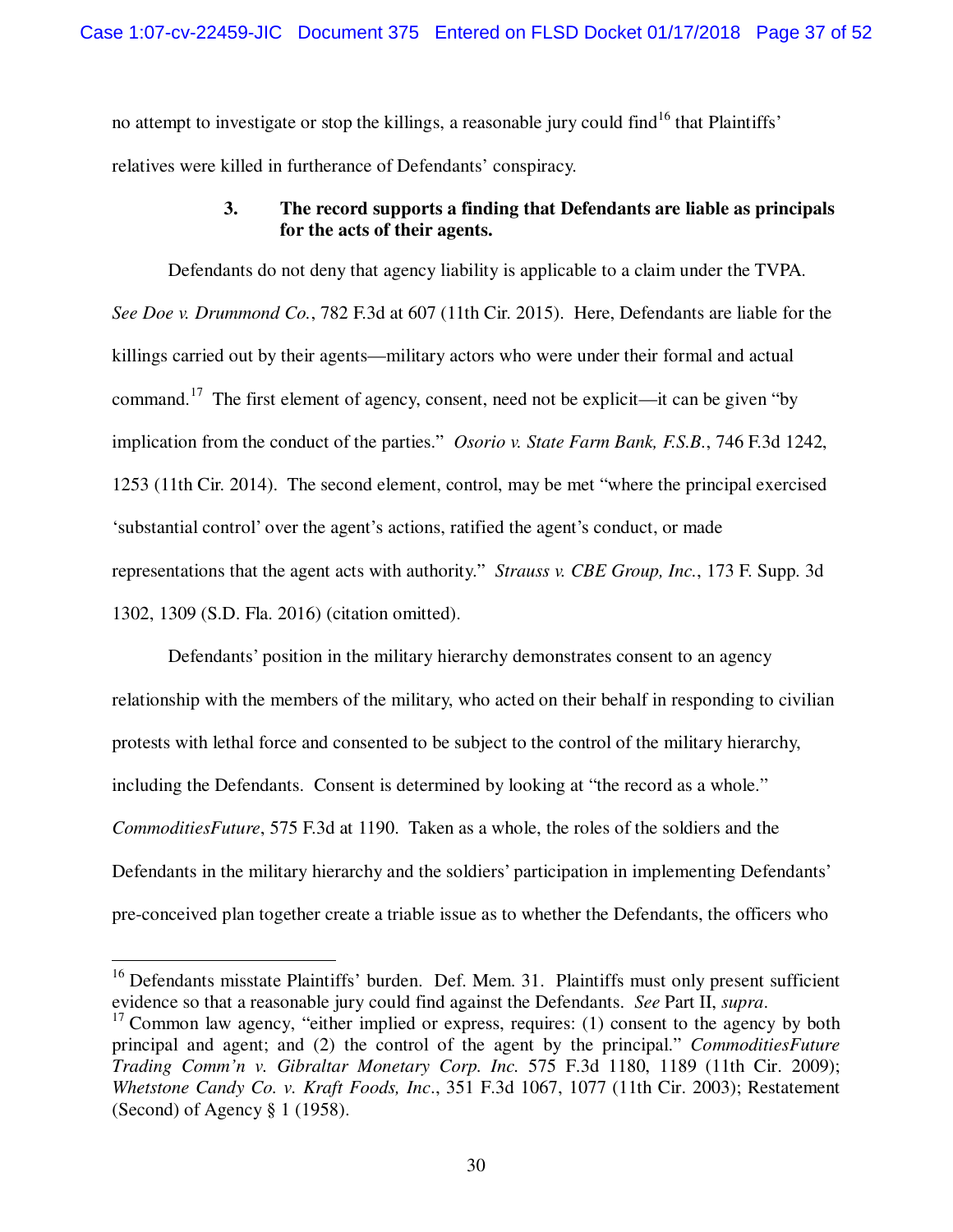ordered soldiers to shoot civilians, and the soldiers who shot the decedents consented to the agency relationship.<sup>18</sup> Moreover, the same evidence that demonstrates "effective control" over the military also demonstrates the substantial control necessary for agency liability. *See* Section III(B), *supra*.

An agency relationship also exists through ratification. A principal can ratify the act of an agent by "manifesting assent that the act shall affect the person's legal relations." *GDG Acquisitions LLC v. Gov't of Belize*, 849 F.3d 1299, 1308 (11th Cir. 2017) (quoting Restatement (Third) of Agency § 4.01); *Strauss*, 173 F. Supp. 3d at 1312 (agency found where principal "ratified the agent's conduct, or made representations that the agent acts with authority"). After the soldiers killed numerous civilians—including Plaintiffs' relatives—Defendants stated that they were responsible for the military's actions and commended the work the military was doing. *See* CSMF ¶ 299. *See* Restatement (Third) of Agency §4.01 comment d (stating that a principal "congratulating" an agent on activity which at the time was outside the scope of his authority would constitute ratification).

Given these literal textbook examples of ratifying behavior, Defendants shift tactics to argue that they did not have knowledge of material details, namely that soldiers were killing unarmed civilians, invalidating the ratification. However, there is sufficient evidence to demonstrate knowledge. The Eleventh Circuit has explicitly rejected the contention that plaintiffs are required "to produce direct evidence that [defendants were] aware" of the agent's conduct, instead allowing proof of knowledge to "be based upon circumstantial evidence." *Cox v. Adm'r United States Steel & Carnegie*, 17 F.3d 1386, 1409 (11th Cir. 1994). In *Cox*, the court

 $18$  Defendants err in claiming that Plaintiffs must demonstrate agency by "clear and unequivocal" evidence. Def. Mem. 30 (quoting *Strauss*, 173 F. Supp. 3d at 1313). *Strauss* involved a plaintiff's motion for summary judgment and, therefore, a significantly higher standard.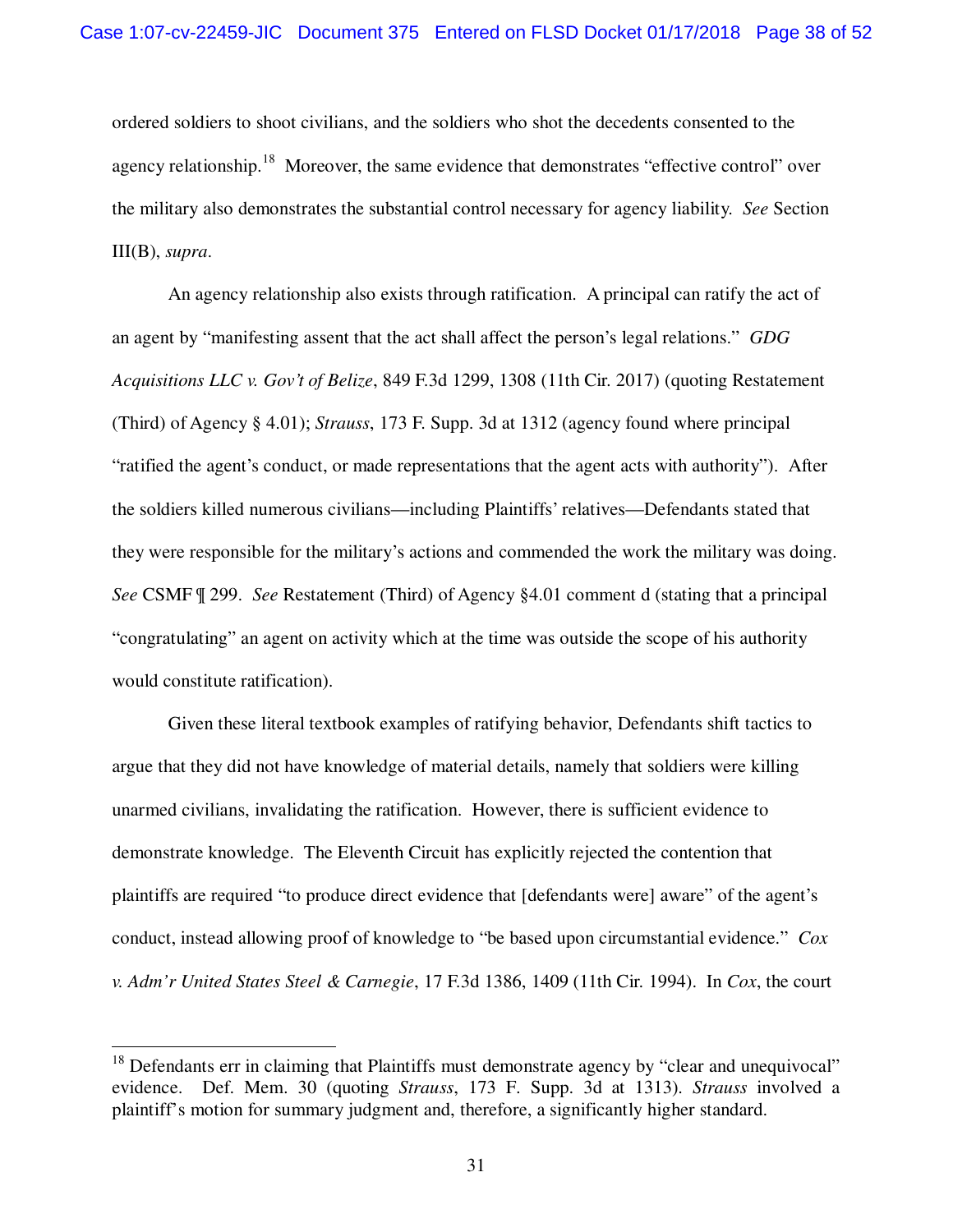found that evidence that the principal had "been placed on notice" of an agent's unauthorized and unlawful behavior through "allegations of . . . violations" from multiple sources was sufficient to create a jury question of knowledge and in turn ratification. *Id.* Here, the civilian deaths were widely covered in the media, *see* CSMF ¶ 49, and multiple people urged the Defendants to halt the ongoing violence. *See* CSMF ¶¶ 211, 265, 269-270, 272, 300, 334. As in *Cox*, this evidence could lead a reasonable jury to find that Defendants knew that unarmed civilians had been killed.

#### **C. The record contains evidence sufficient to support a finding that each of the killings constituted a wrongful death under Bolivian law, the law that the Florida courts would apply to Plaintiffs' state law claims.**

Defendants concede that, applying Florida choice-of-law rules, Bolivian law applies to Plaintiffs' state law wrongful death claims. Def. Mem. 32.<sup>19</sup> Bolivian law recognizes indirect liability and permits victims of crime and their heirs to file civil claims for the harms they have suffered.<sup>20</sup> Defendants' arguments to the contrary are based on pulling isolated provisions of Bolivian law out of context and ignoring the relevant Bolivian statutory and case law.

 $\overline{a}$ 

<sup>&</sup>lt;sup>19</sup> This result is mandated by Florida choice-of-law principles, which apply the 'most significant relationship' test." *Michel v. NYP Holdings, Inc.*, 816 F.3d 686, 694 (11th Cir. 2016) (listing the relevant factors). In his 2009 order denying Defendants' motion to dismiss, Judge Jordan stated that, "[g]iven that Bolivian law applies to the statute of limitations issue, it may also provide the substantive law for the wrongful death claims." *Mamani v. Berzain*, Nos. 07-22459-CIV, *et al.*, 2009 WL 10664387, at \*23 n.13 (S.D. Fla. Nov. 25, 2009), *rev'd in part,* 654 F.3d 1148 (11th Cir. 2011). Here, all the relevant factors point to Bolivian law: the injury occurred in Bolivia, the conduct causing the injury occurred in Bolivia, the Plaintiffs reside in Bolivia and the Defendants are Bolivian nationals.

 $20$  Defendants make the bizarre assertion that, since Plaintiffs' state law claims are based on the same factual allegations as the TVPA claim, the state law claims must fail if the claim for extrajudicial killing fails. Def. Mem. 32. However, the viability of the state law claim depends on whether the legal standard established by that law has been met, which is, of course, a different issue than whether the standard established by the TVPA has been satisfied. Under Bolivian law, proof of intentional wrongful death (willful homicide) requires a showing that "the subject has acted with knowledge of the concrete risk of producing the result." Ex. OOO (Verástegui Rpt. ¶76); *see also id.* at ¶¶ 44-46, 75-78 (defining willful misconduct and the elements necessary to prove it). Defendants do not address these elements.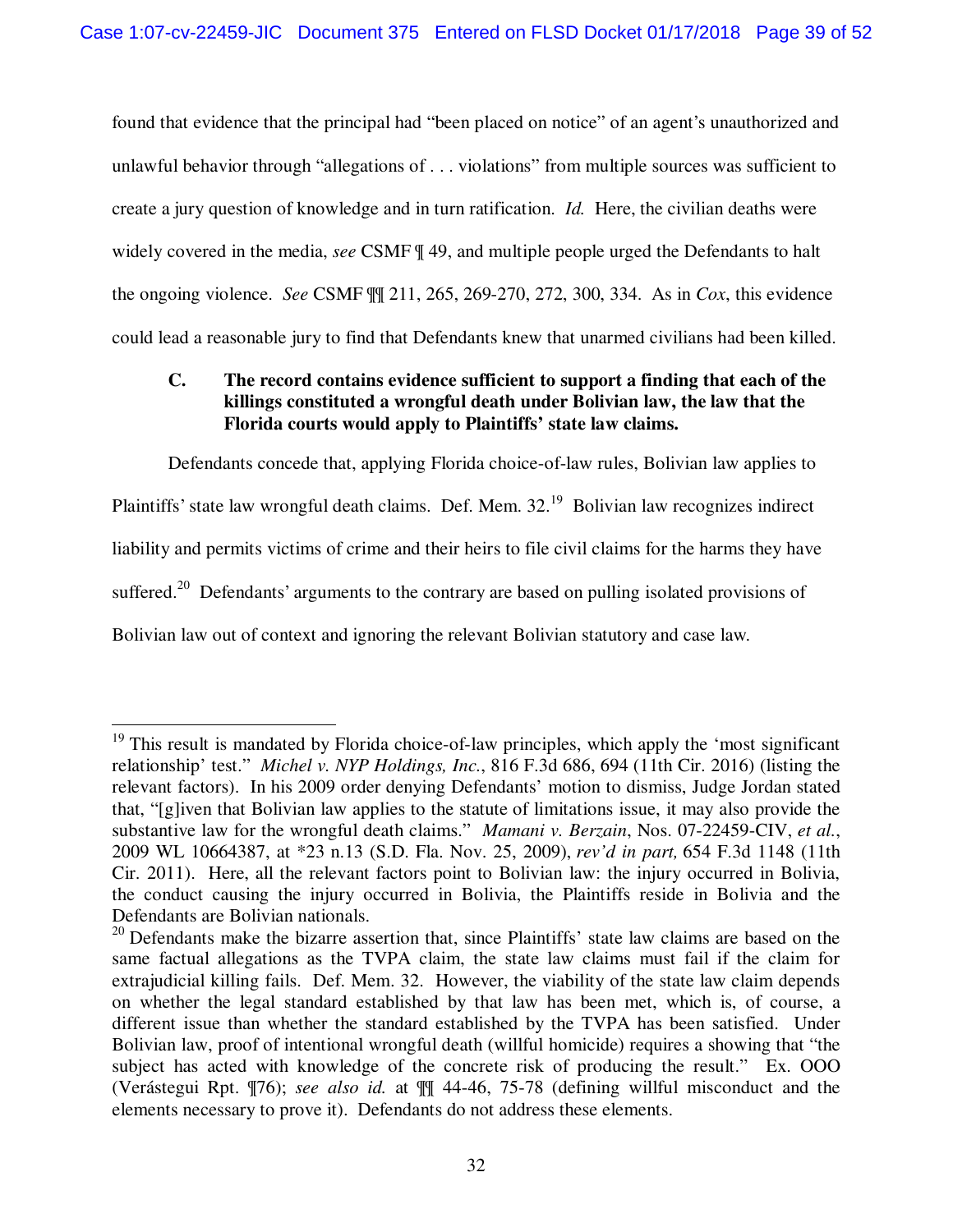#### **1. Bolivian law recognizes indirect liability.**

Defendants admit that indirect liability exists under Bolivian criminal law, as specified in Article 20 of the Bolivian Criminal Code. Def. Mem. 33. Article 20 states that "[p]erpetrators are those who carry out the act on their own" or "by means of another. . . . A mediate perpetrator is one who willfully uses another as an instrument for carrying out the crime." Def. Mem. 33 (quoting Bol. Crim. Code, art. 20). Article 14 of the Bolivian Code of Criminal Procedure establishes that a civil action arises "from the commission of *every crime*." Ex. AAA (Bol. Code Crim. P., art. 14 (emphasis added)); Ex. OOO (Verástegui Rpt. ¶¶ 23-25). With regard to who can be held civilly liable for a crime, Article 36 of the Bolivian Code of Criminal Procedure establishes that a civil complaint for a criminal act may be brought against both the "perpetrator" and "participants" in a crime.<sup>21</sup> Ex. AAA (Bol. Code Crim. P., art. 36). These provisions of Bolivian law clearly recognize a civil claim for those injured by criminal conduct based on indirect liability.<sup>22</sup>

Defendants argue otherwise based on the unsubstantiated claim that "perpetrator" in the provisions of the Bolivian Criminal Code referring to civil liability applies only to "direct perpetrators." Def. Mem. 33. But they offer no support for this claim, which is clearly refuted by the very Bolivian law provision that they quote.<sup>23</sup>

#### **2. Bolivian law does not preclude civil claims in this case.**

Under Bolivian law, civil cases arising from criminal acts may not move forward until a criminal sentence has been issued, except when "the criminal proceedings [are] suspended due to

<sup>&</sup>lt;sup>21</sup> Civil liability is passed on to the heirs of the perpetrators. Ex. OOO (Verástegui Rpt.  $\llbracket$  26).

<sup>&</sup>lt;sup>22</sup> Indirect liability under Bolivian law includes those who act through organized hierarchical structures like the State. *See* Ex. HHH (Sup. Jud. Ct. (Bolivia), Trib. of the Trial of Responsibilities, Judgment, 1128 (Oct. 4, 2011)).

<sup>&</sup>lt;sup>23</sup> The same analysis applies to Article 273 of the Bolivian Criminal Code, *see* Def. Ex. 75, which uses the term "perpetrator" without qualification. *See* Def. Mem. 33.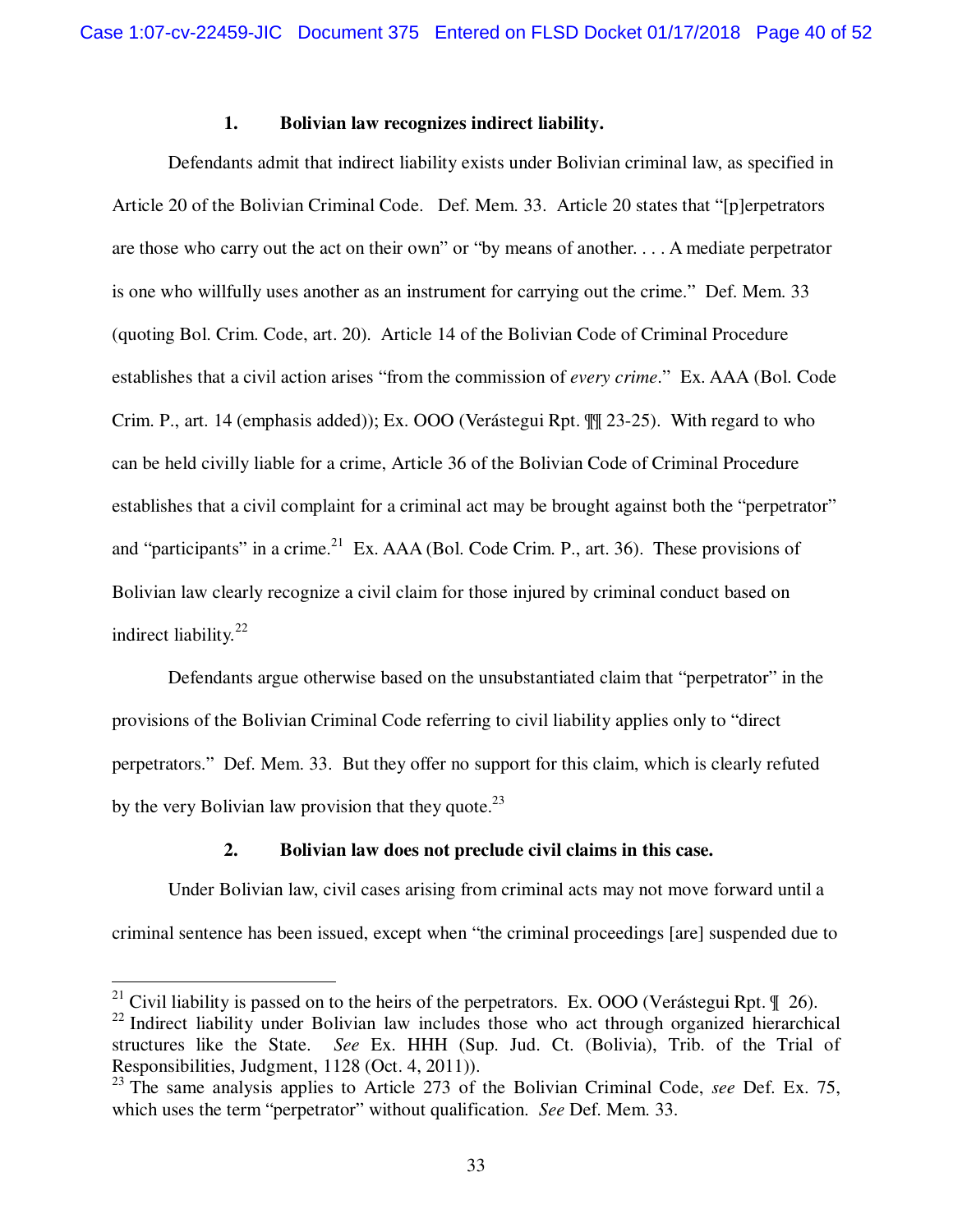default." Def. Ex. 76 (Bol. Code Crim. P., art. 38). Because Defendants have refused to face criminal charges in Bolivia for crimes committed in Bolivia, the criminal case against them was suspended in 2009.<sup>24</sup> Def. Mem. 34. Plaintiffs filed the Second Amended Complaint in this case on June 4, 2013. Dkt. No. 156. Defendants offer no support for the claim that the fact that a criminal case was pending against them in 2007 impacts Plaintiffs' ability today to pursue state law claims that are governed by Bolivian law. As this Court stated in 2014, Defendants have not offered any evidence that civil suits in Bolivia "could result in enforceable judgments against anyone—much less these Defendants." *Mamani*, 21 F. Supp. 3d at 1373.

#### **D. None of the Plaintiffs' claims fail based on individual deficiencies.**

#### **1. Plaintiff Sonia Espejo is a proper plaintiff with regard to all claims.**

Under Bolivian law, a civil action that arises from a criminal act may be brought by the victim, or, if the victim has died, by the victim's heirs. *See* Ex. AAA (Bol. Code. Crim. Proc., art. 36). The common law spouse of a victim who dies is defined as both an heir and a victim in her own right who may bring a civil action for the death of the deceased. *See* Ex. OOO (Verástegui Rpt. ¶¶ 27, 30-31) (citing Bol. Crim. P., art. 76). Sonia Espejo is thus a proper claimant as an heir<sup>25</sup> and as a victim, based on articles 36 and 76 of the Code of Criminal Procedure. Because she is a proper claimant under Bolivian law, the TVPA requires that Ms. Espejo be allowed to proceed even if this Court were to find that she is not a proper wrongful death claimant under Florida law. "[W]here state law would provide no remedy, a court may

 $\overline{a}$ 

<sup>&</sup>lt;sup>24</sup> While Defendants argue that Plaintiffs would have had access to Bolivian civil court for their claims against Defendants starting in May 2009, they have not stated that they would accept service, a requirement before a civil claim can proceed. *See* Ex. YY (Bol. Code Civ. P., art. 68) (default only possible against a "duly served party"); *see id.* (Bol. Code Civ. P., art. 123) (describing notice procedures for a defendant with no domicile in Bolivia). Defendants present no evidence that a civil suit against Defendants in Bolivia could result in enforceable judgments against them.

<sup>25</sup> *See* Ex. OOO (Verástegui Rpt. ¶¶ 33, 37-40) (inheritance rights of common law spouses).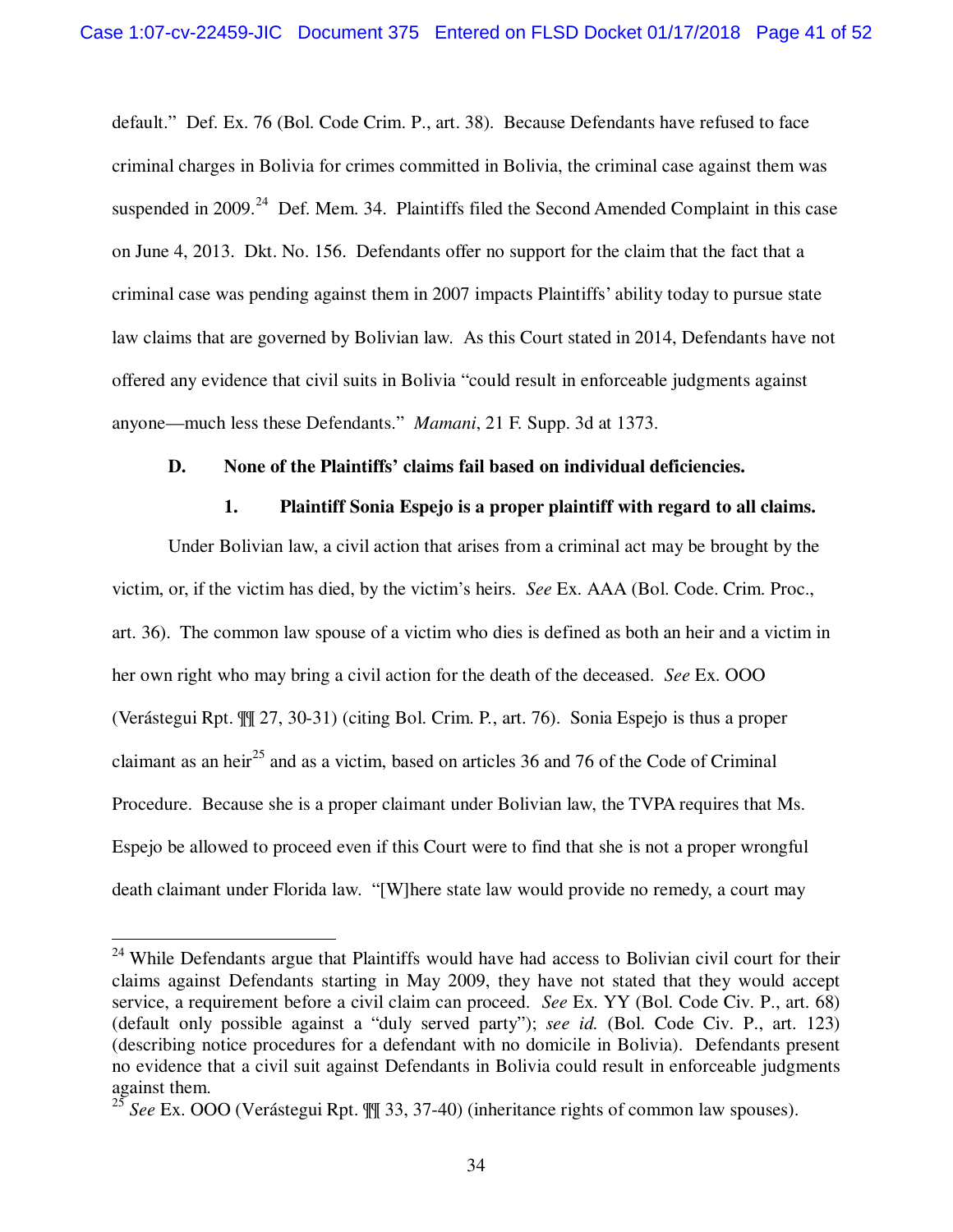apply the foreign law that would recognize the plaintiff's claim." *Baloco ex rel. Tapia v. Drummond Co.*, 640 F.3d 1338, 1349 (11th Cir. 2011).<sup>26</sup>

With regard to Ms. Espejo's State-law claims, she is also a proper plaintiff because she has been properly appointed by the Florida Probate Court as Mr. Gandarilla's estate representative. Defendants argue that she should not have been appointed because she and Mr. Gandarillas were not formally married. Def. Mem. 38-39. However, Florida law permits common law spouses to serve as representatives of their deceased partner's estate if the foreign jurisdiction recognizes the common law marriage. *See Johnson v. Lincoln Square Props., Inc.*, 571 So. 2d 541, 542-43 (Fla. 2d DCA 1990). Common law marriage is recognized under Bolivian law. Under the Family Code in force in 2003 (Law 996), free conjugal unions (common law marriages) produced similar effects as marriage and "the norms that regulate the effects of marriage" applied to free conjugal unions. Ex. OOO (Verástegui Rpt. ¶ 33). The Constitution of 2009, which applies retroactively to the definition of marriage under Bolivian Constitutional Court precedent<sup>27</sup> states: "Free or de facto unions ... shall produce the same effects as a civil marriage." Ex. WW (Bol. Const., art. 63.II (Feb. 7, 2009)). This definition of marriage and free conjugal unions controls the analysis of Ms. Espejo's free conjugal union.<sup>28</sup>

 $\overline{a}$ 

<sup>&</sup>lt;sup>26</sup> The Court in *Baloco* noted that under the TVPA, if the Court were to find that plaintiffs were not "personal representatives" and thus were "not proper wrongful death complainants under Alabama's internal law, … [the Plaintiffs] would find themselves with 'no remedy whatsoever' under Anglo–American law. As instructed by the Senate Committee Report in footnote 10, we would then determine whether the [Plaintiffs] possessed a remedy under foreign law." *Baloco*, 1349 n.12, citing S. Rep. 102-249, 7 n.10.

<sup>27</sup> *See* Ex. FFF (Plurinational Constitutional Court (Bolivia), Constitutional Judgment 1731/2010-R (Oct. 25, 2010)) (holding that Constitution applies to pending cases and applying it to appeal pending since 2008).

<sup>28</sup> *See* Ex. GGG (Plurinational Constitutional Court (Bolivia), Constitutional Judgment 0216/205-S2 (Feb. 15, 2015), § III.2)) (noting that 2009 Constitution applied retroactively to govern legal implications of free conjugal union that ended with one partner's death in 2006).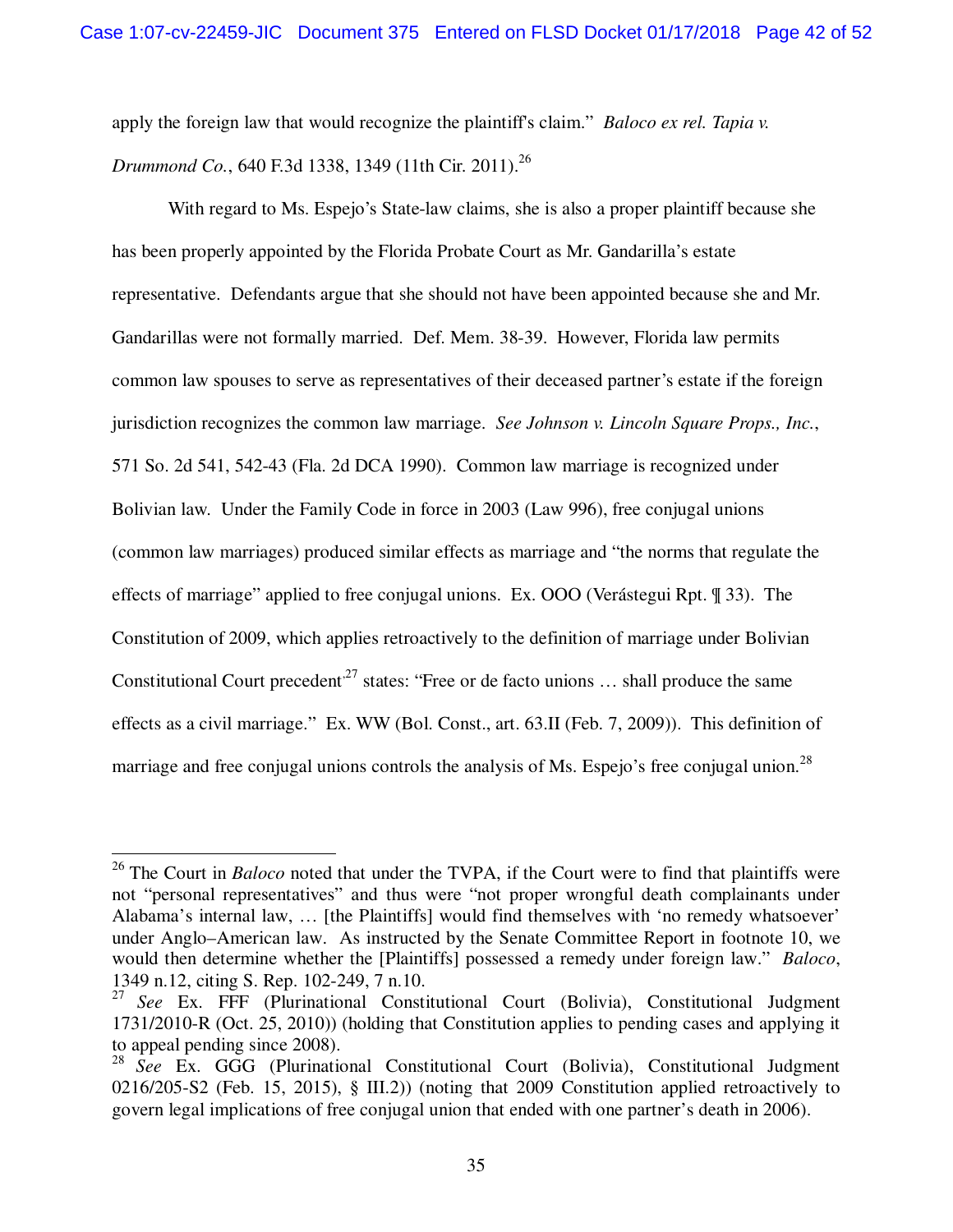Defendants' reliance on a parenthetical note in article 2 of Bolivian Law 3955 is

unfounded. Def. Mem. 39; *see* Ex. BBB (Law No. 3955). That note does not alter the structure of Bolivian family and inheritance law, which recognizes cohabitants in free conjugal unions as the heirs of their partners. Ex. OOO (Verástegui Rpt. ¶¶ 33, 37-40). Defendants also seek support for their argument in Ms. Espejo's statement that she did not apply for benefits under Law 3955 in her own name because she did not have a marriage certificate. Def. Mem. 39-40. However, under Bolivian law she had no obligation to present a marriage certificate.<sup>29</sup> In any event, her decision to obtain benefits in the name of her son has no relevance to the Florida Probate Court's recognition of her as a proper personal representative of Mr. Gandarillas' estate. Ex. K (Espejo Decl.  $\P$  6).<sup>30</sup>

#### **2. All Plaintiffs received the benefits intended for the heirs of deceased victims of the 2003 events and exhausted local remedies.**

All of the Plaintiffs have exhausted their available remedies in Bolivia, as required by the

TVPA, section  $2(b)$ .<sup>31</sup>

 $\overline{a}$ 

In 2008, Law 3955 offered monetary and educational assistance to the victims of the

events in 2003 and their heirs. The benefits included a lump sum payment to the heirs of each

<sup>29</sup> *See* Ex. EEE (Constitutional Court (Bolivia), Constitutional Judgment, 1521/2002-R (Dec. 16, 2002), § III.3 (holding that government cannot require a marriage certificate from persons in free unions, much less so when such request is used to deny them rights).

 $30$  Defendants' focus on the word "similar" in the Constitution in effect in 2003 is irrelevant, given that the 2009 Constitution controls. It also fails to support the conclusion that common law marriages were not recognized in Bolivia. Def. Mem. 39. Bolivian law in force in 2003 treated common law marriages as having the same legal effect as civil marriages. *See, e.g.*, Ex. DDD (Constitutional Tribunal (Bolivia), Constitutional Judgment 1083/2003-R, § III.2 (Aug. 4, 2003)) (discussing the existence of a "free and de facto union *with the effects of marriage*.") (emphasis added)). *See also* Ex. OOO (Verástegui Rpt. ¶ 33). Further, Defendants' reliance on a U.S. Embassy guide, which distinguishes religious marriage ceremonies from civil ones is inapposite to their argument. Def. Mem. 39; *see* CSMF ¶ 196.

 $31$  Defendants make no claim that exhaustion of other remedies is a bar to civil claims under Bolivian law. Thus, even assuming that any Plaintiff failed to exhaust remedies, that would not be a bar to their Bolivian law claims.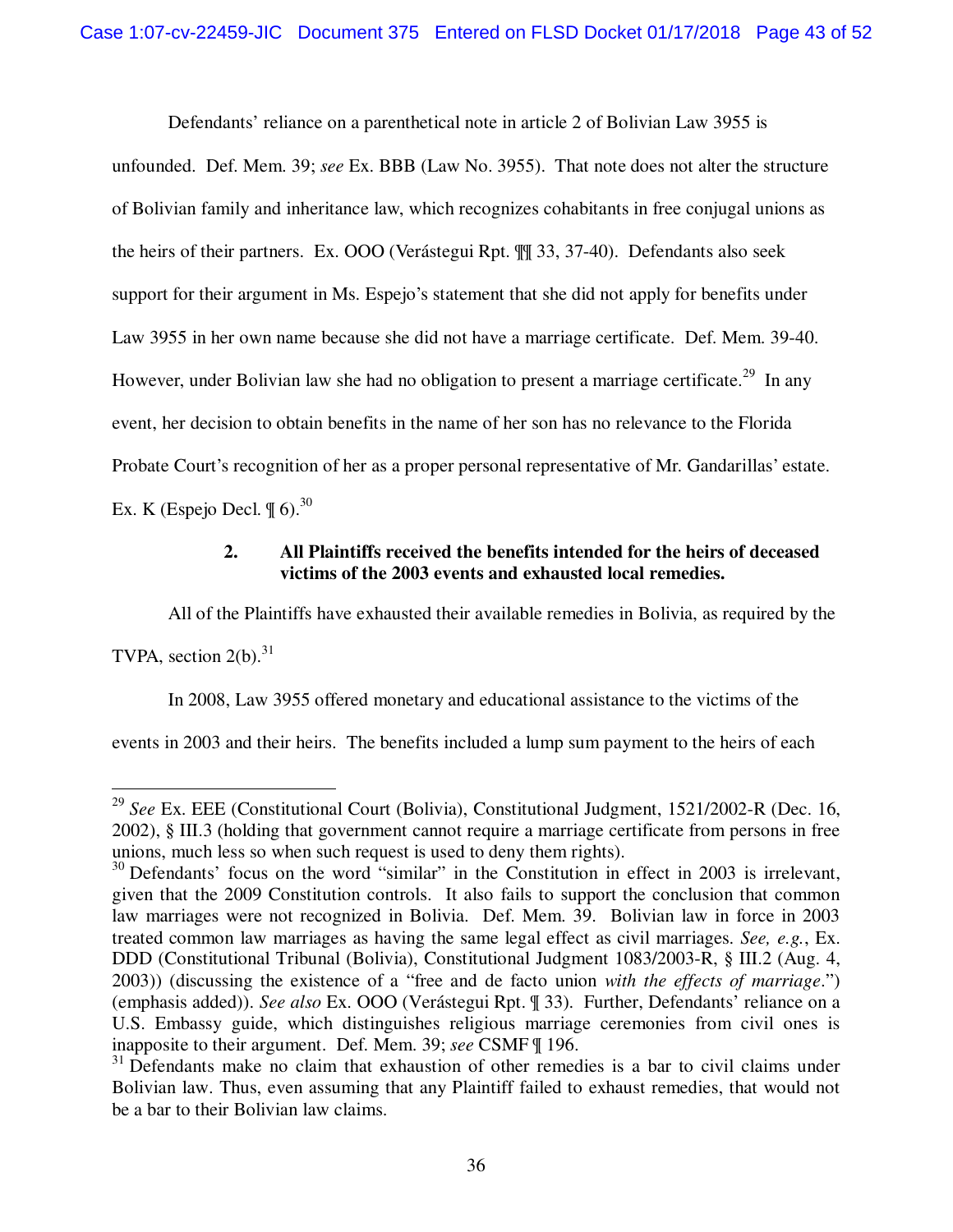deceased, *see* Ex. BBB (Bol. Law 3955, arts. 1, 3, 6), and looked to Bolivian inheritance laws to identify the heirs, *id*., art. 7.a. If two or more beneficiaries were listed, the lump sum was divided proportionally among them. *See* Ex. CCC (Bol. Supreme Decree No. 29884, art. 2.II). Once the funds were disbursed, the law did not allow additional requests. *Id.*, art. 2.IV.

Plaintiffs Hermógenes Bernabé, Gonzalo Mamani Aguilar and Sonia Espejo each received the benefits intended for them under Law 3955 and have exhausted the remedies available to them in Bolivia.

- Hermógenes Bernabé received a proportional share of the benefits due to his family. *See* Ex. F (Bernabé Decl. ¶ 4); *see also* PPP (MAMANI0024481T) (Ministry of Justice letter). He never conceded otherwise, as Defendants claim. Def. Mem. 40.
- Gonzalo Mamani Aguilar received the benefits due to his family through his mother. *See* CSMF ¶ 10. Mr. Mamani Aguilar did not concede that he did not receive his share of the benefits, as Defendants claim. Def. Mem. 40. Instead, he explained that his mother took the lead in processing the request for the payments and collected the money for the family. *See* CSMF ¶ 10. Once the money was disbursed to his mother, Mr. Mamani Aguilar received a share. *See Id*.
- Ms. Espejo never stated that she did not receive the benefits. Def. Mem. 40. She received the benefits in the name of her minor son because she was told that would be simpler and because it made no difference in whose name her family received the benefits. *See* CSMF ¶ 5; *see also* Ex. K (Espejo Decl. ¶ 6).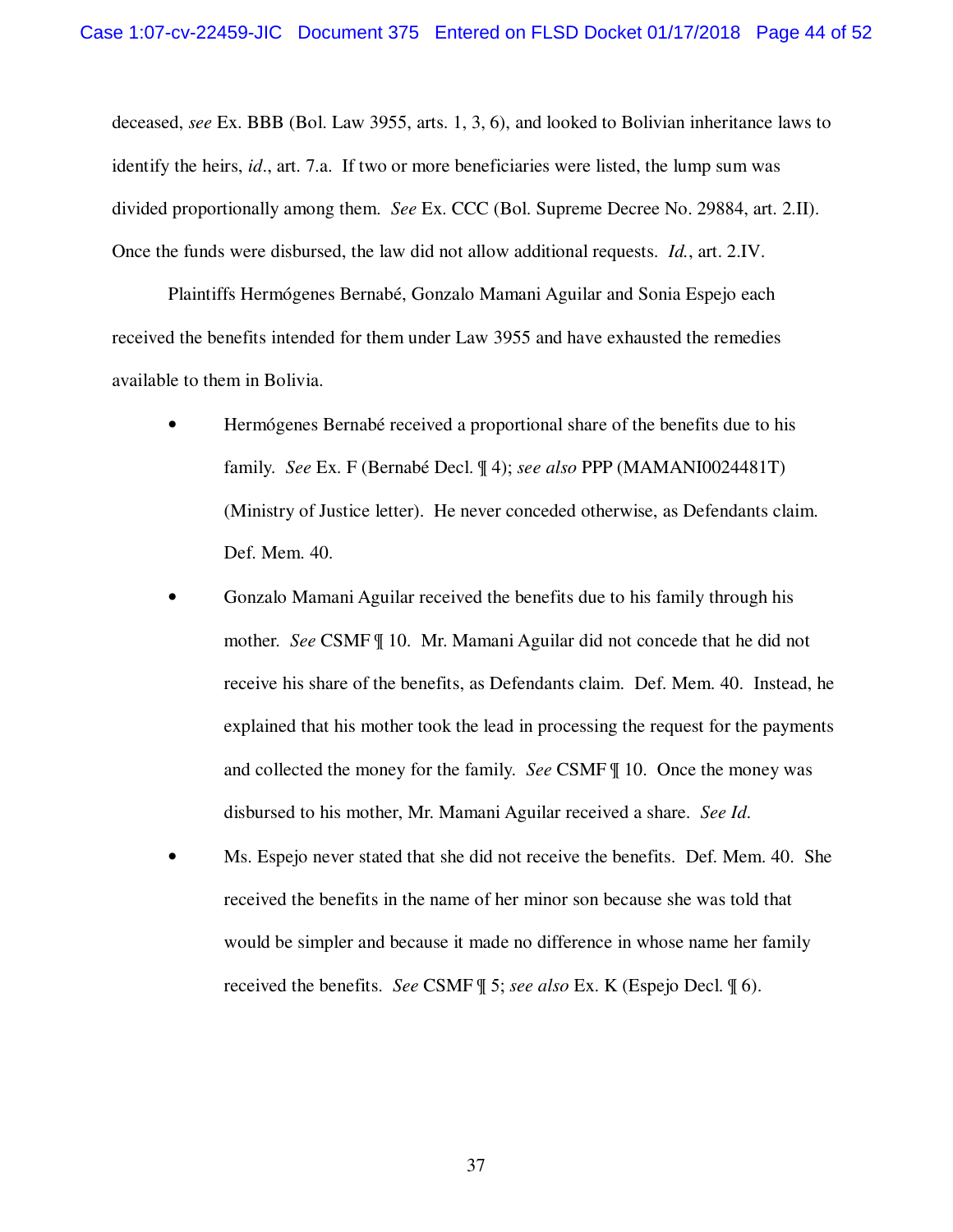Each of the Plaintiffs has exhausted the remedies available to them in Bolivia.

Exhaustion does not turn on whether they personally filed the requests for these family benefits or whether the benefits were received in their own names or those of their children or parents.<sup>32</sup>

#### **E. Plaintiffs' common law claims are not preempted and are not barred by the foreign affairs doctrine.**

#### **1. Congress has not demonstrated a "clear and manifest" intent to preempt wrongful death claims through the TVPA.**

In enacting the TVPA, Congress demonstrated no intent to displace state tort claims.

Contrary to Defendants' claim, this is not an issue of first impression: courts in several districts have rejected the claim that the TVPA preempts state claims.<sup>33</sup> "Courts have long presumed that Congress does not cavalierly pre-empt state-law causes of action," *Riegel v. Medtronic, Inc*., 552 U.S. 312, 334 (2008) (internal quotations and citations omitted), and will not divest the States of their power to regulate areas that "ha[ve] been traditionally occupied by the States . . . unless that was the clear and manifest purpose of Congress.'" *Jones v. Rath Packing Co.*, 430 U.S. 519, 525 (1977) (internal quotation omitted). Tort claims for transitory torts, wherever the conduct occurred, fall within an area traditionally regulated by the States. *Cabello v. Fernandez-Larios*, 402 F.3d 1148, 1155 (11th Cir. 2005) ("[P]rior to the TVPA, this Court could have exercised extraterritorial jurisdiction to reach wrongful death actions involving defendants and locations outside the forum jurisdiction.").

 $\overline{a}$ 

 $32$  Moreover, once the benefits were disbursed, there were no more "available" remedies for any of the Plaintiffs. Ex. CCC (Bol. Supreme Decree 29884, art. 2.IV).

<sup>33</sup> *See Velez v. Sanchez*, 693 F.3d 308, 332 (2d Cir. 2012) (remanding to permit district court to consider supplemental jurisdiction over state law claims); *Jovic v. L-3 Servs., Inc.*, 69 F. Supp. 3d 750, 762 (N.D. Ill. 2014) (rejecting argument that TVPA and ATS preempted "the field of human rights violations" and permitting plaintiffs to proceed with state law claims); *William v. AES Corp*., 14-cv-343 JCC/TRJ, 28 F. Supp. 3d 553, 574-75 (E.D. Va. 2014) (exercising diversity jurisdiction to consider viability of state law civil conspiracy claims); *Arias v. Dynacorp*, 517 F. Supp. 2d 221, 228-29 (D.D.C. 2007) (state tort claims not preempted by TVPA and ATS claims).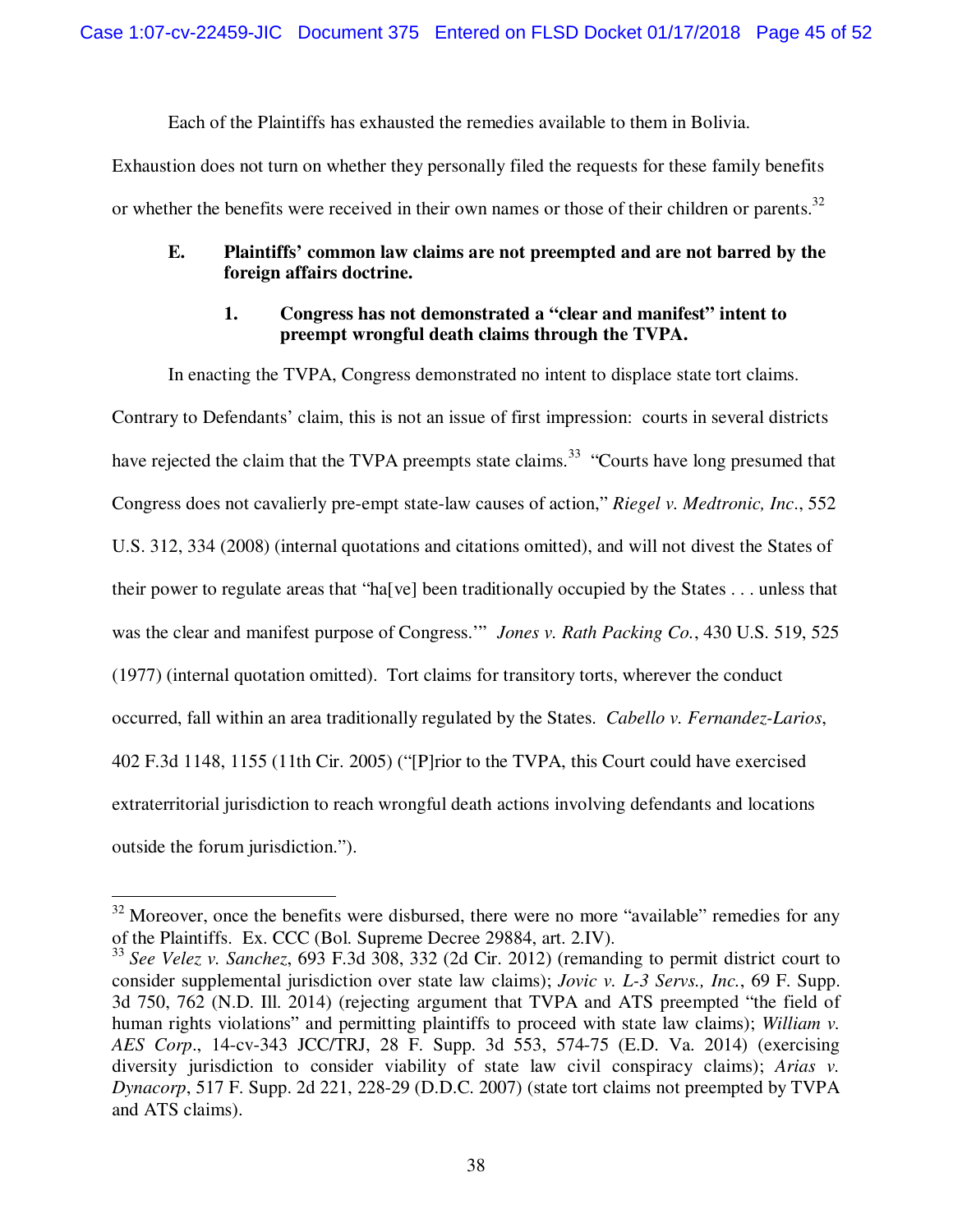Defendants have produced no evidence of a "clear and manifest" congressional intent to displace Plaintiffs' wrongful death claims.<sup>34</sup> To the contrary, both the text and legislative history imply an intention that the state and federal causes of action work in tandem. The text of the TVPA states that a defendant will "be liable for damages to the individual's legal representative, or to any person who may be a claimant in an action for wrongful death." TVPA  $\S$  2(a)(2). The legislative history advises courts to "look to state law for guidance as to which parties would be proper wrongful death claimants." TVPA Senate Report, S. Rep. No. 102-249, at 4 (1991).

#### **2. Plaintiffs' wrongful death claims are not barred by the foreign affairs doctrine.**

The foreign affairs doctrine dictates that state law can be displaced only where "a 'significant conflict' exists between an identifiable 'federal policy or interest'" and state law. *Boyle v. United Techs. Corp.*, 487 U.S. 500, 507 (1988) (quoting *Wallis v. Pan American Petroleum Corp.*, 384 U.S. 63, 68 (1966)). Courts will not invoke preemption when a state statute merely has "some incidental or indirect effect in foreign countries," *Clark v. Allen*, 331 U.S. 503, 517 (1947), or there is "is a remote possibility that any holding may disturb a foreign nation." *Zschernig v. Miller*, 389 U.S. 429, 433 (1968).

Defendants find the foreign policy implications of litigating a wrongful death claim governed by Bolivian law to be so "self-evident" that they need not actually state what those implications are. Def. Mem. 37.However, both the Bolivian and United States governments disagree. The Bolivian government has informed the U.S. Department of State that "the fact that a Court of the United States of America is adjudicating a complaint against [the defendants] does not cause any disruption or change in the diplomatic relations between Bolivia and the United

 $34$  Defendants note that the TVPA legislative history states that the TVPA has a narrow scope. Def. Mem. 35-36.However, congressional intent to enact a narrow federal remedy is irrelevant to the preemption argument and entirely consistent with the intent to leave other remedies intact.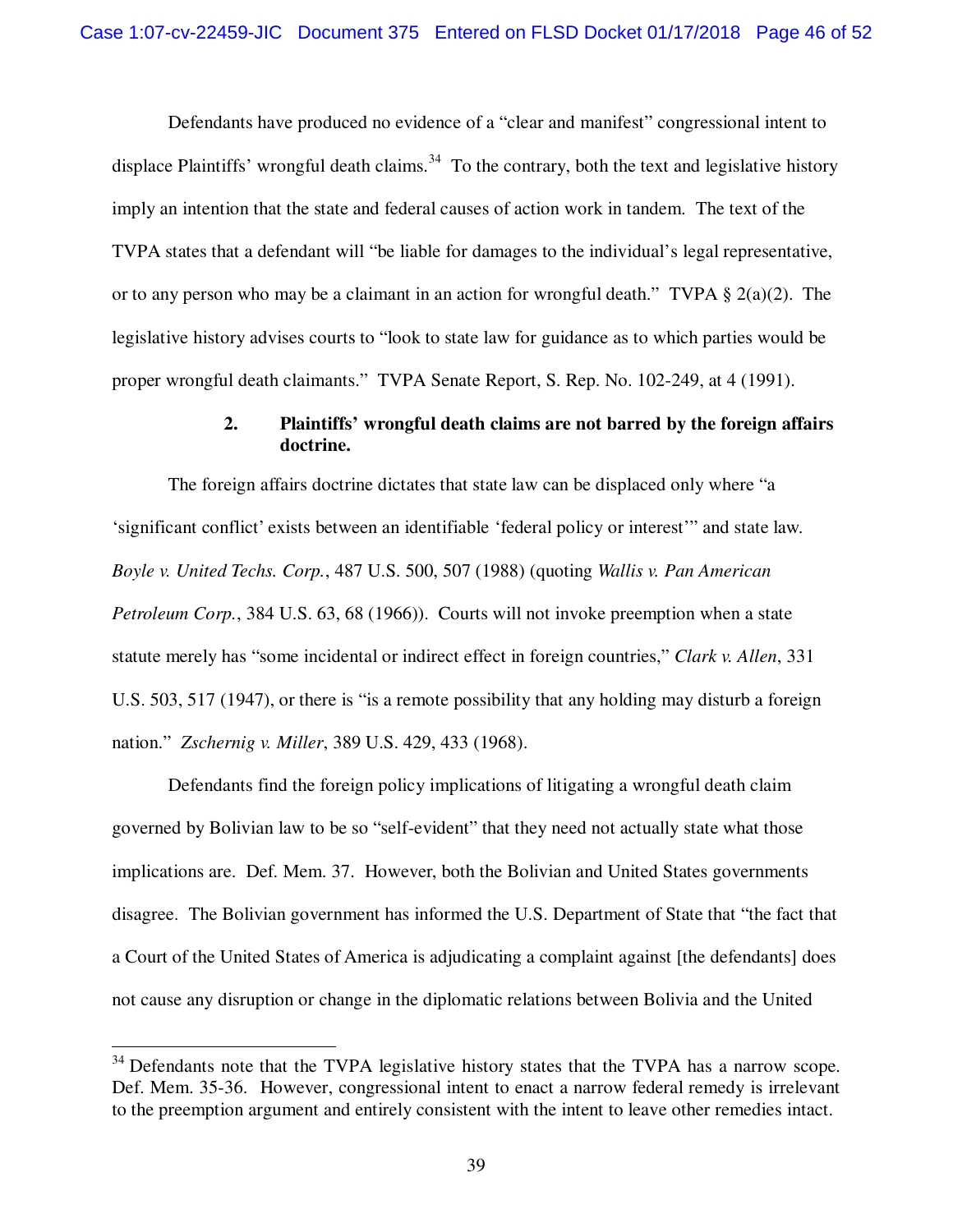States of America." United States' Notice Concerning Immunity at 1 [D.E. 107], Ex. A. Similarly, in a formal "Notice" filed with this Court, the U.S. Government stated that it took "no position" on the litigation, *id.* at 2, noting only that it would "continue to monitor this litigation." *Id.*<sup>35</sup>

The foreign affairs doctrine is also inapplicable because there is no state statute to encroach upon federal interests, negating the entire purpose of the doctrine. The foreign affairs doctrine seeks to assure that *state laws* do not interfere with the "uniformity in this country's dealings with foreign nations." *Am. Ins. Ass'n v. Garamendi*, 539 U.S. 396, 413 (2003) (quoting *Banco Nacional de Cuba v. Sabbatino*, 376 U.S. 398, 427 n.25 (1964)). Here, under Florida's choice of law rules, the wrongful death claim is governed by Bolivian law, not state law, removing any conflict between state and federal law. *See Doe v. Exxon Mobile Corp*, 654 F.3d 11, 70-71 (D.C. Cir. 2011), *vacated on other grounds*, 527 Fed. App'x 7 (D.C. Cir. 2013) (court declined to consider foreign affairs doctrine where state law claims were governed by Indonesian law).

#### **CONCLUSION**

For the foregoing reasons, Defendants' Motion for Summary Judgment should be denied.

Dated: December 29, 2017 Miami, Florida

 $\overline{a}$ 

Respectfully submitted,

By*: /s/ Ilana Tabacinic* Ilana Tabacinic (Florida Bar No. 57597) AKERMAN LLP Three Brickell City Centre

<sup>&</sup>lt;sup>35</sup> This explicit statement of disinterest cannot be overcome by the inferences drawn from the denial of a *Touhy* request seeking the deposition of the former U.S. Ambassador to Bolivia. Def. Ex. 19. The first reason for the denial offered by the Department of State was that the request was "very burdensome." *Id.* at 1. The second reason was that the events took place in Bolivia and involved Bolivians. *Id.* The final reason, that the former Ambassador's testimony could be used to entangle the United States in controversial matters, *see id.* at 1-2, addresses only the propriety of permitting a deposition of the ex-Ambassador, not the foreign affairs implications of the entire lawsuit.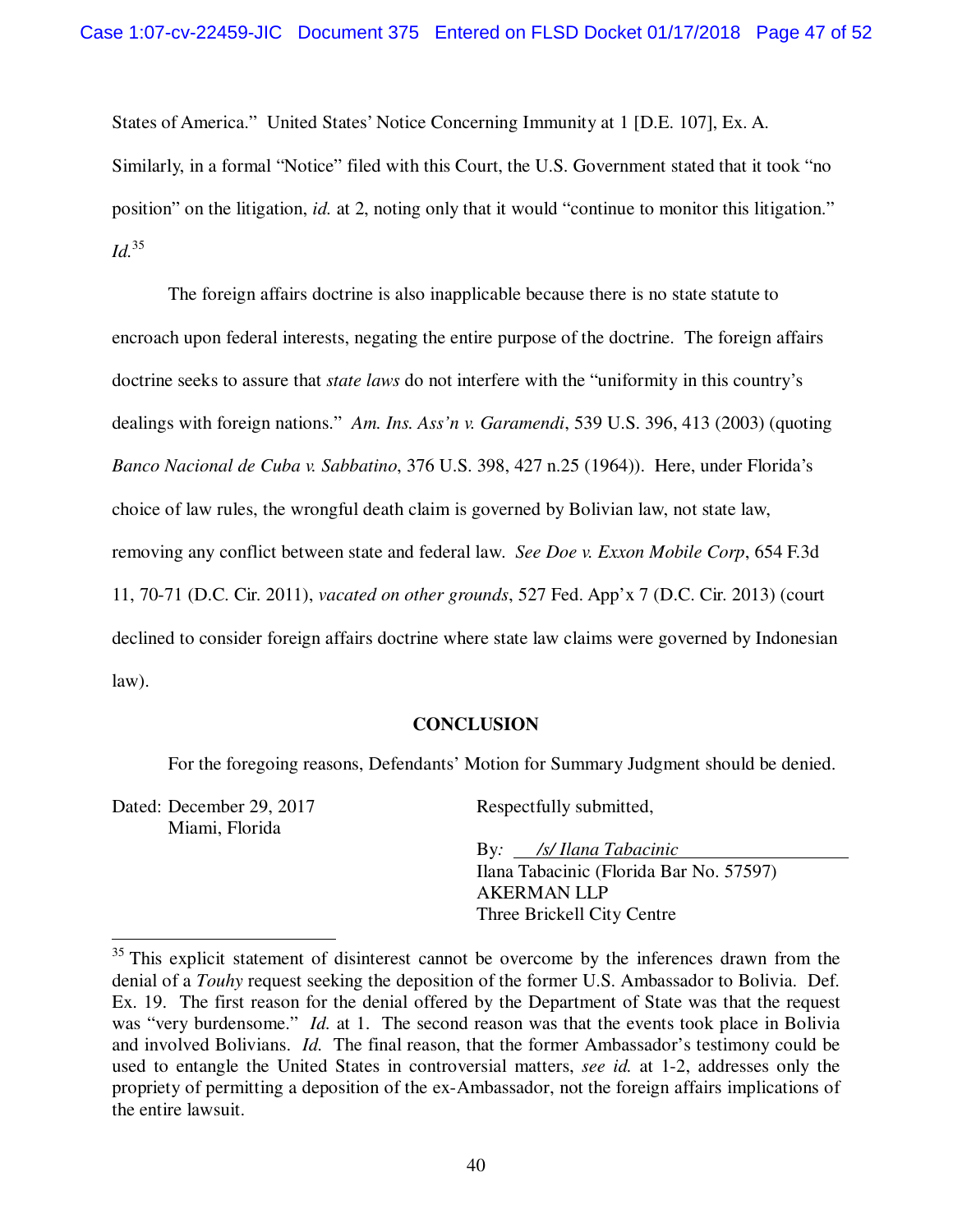Case 1:07-cv-22459-JIC Document 375 Entered on FLSD Docket 01/17/2018 Page 48 of 52

98 Southeast Seventh Street, Suite 1100 Miami, FL 33131 Tel: (305) 374-5600 Fax: (305) 374-5095 Email: ilana.tabacinic@akerman.com

*Counsel for Plaintiffs*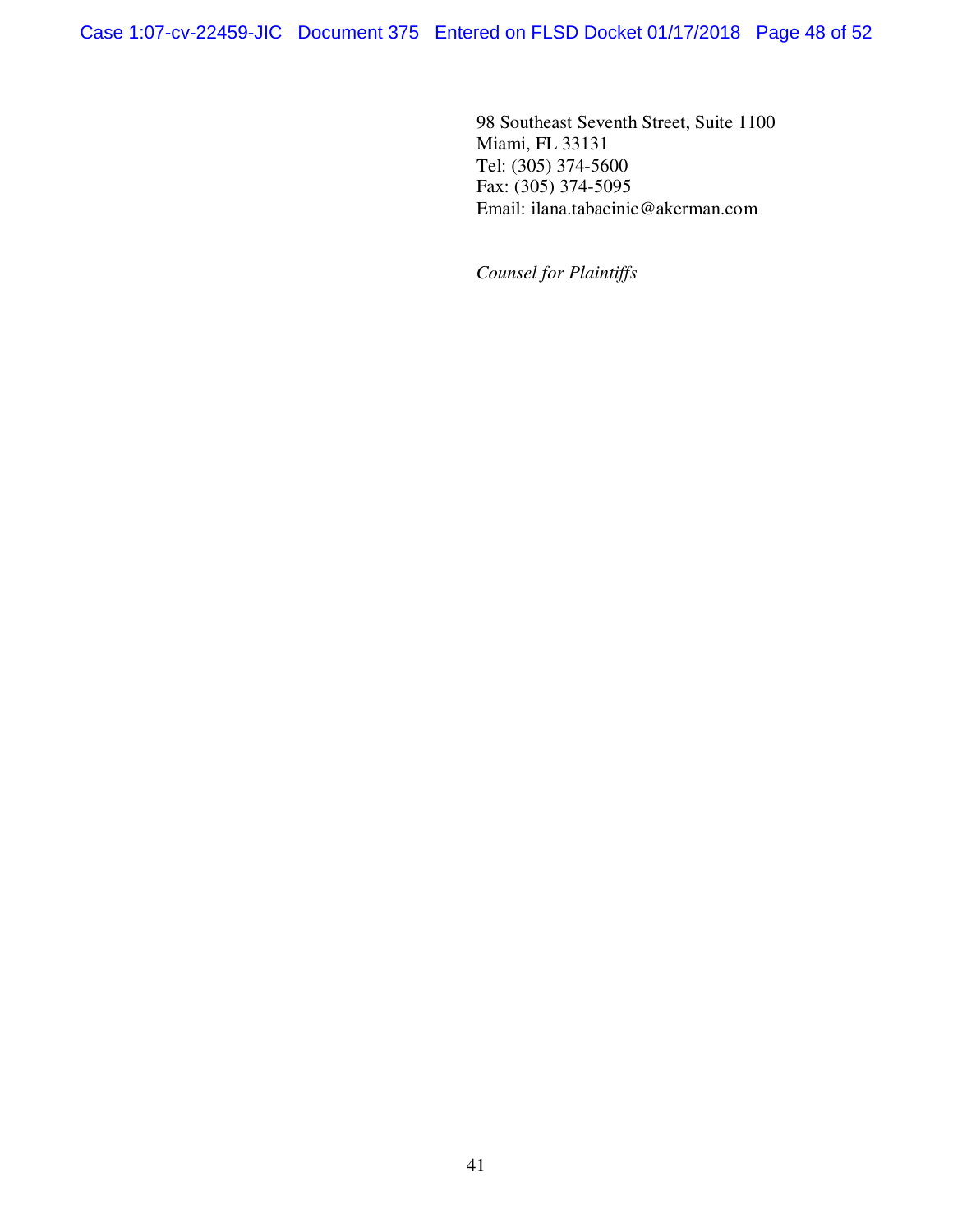| Ilana Tabacinic (Florida Bar No. 57597) | Steven H. Schulman (pro hac vice)   |
|-----------------------------------------|-------------------------------------|
| <b>AKERMAN LLP</b>                      | AKIN GUMP STRAUSS HAUER & FELD LLP  |
| Three Brickell City Centre              | Robert S. Strauss Building          |
| 98 Southeast Seventh Street, Suite 1100 | 1333 New Hampshire Avenue NW        |
| Miami, FL 33131                         | Washington, DC 20036                |
| Tel: (305) 374-5600                     | Tel: (202) 887-4000                 |
|                                         |                                     |
| Fax: (305) 374-5095                     | Fax: (202) 887-4288                 |
| Email: ilana.tabacinic@akerman.com      | E-mail: sschulman@akingump.com      |
| Judith Brown Chomsky (pro hac vice)     | Joseph L. Sorkin (pro hac vice)     |
| CENTER FOR CONSTITUTIONAL RIGHTS        | Jennifer L. Woodson (pro hac vice)  |
| Post Office Box 29726                   | Saurabh Sharad (pro hac vice)       |
| Elkins Park, PA 19027                   | Christine Doniak (pro hac vice)     |
| Tel: (215) 782-8367                     | Harley Raff (pro hac vice)          |
| Fax: (215) 782-8368                     | AKIN GUMP STRAUSS HAUER & FELD LLP  |
| E-mail: judithchomsky@icloud.com        | One Bryant Park                     |
|                                         | <b>Bank of America Tower</b>        |
|                                         |                                     |
|                                         | New York, NY 10036-6745             |
|                                         | Tel: (212) 872-1000                 |
|                                         | Fax: (212) 872-1002                 |
|                                         | E-mail: jsorkin@akingump.com        |
|                                         | E-mail: jwoodson@akingump.com       |
|                                         | E-mail: ssharad@akingump.com        |
|                                         | E-mail: cdoniak@akingump.com        |
|                                         | E-mail: hraff@akingump.com          |
| Beth Stephens (pro hac vice)            | Zak Franklin (pro hac vice)         |
| CENTER FOR CONSTITUTIONAL RIGHTS        | Erica Abshez Moran (pro hac vice)   |
| 666 Broadway                            | AKIN GUMP STRAUSS HAUER & FELD LLP  |
| Seventh Floor                           | 1999 Avenue of the Stars, Suite 600 |
| New York, NY 10012                      | Los Angeles, CA 90067               |
| Tel: (212) 614-6431                     | Tel: (310) 229-1000                 |
| Fax: (212) 614-6499                     | Fax: (310) 229-1001                 |
| E-mail: beth.stephens@rutgers.edu       | E-mail: $z$ franklin@akingump.com   |
|                                         | E-mail: emoran@akingump.com         |
| David Rudovsky (pro hac vice)           | Rubén H. Muñoz (pro hac vice)       |
| KAIRYS, RUDOVSKY, MESSING &             | Jason Weil (pro hac vice)           |
| <b>FEINBERG LLP</b>                     | AKIN GUMP STRAUSS HAUER & FELD LLP  |
|                                         |                                     |
| 718 Arch Street, Suite 501 South        | Two Commerce Square                 |
| Philadelphia, PA 19016                  | 2001 Market Street, Suite 4100      |
| Tel: (215) 925-4400                     | Philadelphia, PA 19103              |
| Fax: (215) 925-5365                     | Tel: (212) 965-1328                 |
| E-mail: drudovsk@law.upenn.edu          | Fax: (215) 965-1210                 |
|                                         | E-mail: rmunoz@akingump.com         |
|                                         | E-mail: jweil@akingump.com          |

# *Counsel for Plaintiffs*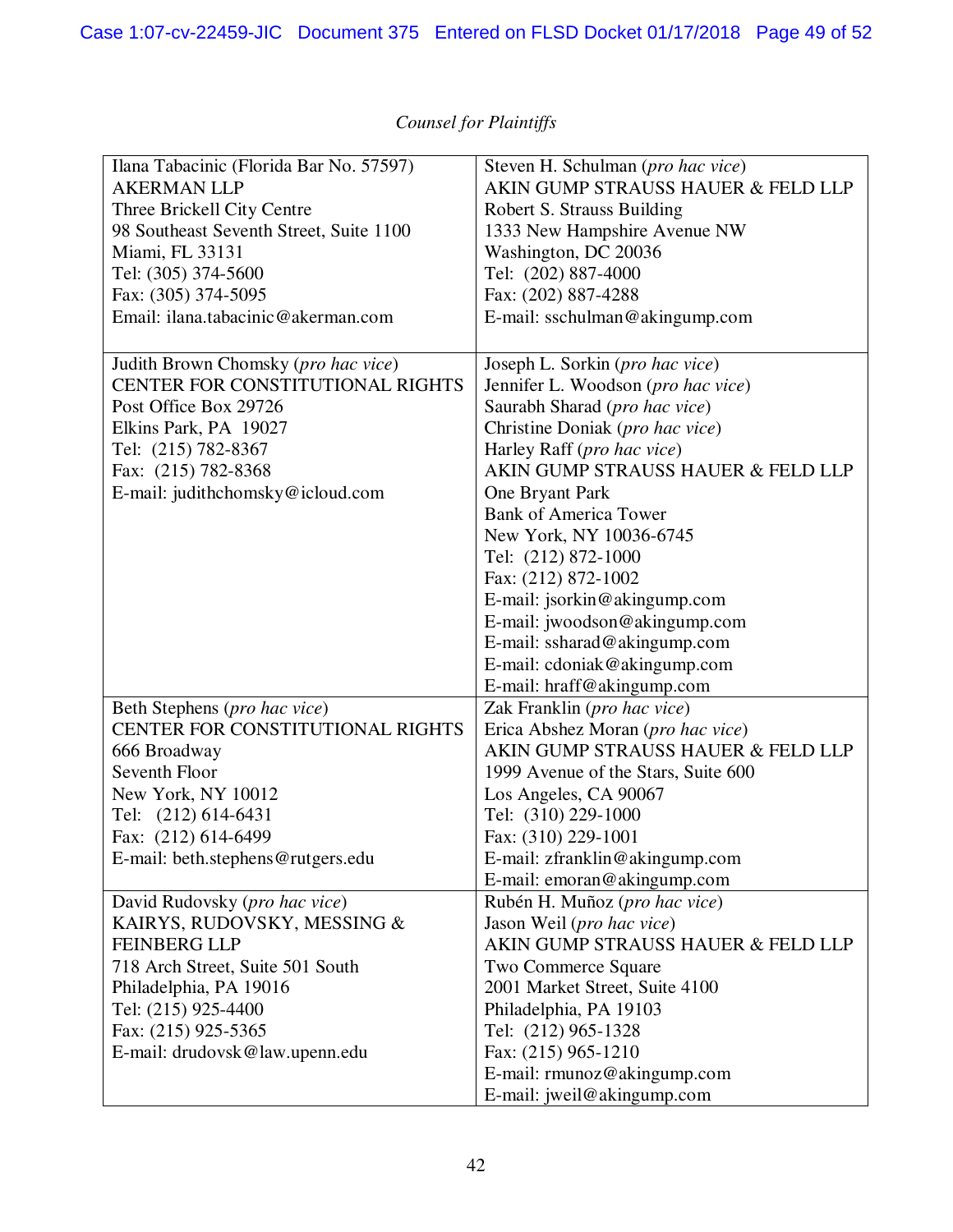| Paul Hoffman ( <i>pro hac vice</i> ) | Tyler R. Giannini ( <i>pro hac vice</i> ) |
|--------------------------------------|-------------------------------------------|
| SCHONBRUN, SEPLOW,                   | Susan H. Farbstein (pro hac vice)         |
| HARRIS & HOFFMAN, LLP                | Thomas Becker (pro hac vice)              |
| 723 Ocean Front Walk                 | INTERNATIONAL HUMAN RIGHTS CLINIC,        |
| Venice, CA 90201                     | Human Rights Program                      |
| Tel: (310) 396-0731                  | <b>Harvard Law School</b>                 |
| Fax: (310) 399-7040                  | Pound Hall 401, 1563 Massachusetts Avenue |
| E-mail: hoffpaul@aol.com             | Cambridge, MA 02138                       |
|                                      | Tel: (617) 495-9362                       |
|                                      | Fax: (617) 495-9393                       |
|                                      | E-mail: giannini@law.harvard.edu          |
|                                      | E-mail: sfarbstein@law.harvard.edu        |
|                                      | E-mail: thomasbainbecker@gmail.com        |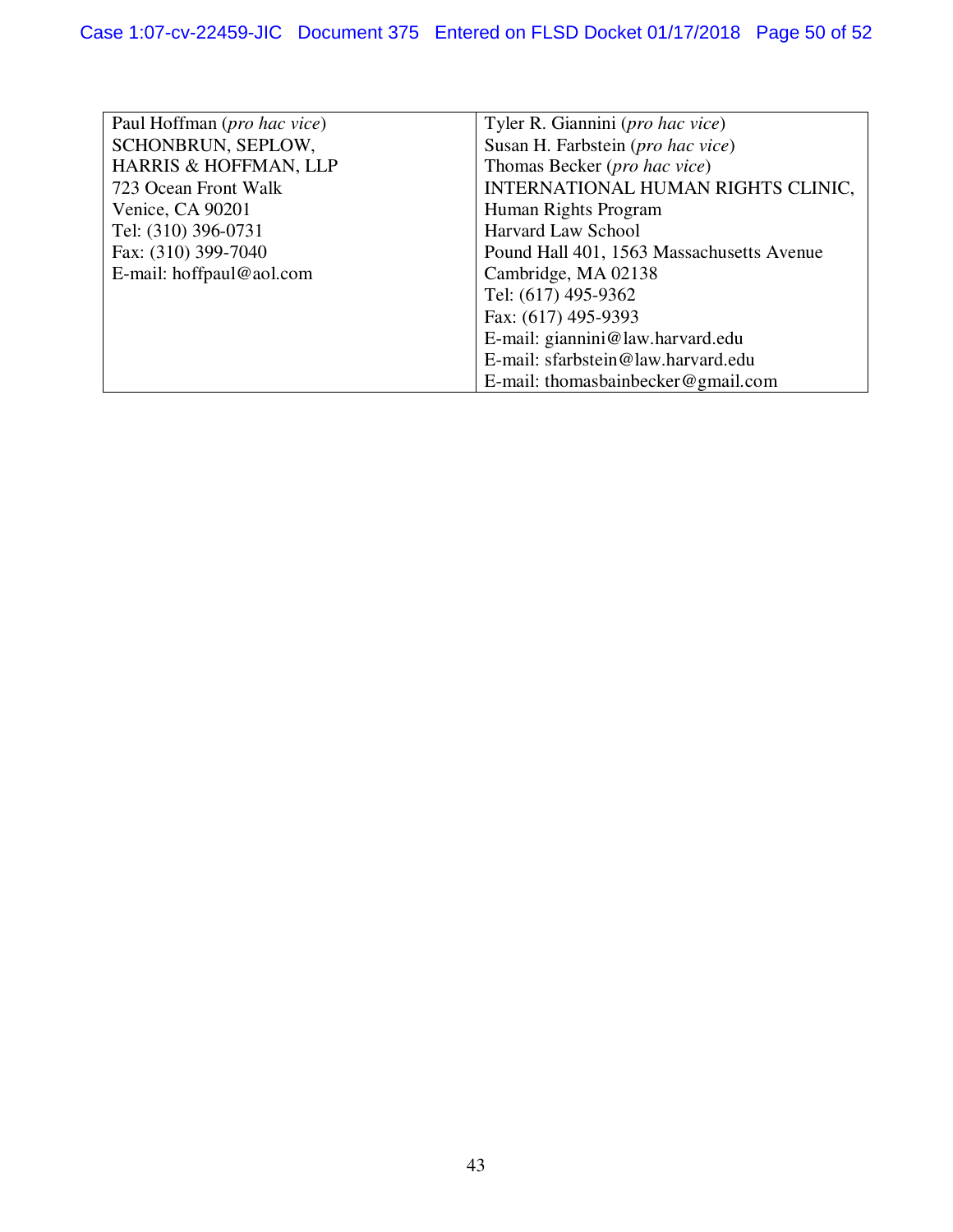# **CERTIFICATE OF SERVICE**

I hereby certify that on December 29, 2017, I electronically filed the foregoing document with the Clerk of the Court using CM/ECF. I also certify that the foregoing document is being served this day on counsel of record on the attached Service List in the manner specified, either via transmission of Notice of Electronic Filing generated by CM/ECF or via e-mail.

> */s/ Ilana Tabacinic* Ilana Tabacinic